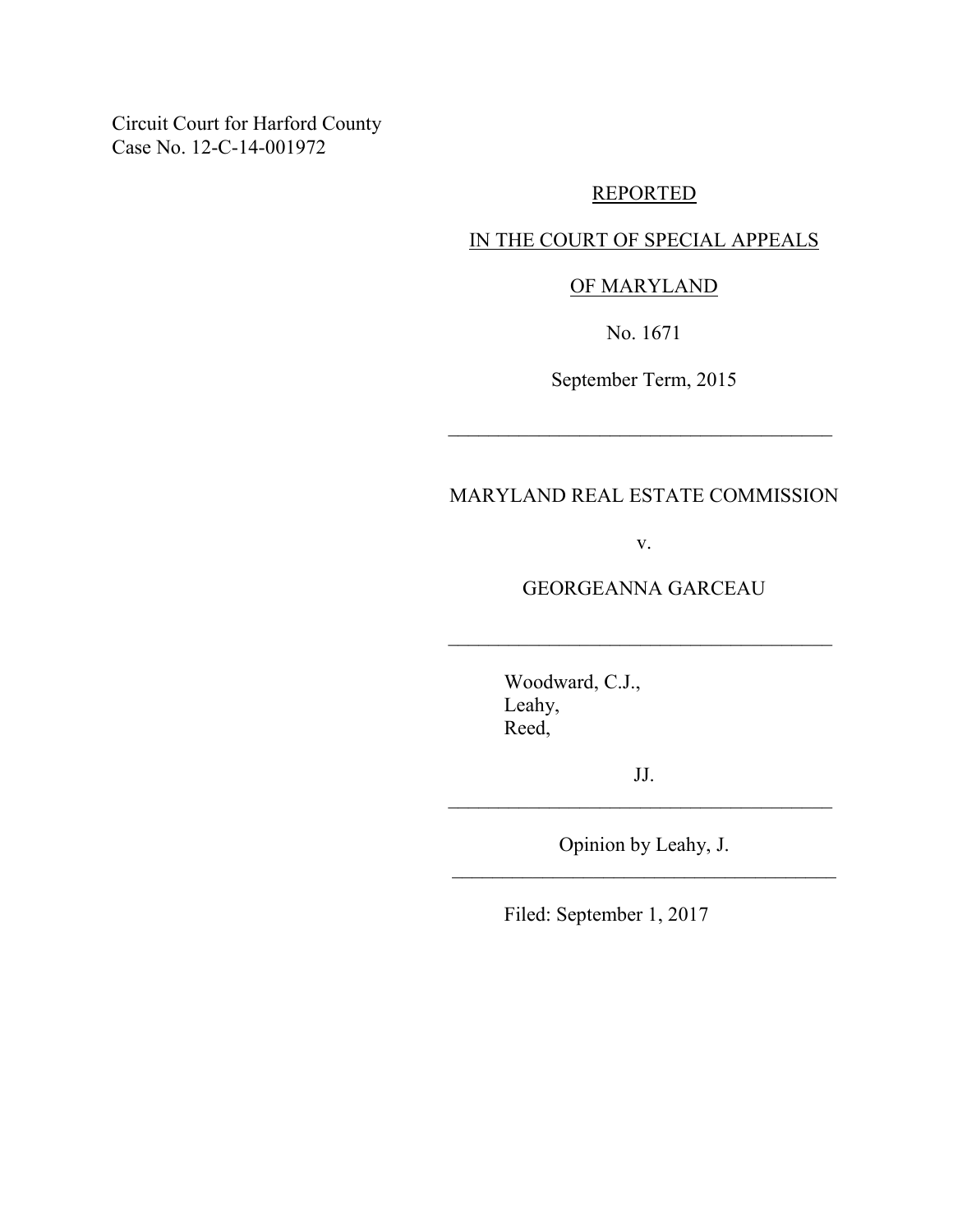The issues in the underlying administrative appeal boil down to three. First: can a real estate broker, Georgeanna Garceau (Appellee and Cross-Appellant), be found negligent for failing to disclose the existence of a non-existent homeowners association? We don't think so. Second: can Ms. Garceau be held negligent for failing to disclose potential well-water contamination in the neighborhood? We determine she can. And third: was the sanction imposed by the Maryland Real Estate Commission ("MREC") (Appellant and Cross-Appellee) on Ms. Garceau in this case arbitrary and capricious? Under the circumstances, the answer is yes.

#### **BACKGROUND**

### **A. Prologue**

On or about May 17, 2009, Victor and Eileen Yancone (collectively, the "Sellers") entered into a contract of sale for residential property located at 2828 Cross Country Court, Fallston, Maryland (the "Property"), within a subdivision called Cross Country Estates, with Tim Willig and Debra Perseghin (collectively, the "Buyers"). Ms. Garceau served as the listing broker for this transaction.

The Buyers complained that Ms. Garceau failed to disclose that (1) there was a putative homeowners association ("HOA") operating in the neighborhood and (2) there was potential well-water pollution in the neighborhood relating to an ExxonMobil gas leak. But before we begin the saga of Ms. Garceau's journey to this point, we render a short prologue.

On August 14, 1975, Leo Umerly executed a "Declaration of Restrictions" (the "1975 Declaration") for plats one through four in Cross Country Estates and recorded this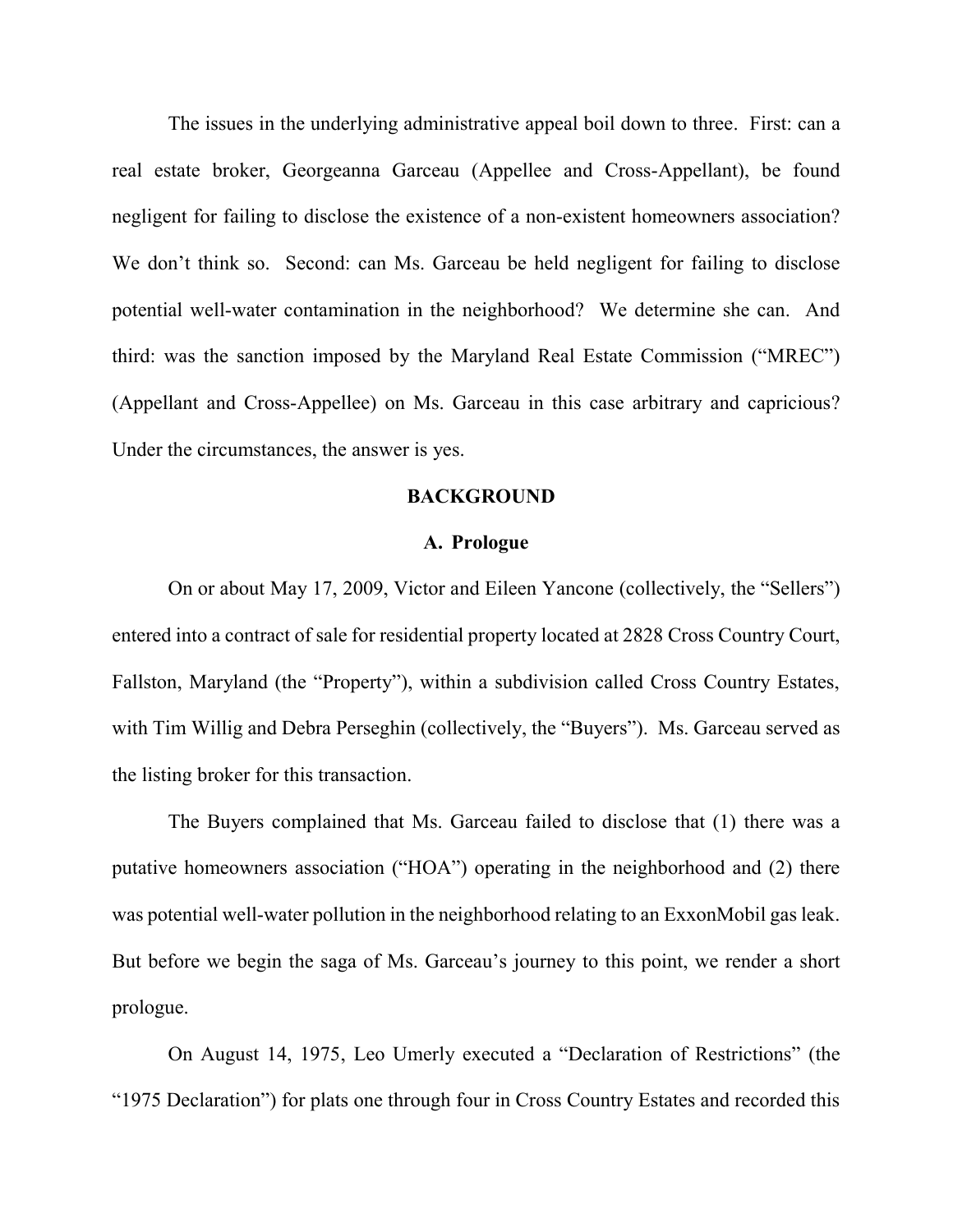document in the office of the Recorder of Deeds for Harford County, Maryland. This document established certain protective covenants and restrictions for the lots, including the Property. The covenants governed such things as (1) the number of dwellings, (2) the number and type of animals, and (3) the number and size of vehicles allowed on each lot. The 1975 Declaration, signed by Leo Umerly and notarized, *did not establish an HOA*. Notably, the 1975 Declaration states that "[t]he provisions herein contained shall run with and bind the land hereby conveyed for a period of thirty (30) years[.]" Thus, by its own terms, the 1975 Declaration expired in August 2005.

 On October 16, 2006, after the expiration of the 1975 Declaration, a second "Declaration of Restrictions" (the "2006 Declaration") was filed in the land records of Harford County. This 2006 Declaration stated that "Cross Country Estates Community Association, Inc. controls this declaration of restrictions as defined by the Maryland Homeowners Association Act." The 2006 Declaration purported to govern the same general topics as the 1975 Declaration did. The last page was signed, "Beth F. Scheir, Vice President of CCECA," but was not notarized. It was revealed during the course of the underlying litigation, that the Cross Country Estates Community Association ("CCECA") is a neighborhood association, not an HOA, and the only declaration of restrictions that governed the neighborhood—the 1975 Declaration—expired in 2005.

## **B. The Residential Real Estate Transaction and Complaint**

 In early 2009, the Buyers were interested in purchasing a house and hired William Fischbein, of Litehouse Realty, as their agent. They informed him that they were not interested in properties subject to an HOA, in part because they wanted to build a fence for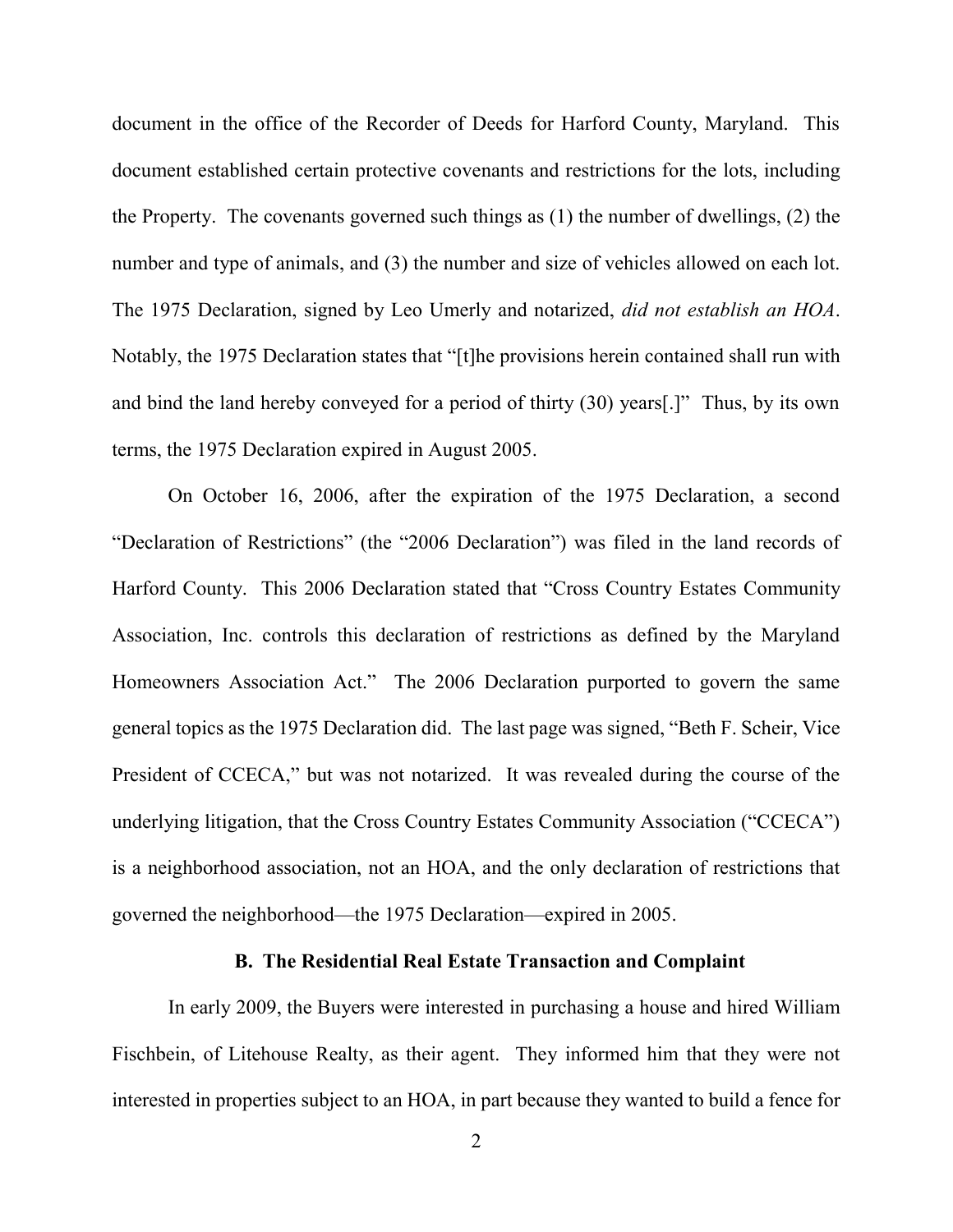their dogs and had bad experiences in this regard in their prior residence. The Buyers became interested in purchasing the Property, so Mr. Fischbein contacted Ms. Garceau of Garceau Realty, who was the listing agent. Mr. Fischbein maintained, in the subsequent investigation, that the existence of an HOA fee or potential groundwater pollution was not disclosed to him, but that he did not specifically ask Ms. Garceau about an HOA because the existence of an HOA was not on any paperwork.<sup>1</sup> The Metropolitan Regional Information Systems ("MRIS") report did not state that the Property was subject to an HOA or an HOA fee.

 Before closing on the Property, the Buyers had a standard well inspection performed, but that inspection did not test the water for contaminants. On May 17, 2009, the Buyers and the Sellers executed the contract for sale of the Property for a purchase price of \$439,900.00. The sales contract included a Maryland Homeowner's Association disclosure form, which was crossed out with a handwritten "NO HOA." <sup>2</sup>

<sup>&</sup>lt;sup>1</sup> The record includes a May 13, 2009, email from Ms. Garceau to the Yancones (Sellers), apparently sent after the Buyers asked a number of questions concerning the Property, including a question regarding any restrictive covenants. Ms. Yancone responded that "[v]ery limited covenants exist in the Cross Country Estates Community Association. They are on file with county." The record is equivocal as to whether this email was forwarded to Mr. Fischbein or the Buyers.

Ms. Garceau's email to the Sellers also inquired as to when the well was sampled last. Ms. Yancone responded: "November 5, 2008, results negative."

<sup>&</sup>lt;sup>2</sup> Also, in the contract of sale, the Buyers assumed responsibility for environmental matters and specifically acknowledged that Ms. Garceau and the Sellers were not making any representations about environmental matters and water quality. In particular, the contract stated that "[i]t [wa]s the responsibility of the Buyer to determine for himself/herself the presence and/or significance of potentially environmentally hazardous activities on or about a property." It then listed several state and local authorities that the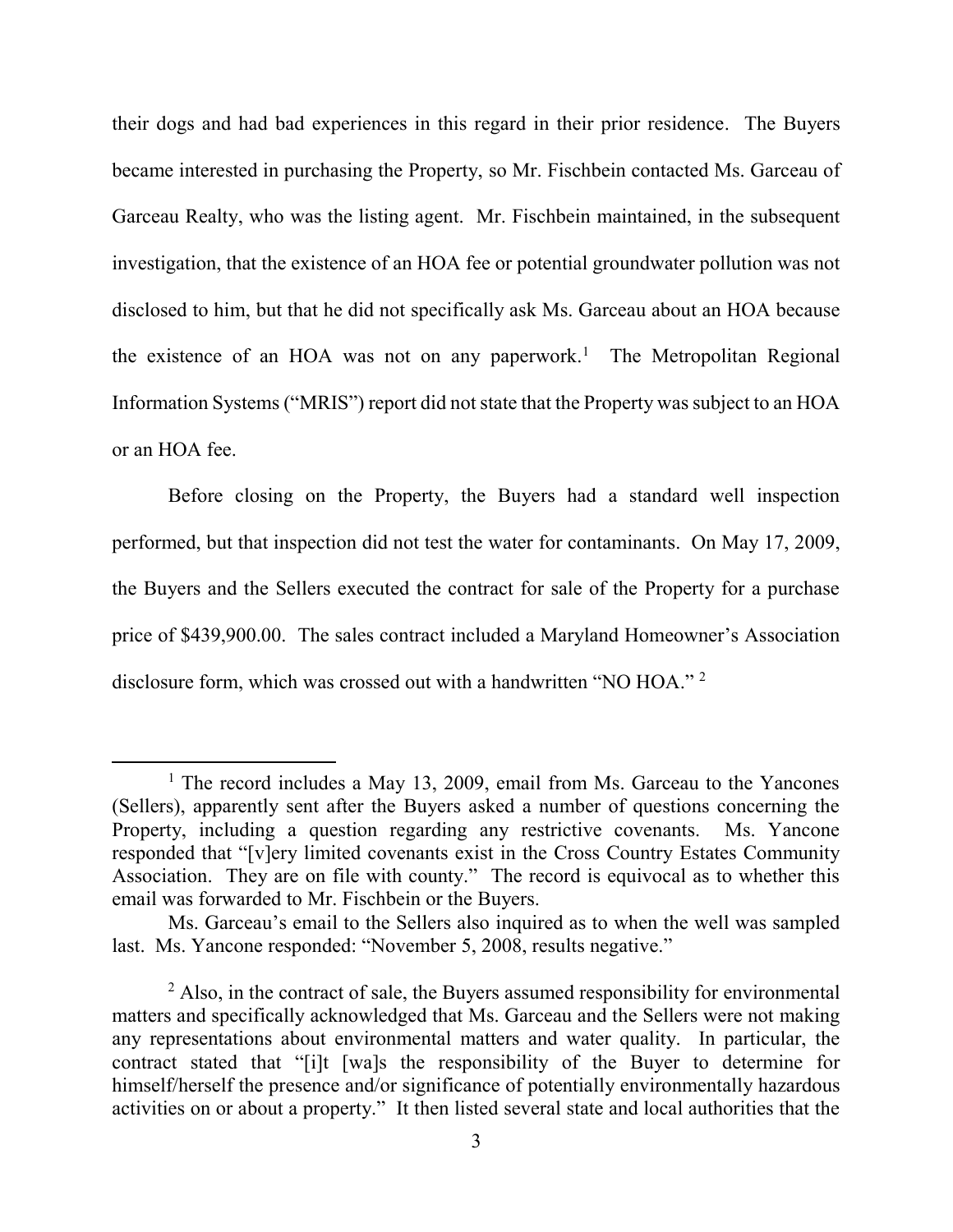On June 29, 2009, the Buyers moved onto the Property, and they began to install ground posts for a fence. Three days later, a representative of the CCECA hand-delivered the Buyers a copy of the 2006 Declaration and a letter stating:

Hello Neighbors,

Welcome to Cross Country Estates! We hope you enjoy the neighborhood.

We assume that the realtors involved or the previous owner made you aware of the neighborhood association covenants, however a copy has been attached for your records. Both the By-Laws and Covenants are filed at the Harford County Courthouse Land Record department and Home Owner Depository. We have a minimal annual association fee of \$10. All property owners are bound by the agreements of the homeowners association. As a new property owner of CCE you are eligible to become a voting member of the association upon payment of the \$10 fee.

Several months after the Buyers moved onto the Property, a company engaged by

ExxonMobil arrived at the Property to test the water for possible pollution caused by

ExxonMobil. The arrival of this inspector was the first time the Buyers became aware of

possible well-water contamination at the Property.

 $\overline{a}$ 

On March 9, 2010, the Buyers filed with MREC a complaint against Ms. Garceau for her conduct in the real estate transaction: namely, for failing to disclose the existence of potential well contamination stemming from the ExxonMobil leak, and for "[n]o disclosure in listing/contract of an HOA[.] We were looking ONLY at homes w/out an

buyer could call for help in investigating "the possibility of existence of such environmentally hazardous materials and activities[.]"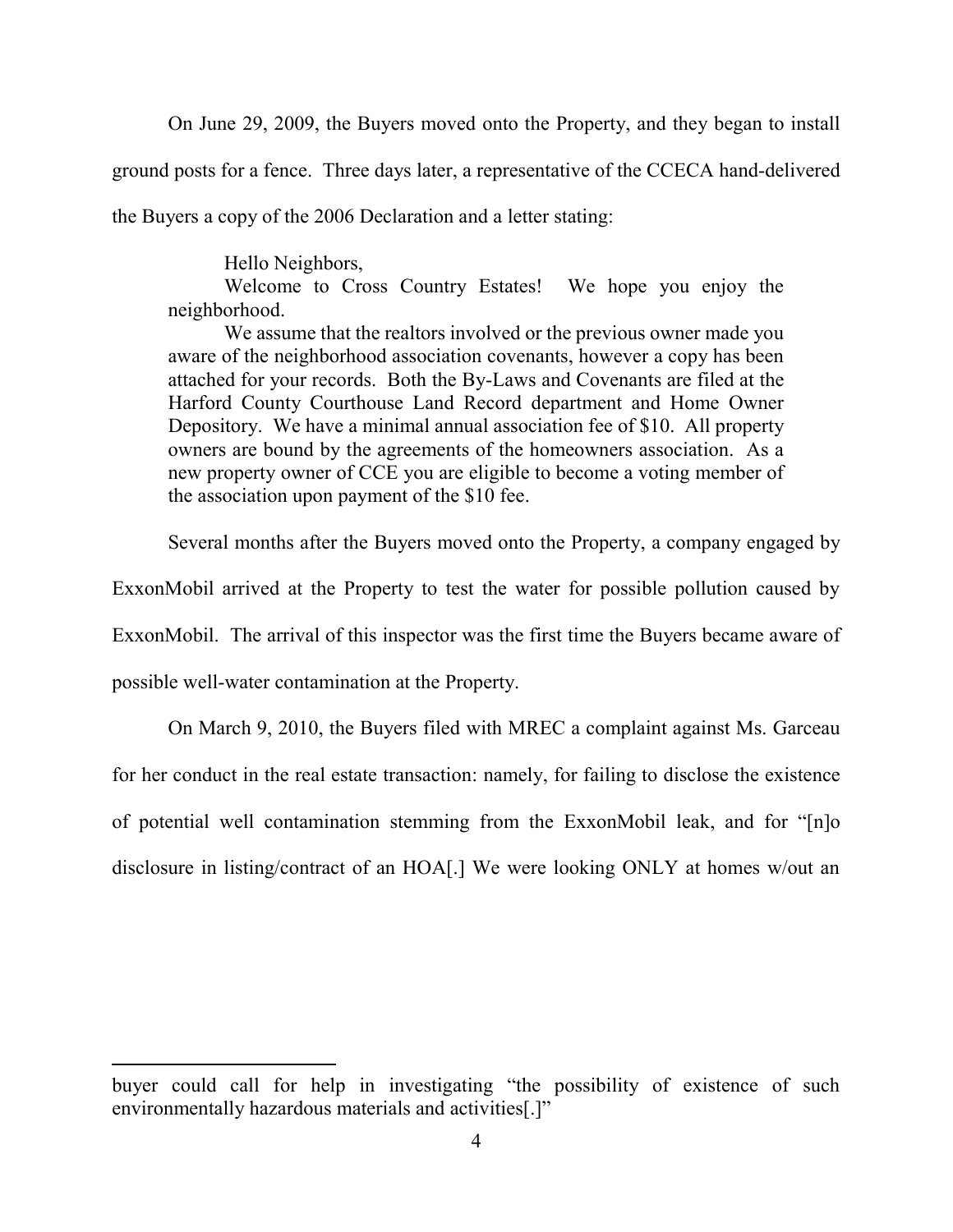HOA." MREC denied the Buyers' guaranty claim,<sup>3</sup> but determined that it would proceed

with an administrative claim against Ms. Garceau.

 $\overline{a}$ 

# **C. The Investigation**

Ms. Garceau responded to the Buyers in a letter dated March 31, 2010, stating:

 The [Buyer]s claimed that no disclosure was made of an HOA. There is a [CACCE]. In our listing agreement the sellers signed off that there was no HOA, there are Declaration of Restrictions. I have attached several recent listings from the community; listings from several brokerages all of which state there is no HOA fee, the only exception being one of my previous listings reflecting the \$10 voluntary fee.<sup>[4]</sup>

 On 5/14/09, prior to the contract ratification date of 5/17/09, seller Eileen Yancone responded to several of the [Buyers'] questions. The potential buyers asked, "Are there any restrictions with regard to putting up fences, putting in plantings or gardens, building outbuildings like a garden shed, satellite dishes, etc?" The sellers responded, "Very limited covenants exist in the Cross Country Estates Community Association. These are on file with the county." In addition, we sent the potential buyers the attached Declaration of Restrictions.

 The potential buyers also inquired about the well on 5/14. They asked "When was the well last sampled and what were the results?" Eileen Yancone responded "November 5, 2008, results negative." Per seller, there was no water problem at the time of the listing, and the owners did not experience potability problems prior to that. The buyer had the well tested on 5/19/09, all results passed and the buyer by their own admission states there is nothing wrong with the water. The listing broker/agent was not aware of any monitoring of water at 2828 Cross Country Court until this complaint surfaced.

According to the appraisal conducted on 6/10/09, the HOA fee was non applicable. The appraiser also noted that there were "No neighborhood factors that would have a negative impact on marketability." In closing,

<sup>&</sup>lt;sup>3</sup> Pursuant to Maryland Code (1989, 2010 Repl. Vol.), Business Occupations and Professions Article ("BOP"), § 17-404, a person may, under certain circumstances, recover compensation from the Real Estate Guaranty Fund, § 17-402, for actual losses.

<sup>&</sup>lt;sup>4</sup> This apparently refers to an instance in 2008, when Ms. Garceau, then with the brokerage firm Yermen, Witman, Gaines and Garceau, LLC, served as the listing broker for Andrea Swift as she purchased a house in the same community as the Property. The MRIS report for the property listed an "HOA Fee" of "\$10.00/ Monthly."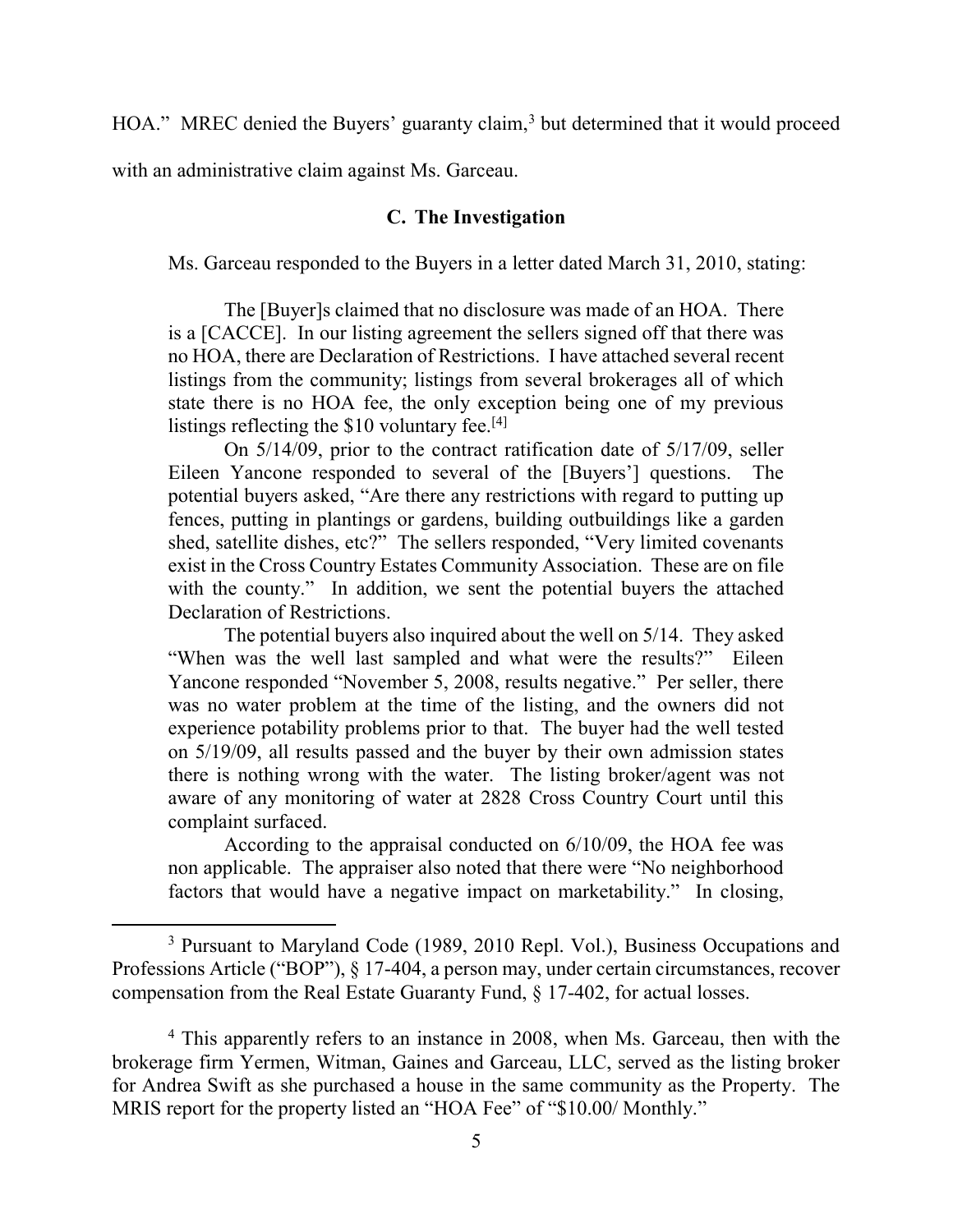Garceau Realty did not have any information that was withheld at the time of the listing or contract acceptance.

(Internal citations omitted).

Robert J. Oliver, an MREC employee, investigated the Buyers' complaint from June 17 to July 19, 2010. His report states that he interviewed the Buyers and that they told their broker, Mr. Fischbein, that they were interested only in properties not subject to an HOA because they wanted to build a fence for their dogs. The Buyers told Mr. Oliver that they had not seen a series of emails between Ms. Garceau and the Sellers concerning restrictive covenants or potential well-water contamination. Mr. Oliver reported that he showed the Buyers the 1975 Declaration, but that the Buyers did not recall seeing it before. His report notes the Buyers were unaware of any HOA until July 2, 2009, when they received a letter from the CCECA, and that they learned of the potential well contamination when they received the letter from ExxonMobil about testing on October 26, 2009.

According to his report, Mr. Oliver then interviewed Ms. Garceau. She informed him that she was on vacation for part of the transaction and that her assistants, Jessica Boyle and Julie Bleuel, represented her when she was gone. Ms. Garceau was aware that the Buyers did not want a property covered by an HOA, but "the seller said there was no HOA and wrote 'NO HOA' across the MD Homeowners Act Disclosures to Buyer Document." Ms. Garceau provided Mr. Oliver a copy of the contract checklist with HOA marked "N/A," and informed him that "she was not aware of the existence of a community association." When Mr. Oliver told Ms. Garceau that another property on the street that she sold in the past indicated that there was an HOA fee of \$10, Ms. Garceau explained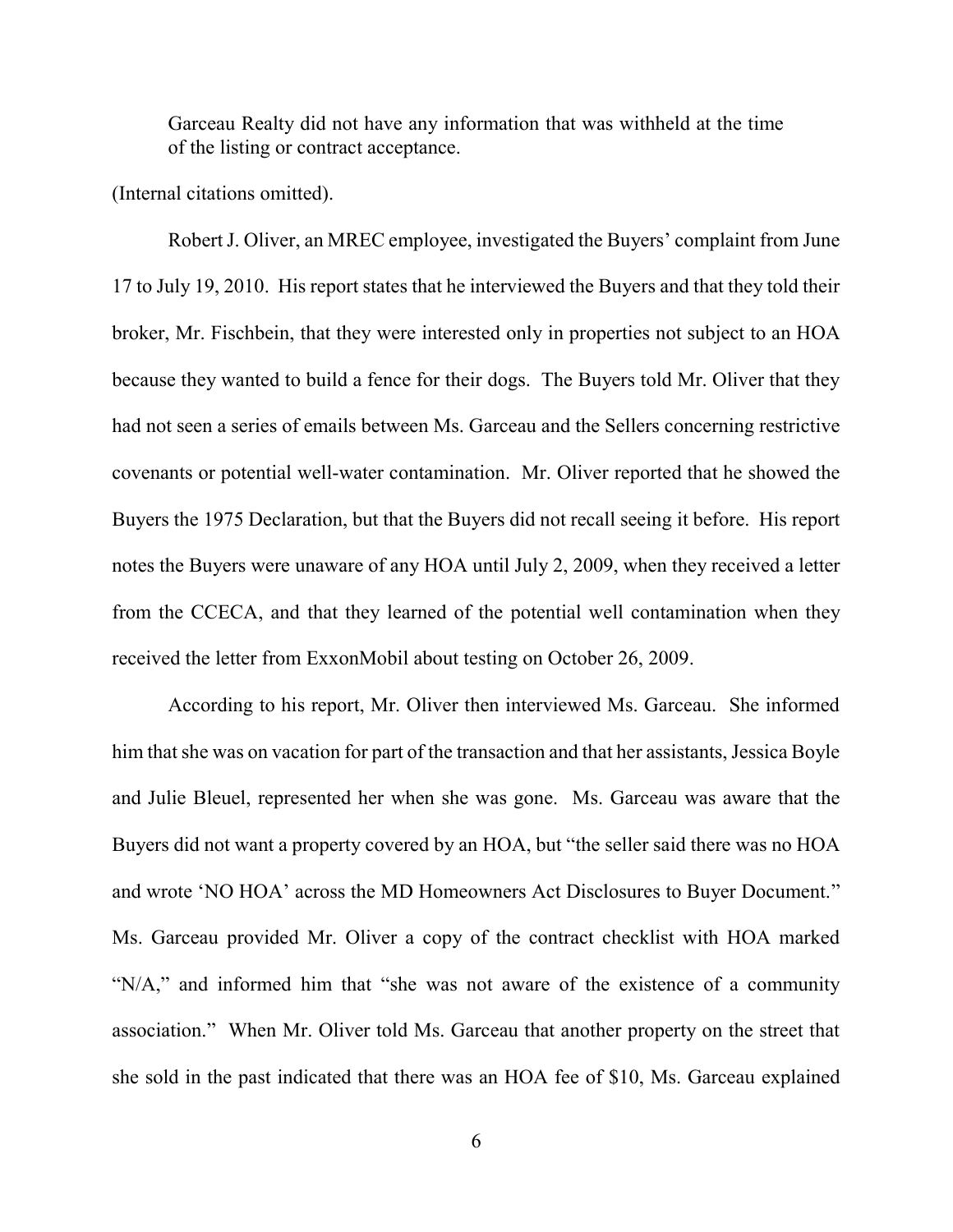that "at the time the fee was voluntary and depended on the seller to inform her if they were a member of an association or not" and that "legally there is no HOA covering the property." She added that the appraisal for the Property indicated there was no HOA fee." Ms. Garceau was aware of the 2006 Declaration and said she provided a copy to the Buyers on May 14, 2009, when she answered their questions about other restrictions and well testing.

Ms. Garceau, who lived within a mile of the Property, also admitted to knowing about possible well contamination in the area, saying "everyone living in the area is aware of the dangers associated with the leak." In her affidavit, however, Ms. Garceau explained that it was not until the Fall of 2011 that she received a letter informing her that she "became" a class member in the class action against ExxonMobil that resulted from this spill. *See Exxon Mobil Corp. v. Ford*, 433 Md. 426, 435–37, *as supplemented on denial of reconsideration,* 433 Md. 493 (2013); *Exxon Mobil Corp. v. Albright*, 433 Md. 303, 316– 17, *on reconsideration in part,* 433 Md. 502 (2013).

 Mr. Oliver then interviewed Mr. Fischbein, who told him that (1) the Buyers informed him that they did not want property with an HOA; (2) the existence of an HOA was never disclosed to him or to the Buyers; and (3) "[h]e never asked [Ms. Garceau] specifically about the subject because there ha[d] been no disclosure in the contract or in the MLS documents."Mr. Fischbein stated that he received no documentation of any restrictions on the Property, and the potential water pollution was not disclosed to him. He denied knowledge of any class action lawsuit or any well-water contamination.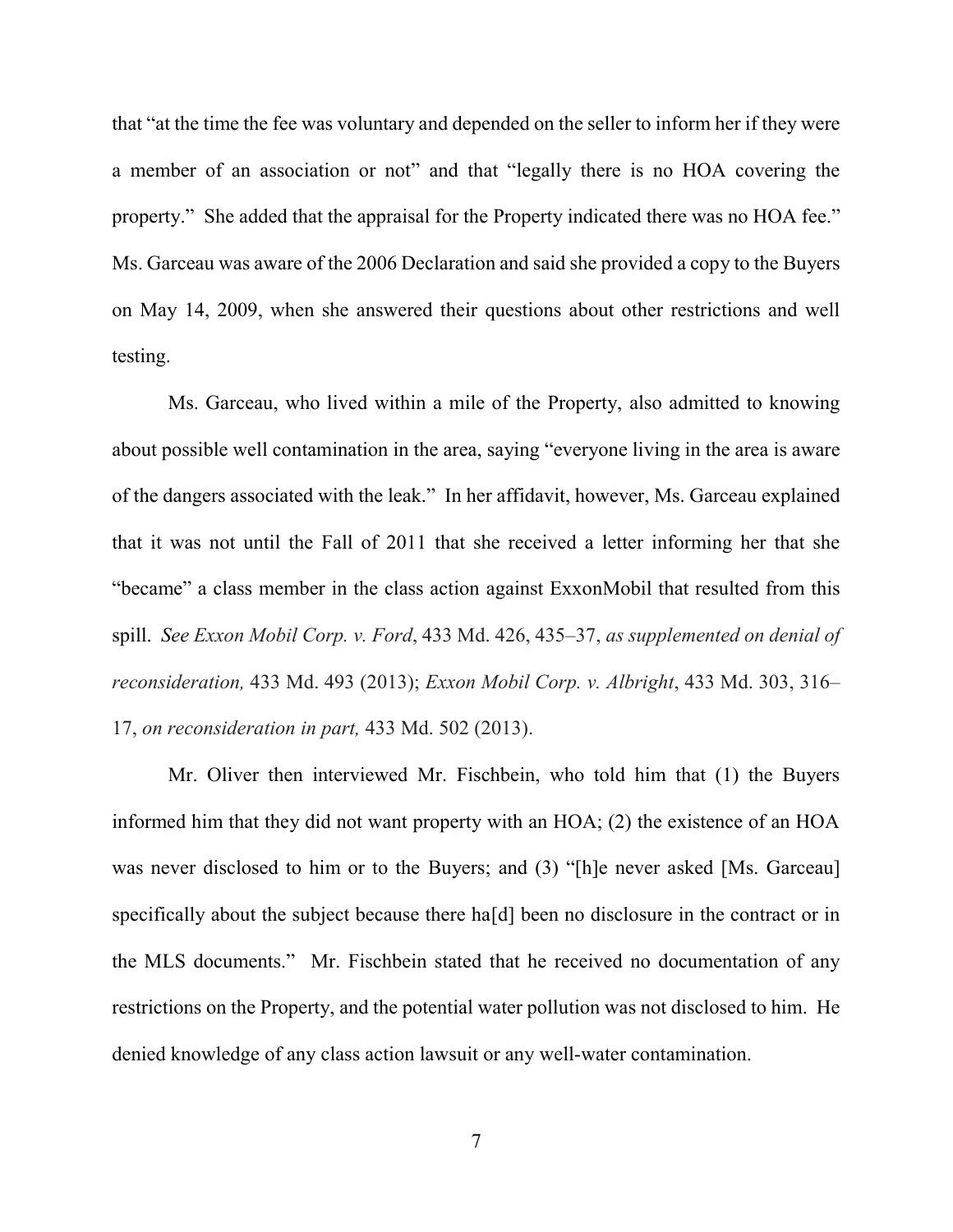#### **D. The Statement of Charges**

On November 8, 2010, MREC issued a statement of charges (the "Charging Document") against Ms. Garceau. The Charging Document identified Ms. Garceau as the listing broker and seller's agent, alleging that: (1) the Buyers were interested only in properties not subject to an HOA and that Ms. Garceau was aware of that preference; (2) Ms. Garceau "was aware, or should have been aware, that the Cross Country Court property was part of a homeowners, or community, association and that the property was governed by a Declaration of Restrictions"; and (3) Ms. Garceau "did not disclose the existence of the homeowners, or community, association or the Declaration of Restrictions<sup>5</sup> to the buyers or their real estate agent prior to settlement." The Charging Document then stated that the Buyers would not have purchased the Property had they known of the HOA.

 The Charging Document alleged further that the Property "was subject to periodic testing of well water by ExxonMobil for possible contamination" associated with a gasoline leak and related litigation, and that Ms. Garceau lived and provided real estate brokerage services near the Property. Therefore, the Document alleged that Ms. Garceau "knew, or should have known, of the possible contamination and well testing as well as the litigation[,]" and that Ms. Garceau did not disclose this information. The Buyers would not have purchased the Property, according to the charges, had they known this information.

<sup>&</sup>lt;sup>5</sup> It is not clear from the record whether the "Declaration of Restrictions" referred to in the statement of charges refers to the 1975 Declaration or the 2006 Declaration; however, in his proposed order, the administrative law judge charged Ms. Garecau with failing to disclose the 2006 Declaration.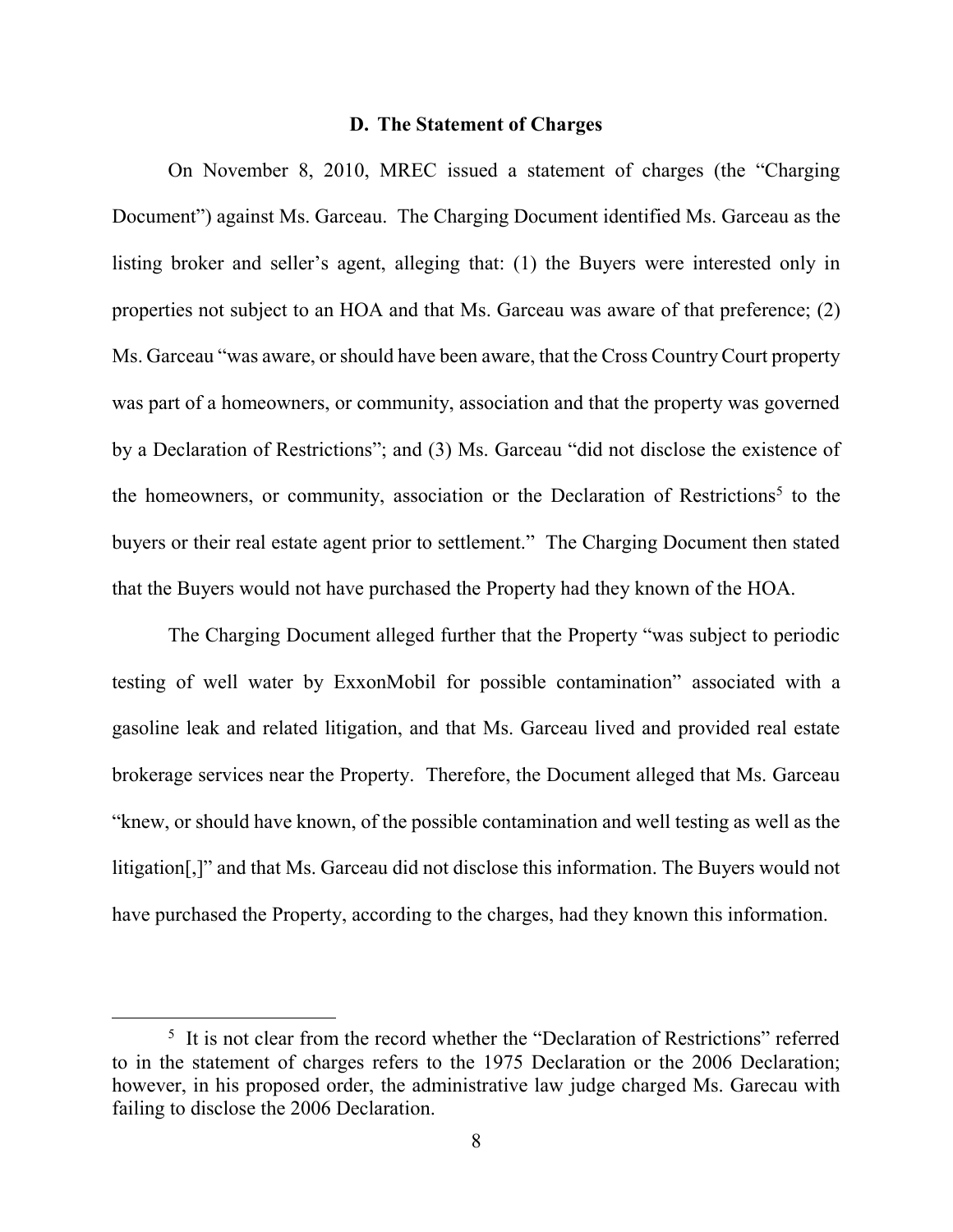Finally, the Charging Document "alleged that [Ms. Garceau's] conduct amounted to bad faith, incompetency, and/or untrustworthiness, as well as improper dealings." For the failure to disclose these two issues, MREC charged Ms. Garceau with violations of Maryland Code (1989, 2010 Repl. Vol.), Business Occupations and Professions Article ("BOP"), § 17-322(b)(4),<sup>6</sup> (25),<sup>7</sup> and (33),<sup>8</sup> as well as violations of Code of Maryland Regulations ("COMAR") 09.11.02.01A and  $D$ .<sup>9</sup> The Charging Document informed Ms.

 $\overline{a}$ 

<sup>7</sup> This section provides for sanctions if a licensee "engages in conduct that demonstrates bad faith, incompetency, or untrustworthiness or that constitutes dishonest, fraudulent, or improper dealings[.]" BOP  $\S 17-322(b)(25)$ .

<sup>8</sup> This section provides for sanctions if a licensee "violates any regulation adopted under this title or any provision of the code of ethics[.]" BOP  $\S$  17-322(b)(33).

<sup>9</sup> The Charging Document charged Ms. Garceau with violating COMAR 09.11.02.01 A and D; however, the administrative law judge's subsequent order found that she violated COMAR 09.11.02.01 A *and B* in his findings, but, in his conclusions, stated that she violated 09.11.02.**02** A and B. MREC's first final order states, in its conclusions, that she violated COMAR 09.11.02.**01** A and B, but, then, in the next paragraph, apparently referring to the previous paragraph, mislabels it 09.11.02.**02** A and B.

The second final MREC order, from which the underlying petition for judicial review was noted, is consistent in its reference to COMAR 09.11.02.01A, and that is the only COMAR provision that MREC found Ms. Garceau violated under the second order. We, in turn, will limit our discussion and analysis to the charge that Ms. Garceau violated COMAR 09.11.02.01A.

COMAR09.11.02.01A provides that "The licensee shall remain informed of matters affecting real estate in the community, the State, and the nation."

<sup>&</sup>lt;sup>6</sup> Pursuant to BOP § 17-322, the Commission may "deny a license to any applicant, reprimand any licensee, or suspend or revoke a license[,]" under certain delineated circumstances. Specifically, the Commission may impose any of these sanctions under BOP § 17-322(b)(4) if a licensee "intentionally or negligently fails to disclose to any person with whom the applicant or licensee deals a material fact that the licensee knows or should know and that relates to the property with which the licensee or applicant deals[.]"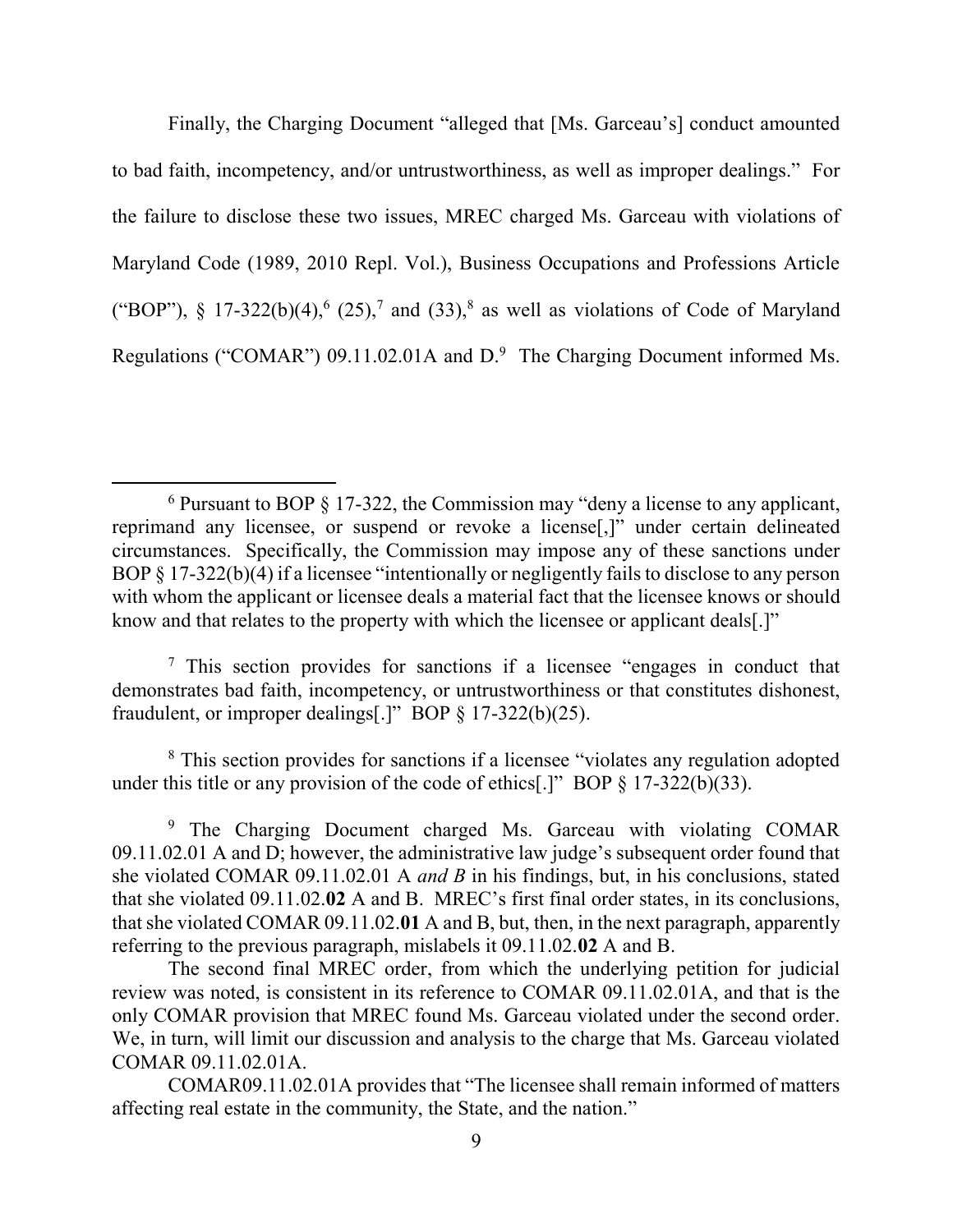Garceau that there would be a hearing on the charges, which could result in a reprimand, suspension or revocation of her license, and/or a penalty of \$5,000.00 for each violation.

# **E. The Administrative Hearing**

On June 3, 2011, an administrative law judge ("ALJ") from the Office of Administrative Hearings ("OAH") held a hearing on the charges against Ms. Garceau. The Assistant Attorney General prosecuting the MREC complaint (hereinafter "Presenter")<sup>10</sup> called Mr. Willig as a witness. He testified that Ms. Garceau never disclosed, in her property listing or communications, that there was an  $HOA<sub>1</sub><sup>11</sup>$  and that he had told Mr. Fischbein of his desire not to purchase a residence subject to an HOA. He also stated that he received a declaration of restrictions purporting to govern the Property—after purchasing the Property—once he started constructing a fence on the Property. He further stated that he and his wife had been paying a \$10.00 annual fee, and he stated that, although he had not consulted a lawyer, he believed that he was bound by the declaration of restrictions. He further testified that he and his wife would not have purchased the house, had they known about an HOA "[b]ecause [they] did not want an HOA."

<sup>&</sup>lt;sup>10</sup> COMAR 09.01.02.02(B)(17) provides that "Presenter of evidence' means the attorney assigned by the Office of the Attorney General to: (a) Present charges and evidence against a respondent or applicant; or (b) Represent the interests of a guaranty fund." By contrast and in the context of this proceeding, the term "Counsel" means the attorney assigned by the Office of the Attorney General to provide advice to MREC. *See* COMAR 09.01.02.02(B)(10).

<sup>&</sup>lt;sup>11</sup> The Property's listing contains only blank spaces next to anything marked "HOA." The MRIS reports also do not disclose any HOA.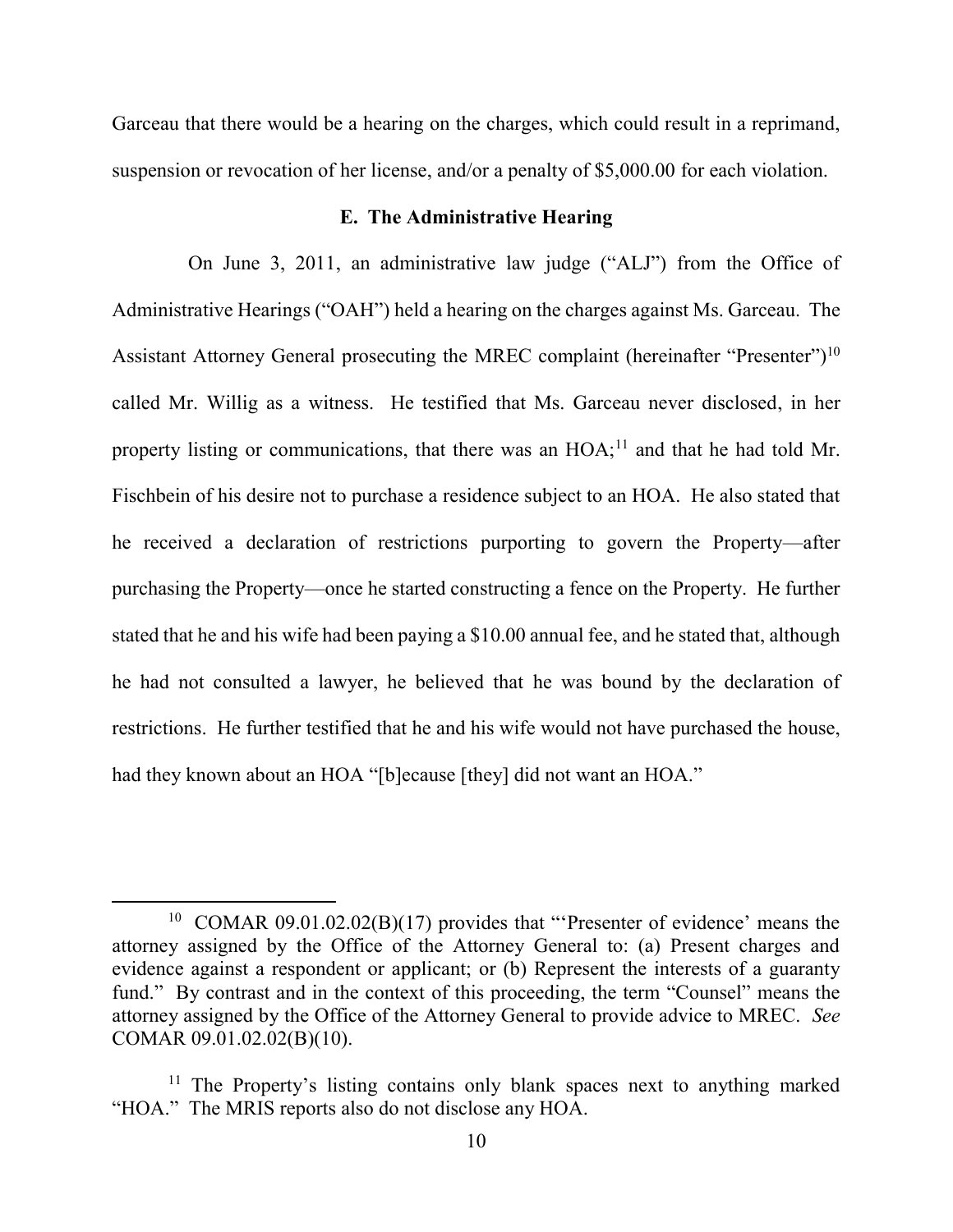Mr. Willig then testified that no one advised him before he and his wife purchased the house that there was an ongoing lawsuit relating to gasoline contamination in the neighborhood. He explained that he was informed of the potential problem when a company engaged by ExxonMobil showed up at the Property to test for contamination. Similar to the HOA issue, Mr. Willig testified that he and his wife would not have purchased the Property had they known about the ExxonMobil gas leak and the potential well-water contamination issue and that his wife refused to drink the water from the house.

After calling Mr. Fischbein, who attested to the same facts he related during the investigation, the Presenter called Andrea Swift, who, as mentioned previously, purchased a house in 2008 on Cross Country Court.She testified that Ms. Garceau was the listing broker for the house she purchased and that the listing contained an HOA fee of \$10.00 a month and that Ms. Garceau's office "sent [her] the bylaws." She further testified that there was an active neighborhood association in the Cross Country Estates neighborhood. She also stated that there were trace amounts of the pollutant in the water at her house and that Ms. Garceau never provided information on the potential water pollution.

Ms. Garceau did not testify in her own defense. In closing, the Presenter argued that Ms. Garceau failed to disclose a material fact to the Buyers by failing to inform them of the HOA, and asserted that "when I use the term 'HOA,' I am referring to not just a[] homeowners association, but also any type of neighborhood association or declaration of restrictions of covenants." The Presenter argued that there had been no court decision stating that CCECA was not a valid HOA and that CCECA certainly seemed to be an active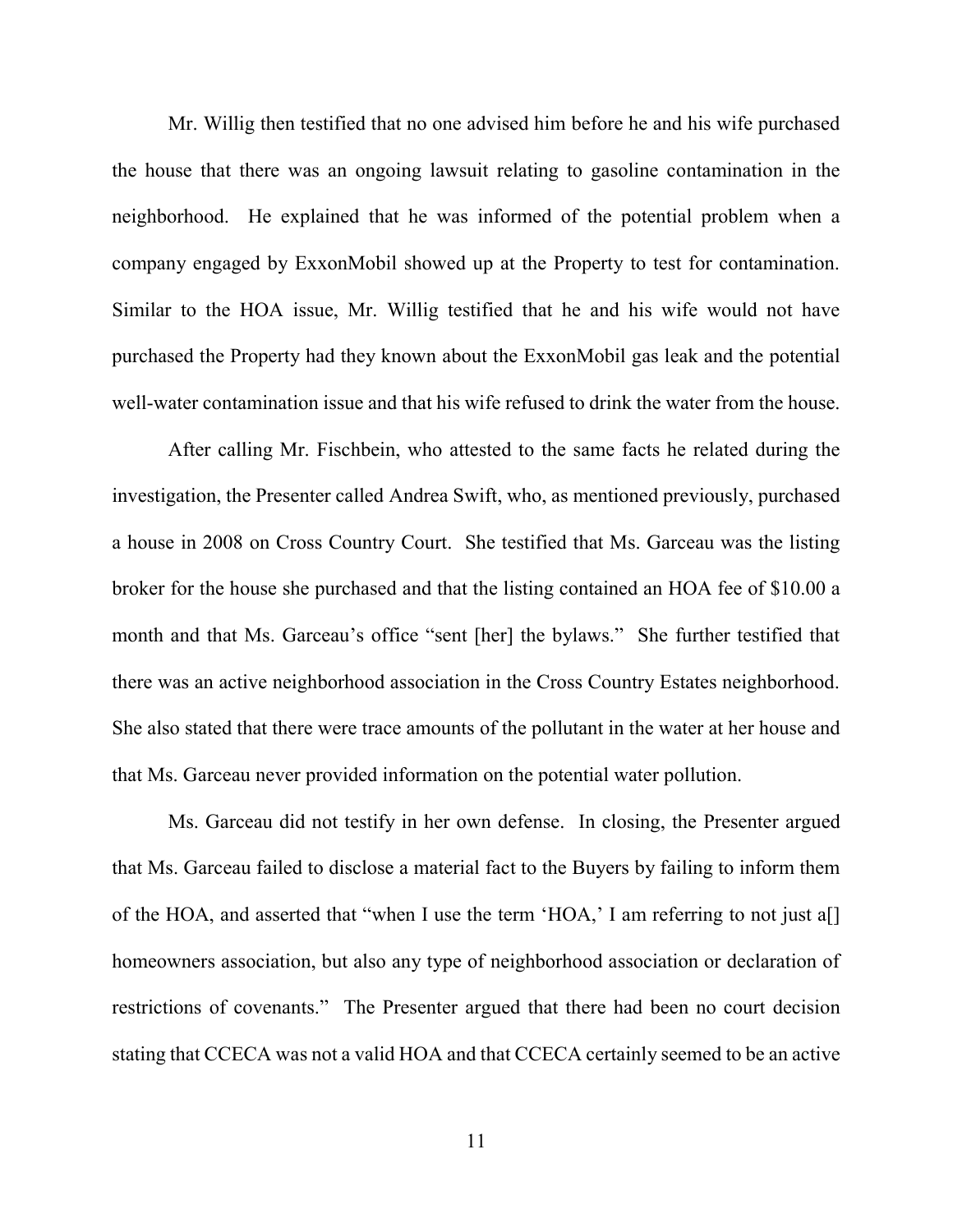association that accepts dues and takes votes on issues. As to the well contamination issue,

the Presenter argued:

 In addition, there was a failure to disclose the issue of the well contamination, the fact of the testing, the fact of the class action litigation. And I would argue that even if Ms. Garceau didn't have specific knowledge of it, she had been the listing agent for many properties in that community and development, and the law does require -- specifically COMAR 09.11.02.01A, which is one of the charges in this case -- that a licensee shall remain informed of matters affecting real estate in the community, the state, and the nation.

 If you are selling real estate in a community where a major gas company has caused a leak and that leak is the subject of class action litigation and the whole community, it sounds like, is involved in that litigation, that is something that, as a real estate broker, you have an obligation to know or be informed about. The [Sellers] were part of the class action litigation. . . . She should have known that information. She should have disclosed that information. It simply was not disclosed, and, therefore, there is a violation of Section (B)(4), an intentional or negligent failure to disclose a material fact that relates to the property, and it's to the material facts I've been discussing.

The Presenter then requested a 14-day suspension and a \$4,000.00 penalty.

In his closing, counsel for Ms. Garceau argued that there was no enforceable declaration of restrictions and that the Property was not subject to a legal HOA under the Maryland Homeowners Association Act. He argued further that Ms. Garceau had no knowledge of the well contamination issue and that there was no evidence in the record to support her knowing it, and that the Buyers had contractually waived any recourse for water pollution in the sales contract. Ms. Garceau's counsel emphasized that there was no contamination on the Property because every test had negative results.

In rebuttal, the Presenter argued that contractual arguments were beside the point because MREC's disciplinary power is not coextensive with contractual immunity.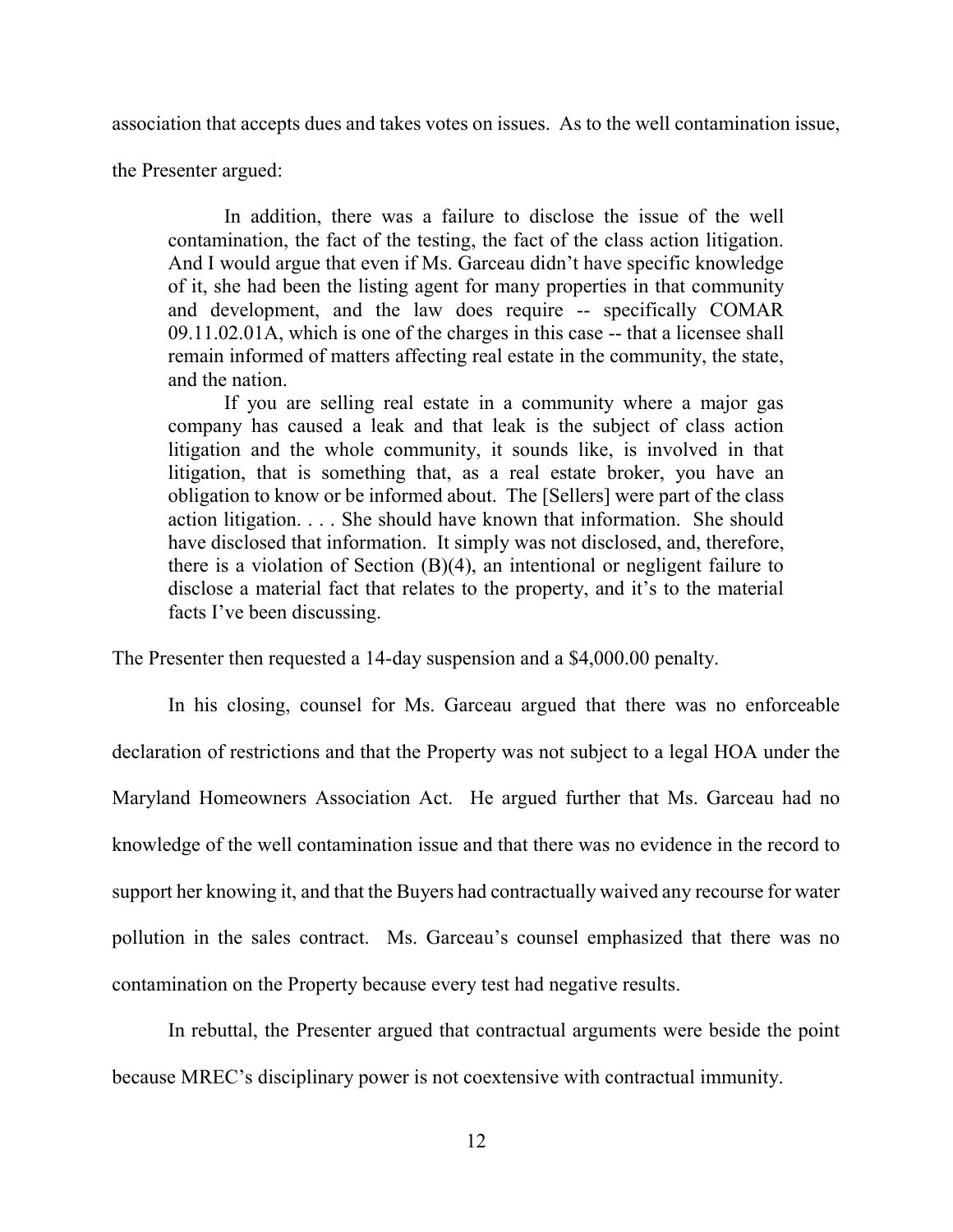#### **F. New Evidence**

 On June 15, 2011, counsel for Ms. Garceau sent a letter to the four putative officers of the CCECA, stating that it was "[his] legal opinion that there is no valid formal Homeowner's Association regulated by the Maryland Homeowners' Association Act in the Cross Country Estates Development [and that i]t is further [his] legal opinion that there are no restrictive covenants binding upon owners of lots in the Cross Country Estates Subdivision." In his letter, he stated that by acting as an HOA, the CCECA officers may be found liable for negligent misrepresentation and, if they continue to do so, they may be found liable for intentional misrepresentation. He further suggested they retain an attorney to explore whether there is a valid HOA governing the community.He then provided his reasons why there was no HOA, including (1) his investigations on SDAT; (2) the expiration of the 1975 Declaration of Restrictions; and (3) the defective nature of the 2006 Declaration.

On June 29, 2011, the CCECA officers responded to Ms. Garceau's counsel via letter, acknowledging that CCECA was not a valid HOA within the definition of the Maryland Homeowners Association Act, Maryland Code (1974, 2015 Repl. Vol.), Real Property Article, § 11B-101:

 On behalf of the . . . CCECA[], we are writing in response to your letter of June 15, 2011. Your letter raises issues that we were not aware of, so we sought the advice of legal counsel in order to determine our correct and current legal status. **Based upon that consultation, and despite our good faith belief to the contrary, it appears that CCECA is a community association and not an official "homeowners" association.** In light of that fact, and again, despite our good faith belief to the contrary, **it also appears that the covenants and restrictions which were put into effect at the time that our neighborhood was established have expired and** *there are no*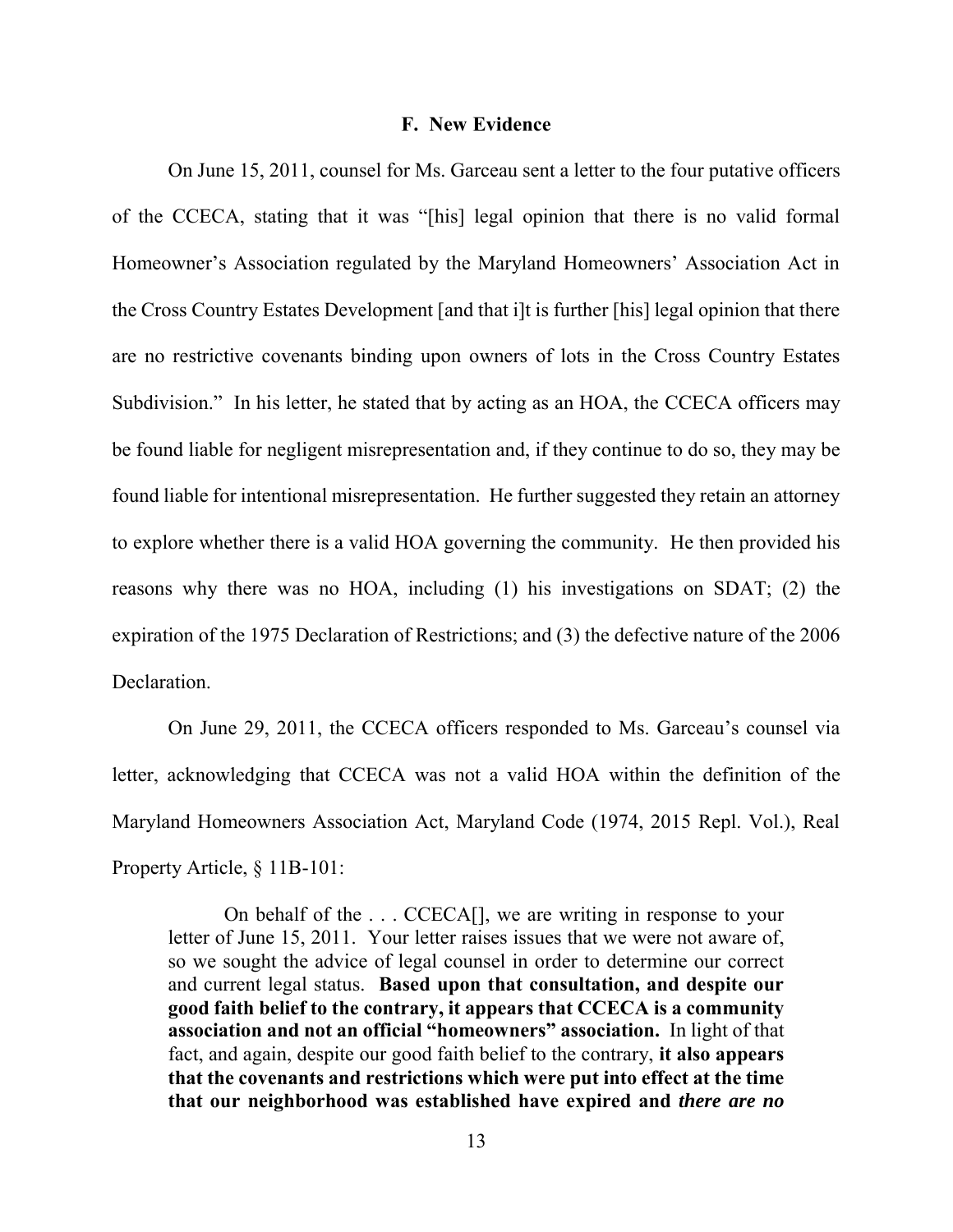# *current valid or enforceable restrictions in effect beyond those that would be imposed by county regulations.*

(Emphasis added).

On July 12, 2011, Ms. Garceau's counsel sent the June 15 and 29 letters to the Buyers, copying the MREC Presenter. He stated that this confirmed that there was no HOA and no valid or enforceable restrictions in effect in Cross Country Estates. The letter then demanded that they dismiss the action against Ms. Garceau.Six days later, the Presenter sent the ALJ a letter informing him of the results of Ms. Garceau's counsel's continued research into the matter of whether the Property is subject to an HOA.

### **G. The ALJ's Proposed Decision**

On August 30, 2011, the ALJ issued his recommended decision. The ALJ stated that he would consider only the information presented at the hearing and not consider any information submitted post-hearing because neither party requested that the case be reopened for submission of further evidence.

First, the ALJ found that, in 2009, the Buyers retained Mr. Fischbein as their buyer's agent and communicated to him "that they were specifically looking for property not covered by a homeowner's association [] or a Declaration of Restrictions." He also found that Mr. Fischbein made Ms. Garceau's assistant, Jessica, aware of the Buyers' reticence to purchase a home subject to an HOA; that Mr. Fischbein asked Jessica whether the Property was subject to an HOA; and that both Jessica and the Property's listing indicated that the Property was not subject to an HOA.The opinion further provided that Ms. Garceau did not inform the Buyers that the Property was subject to an HOA or that a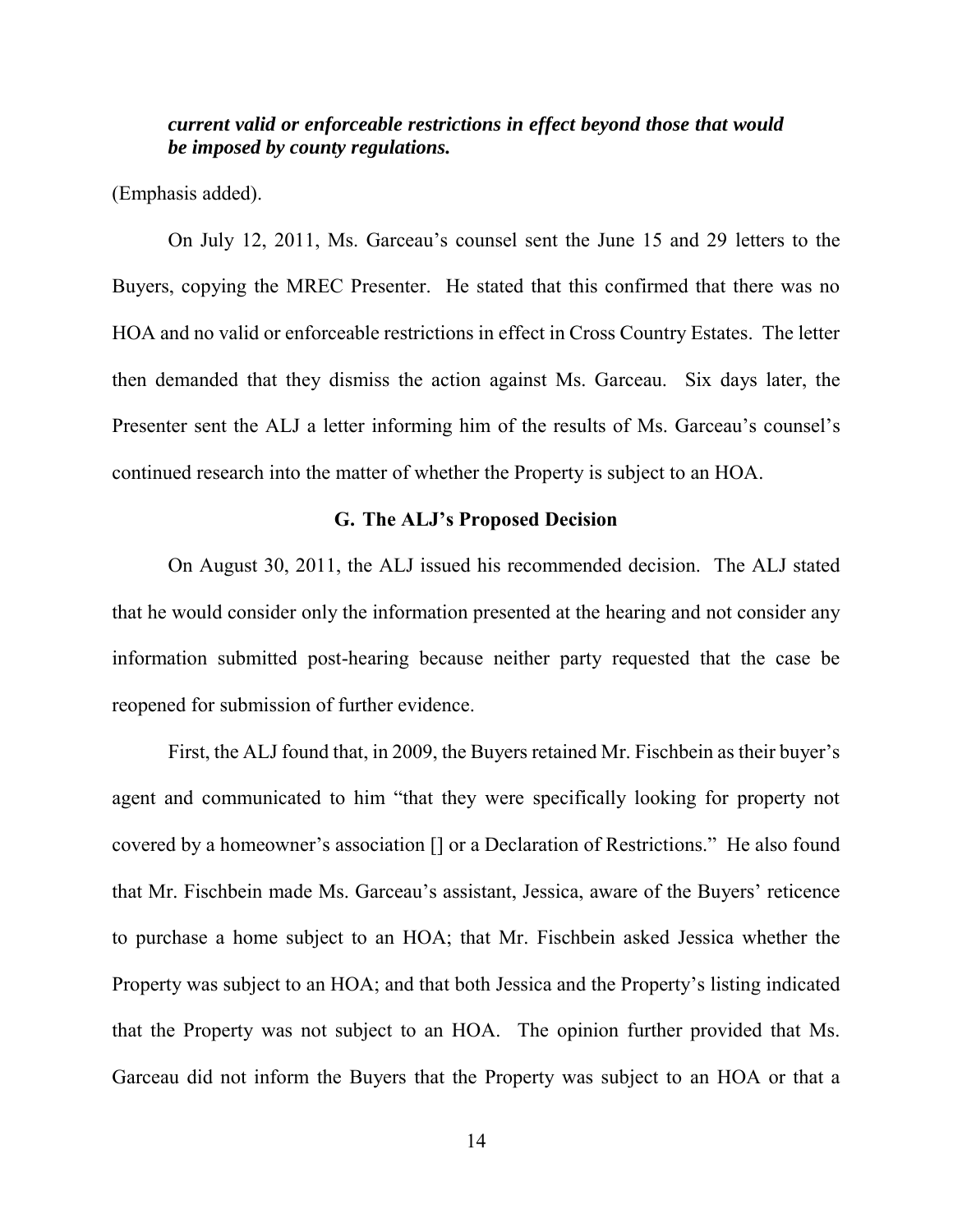declaration of restrictions applied to the Property; and that, if the Buyers had known that the Property was subject to a declaration of restrictions, they would not have purchased the Property because they wanted to build a fence for their dogs on the Property.

Next, the ALJ found that Ms. Garceau failed to provide the Buyers information concerning litigation against ExxonMobil regarding possible well contamination, and that this information was widely publicized in Fallston, where Ms. Garceau lives. The ALJ also noted that the Sellers were part of a lawsuit against ExxonMobil.

The ALJ further found that, three days after moving in, the Buyers "received information left at their home regarding a Cross Country Estates HOA, notice of restrictions and a request for \$10.00 in annual association dues [and that t]he association also informed the [Buyers] that [they] were required to clear their fence plans with the association, which would then grant them a 'permit' for the fence." As further findings of fact, the ALJ stated the following:

23. There exists a Declaration of Rights document, filed with the Harford County, Maryland Land Records Office on October 16, 2006, which purports to apply protective covenants and restrictions upon properties located within the subdivision of Cross Country Estates in Harford County.

24. The HOA is run by association officers, who charge a \$10.00 annual fee as a prerequisite for voting rights in the organization. The association addresses matters such as the . . . well water issue, disputes between neighbors and issues involving restrictions it enforces within the subdivision.

25. The [Buyers] pay the annual HOA fee, retain voting rights in the association and consider themselves subject to the restrictions imposed by the Declaration of Restrictions recorded with the Harford County Land Records Office in 2006.

26. As of the date of settlement and up until the date of this hearing, the Property's well has tested negative for contaminants.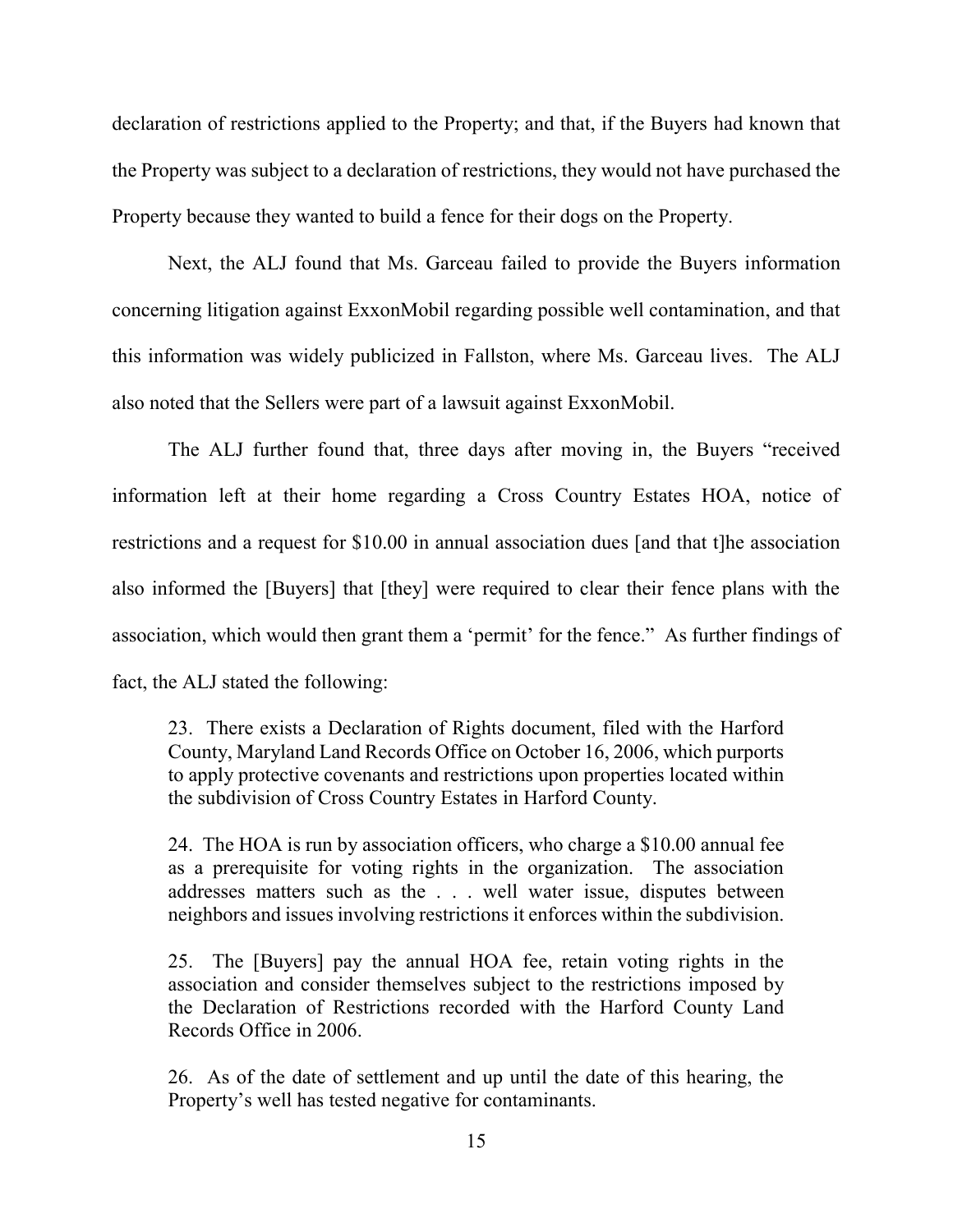The ALJ then "f[ou]nd that the [M]REC has established that [Ms. Garceau] violated the [BOP] Article as well as the Code of Ethics." Despite noting that "an issue exist[ed] with respect to the validity" of the 2006 Declaration, the ALJ found that the CCECA had held itself out as a legitimate HOA with the authority to enforce the declaration. And, despite the letter Ms. Garceau's attorney received from the CCECA officers declaring that there is no valid HOA or declaration of restrictions, the ALJ stated that neither Ms. Garceau nor the Buyers have taken legal action to challenge the CCECA's authority. The ALJ accepted MREC's position that this was not the proper forum to address whether "the HOA has the authority to enforce" the 2006 Declaration. Thus, the ALJ found, Ms. Garceau "*had an obligation to disclose the existence of the HOA and [2006 Declaration], the existence of which were material facts*" relating to the Property that Ms. Garceau knew or should have known. (Emphasis added). And, Ms. Garceau's "failure to disclose the existence of the HOA and [2006 Declaration] constitute[d] a violation of [BOP §] 17-  $322(b)(4)$ ."

 In regard to the well testing issue, the ALJ found that Ms. Garceau knew about the leak and the subsequent litigation. The ALJ found that negative well tests do not guarantee the lack of future contamination, despite only negative tests up to that point. On this issue, the ALJ stated the following:

I find that the nondisclosure of the litigation and well testing constitutes a violation of [BOP  $\S$ ] 17-322(b)(4)... due to the intentional or negligent failure to disclose material information which [Ms. Garceau] knew. Similarly, the nondisclosure of these facts is conduct that demonstrates bad faith, in violation of [BOP  $\S$ ] 17-322(b)(25)[.]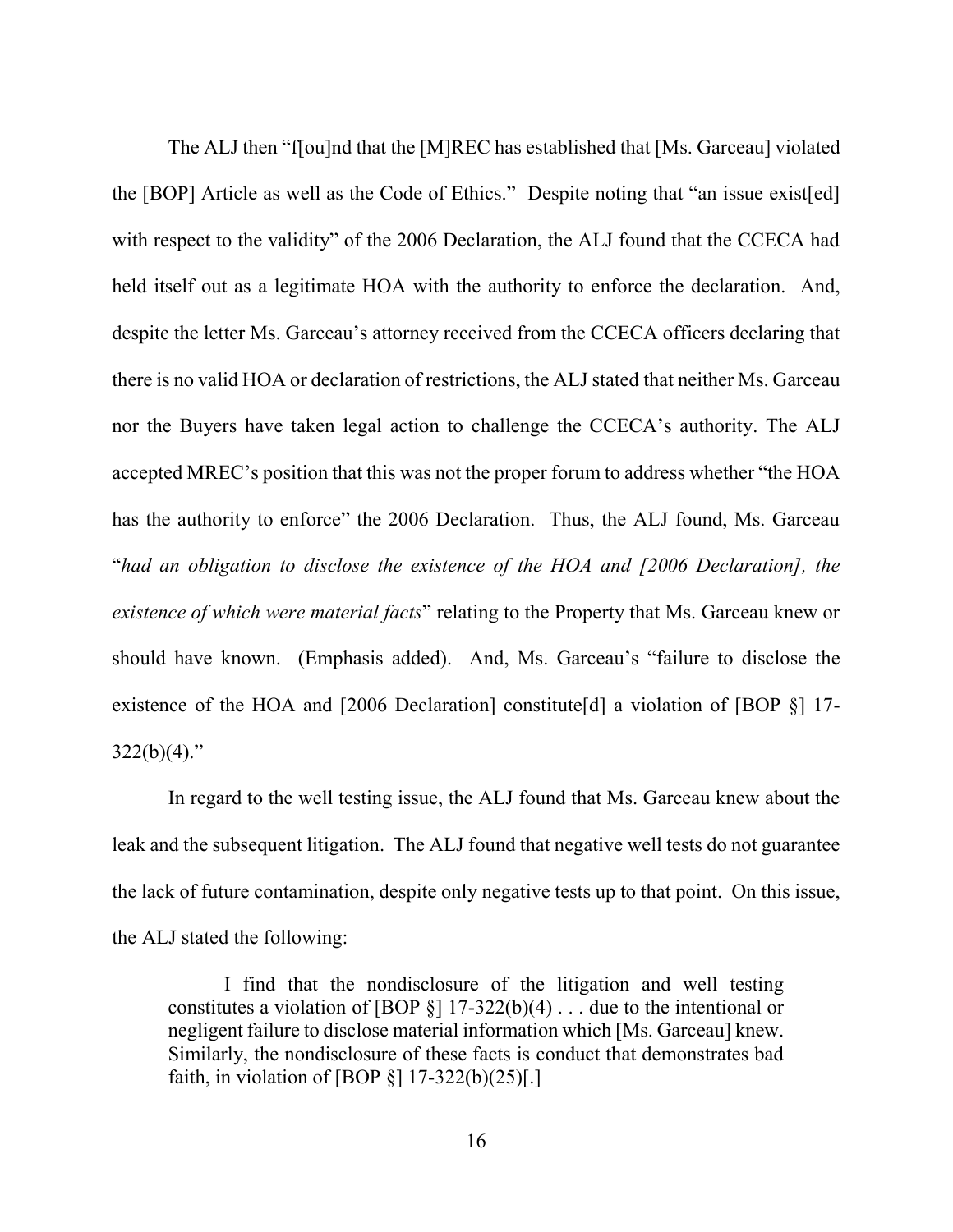Finally, I also find that [Ms. Garceau] violated COMAR 09.11.02.01 A and B because she has an obligation to remain informed of matters affecting real estate in the community and she failed to disclose[] the pending lawsuits and the contamination issue (regarding nearby properties) or obtain more information about the latter.

The ALJ then considered the factors listed in BOP  $\S$  17-322(c)<sup>12</sup> to determine the recommended sanction for Ms. Garceau. With respect to Ms. Garceau's failure to disclose "the existence of an HOA," the ALJ opined that (1) the violation was serious because the Buyers purchased the home and (2) were now "subject to restrictions they were hoping to avoid," but that Ms. Garceau's failure to disclose was not deliberate.

In regard to Ms. Garceau's failure to disclose the gas leak, the ALJ opined that it (1) was "likewise a serious violation" because nearby properties experienced contamination and (2) the Property may experience future contamination, and "[t]he fact that many property owners in the subdivision, including the former owners of the Property, are involved in a class action suit against ExxonMobil, negatively impacts property values in the subdivision." The ALJ added that, (3) "regardless of whether the Complainants' water is currently contaminated," Ms. Garceau's failure to disclose "demonstrate[d] a lack of good faith."

The ALJ noted that the Presenter established "no history of violations by [Ms. Garceau]." Considering these factors, the ALJ recommended a seven-day suspension and a \$3,000.00 monetary penalty.

<sup>&</sup>lt;sup>12</sup> These are (1) the seriousness of the violation; (2) the harm caused by the violation; (3) the good faith of the licensee; and (4) the history of previous violations by the licensee. BOP § 17-322(c)(1).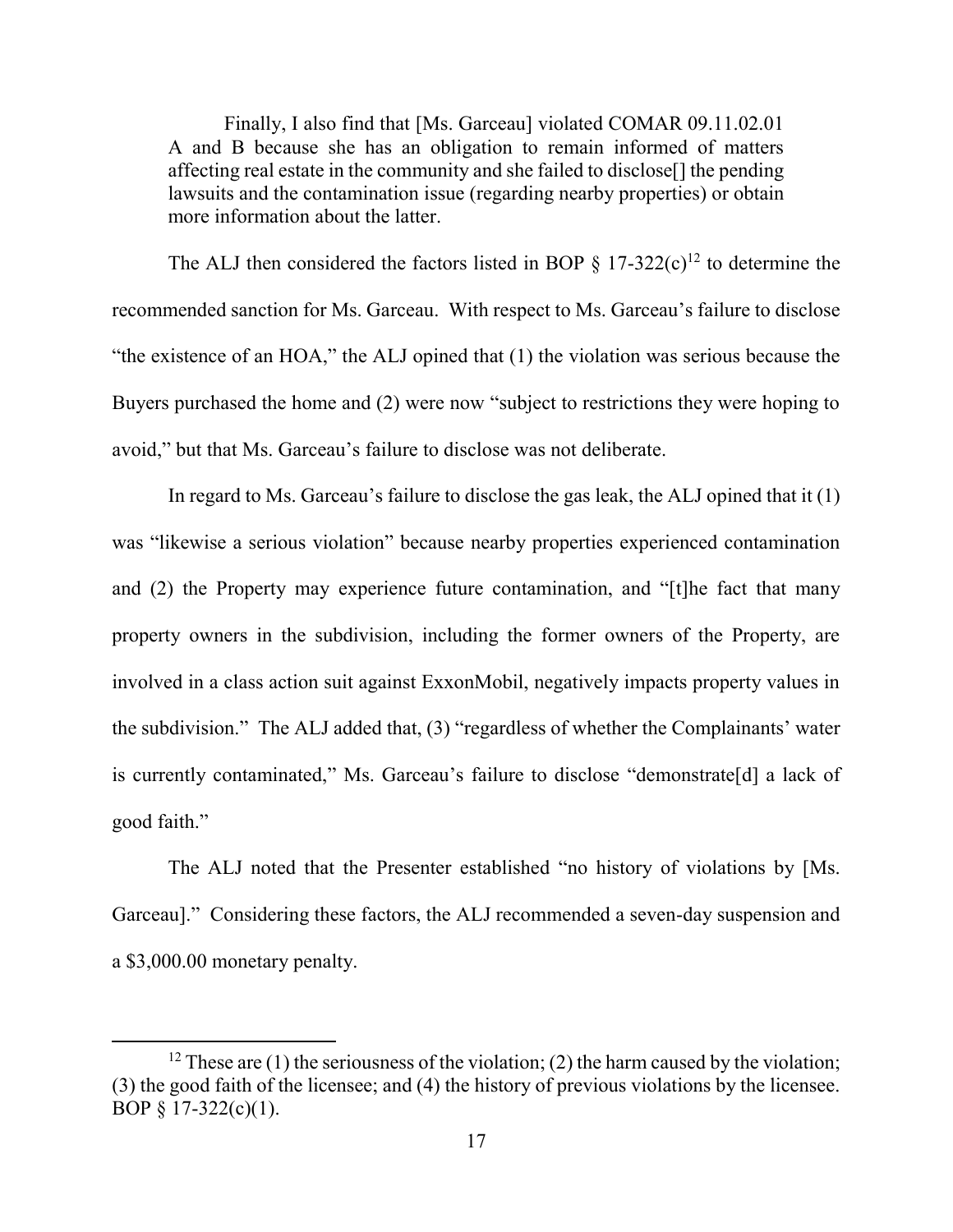#### **G. MREC's Proposed Order and Ms. Garceau's Exceptions to It**

On October 17, 2011, MREC issued its proposed order, adopting the ALJ's findings of fact, but amending its conclusions of law to state that Ms. Garceau was subject to sanction because she violated BOP  $\S$  17-322(b)(4), (25), and (33) and COMAR 09.11.02.02A and B. MREC also amended the sanction upward, from a suspension of seven days to 14 days, and from a monetary penalty of \$3,000.00 to \$4,000.00. MREC stated that it believed Ms. Garceau's conduct warranted a higher penalty because she "failed to provide *material* information" to the Buyers on two issues: "the existence of an HOA and the ongoing problems with well contamination in the area."

MREC found that Ms. Garceau was "inaccurate" when she informed the Buyers that there was no HOA and that her response to them was inconsistent with when she told Ms. Swift in 2008 that her property in the same community was subject to an HOA. Ms. Garceau's belief that the Buyers could successfully challenge the CECCA, MREC found, was a legal conclusion, not provided at the time of the sale. MREC also found, in regard to possible well contamination, that the Fallston gasoline leak was well known in the community, covered extensively in the media, and there was a pending class action lawsuit brought by local residents. Ms. Garceau "was aware of the leak and the litigation[, y]et she failed to disclose it" to the Buyers. MREC found that "[t]his was in blatant disregard of her duties as a real estate licensee and demonstrated at best incompetence."

Although the ALJ found that Ms. Garceau's failure to disclose the HOA was not deliberate, in part because she relied on the help of several assistants, MREC determined that the ALJ interpreted the licensing statute improperly, and that licensees have a statutory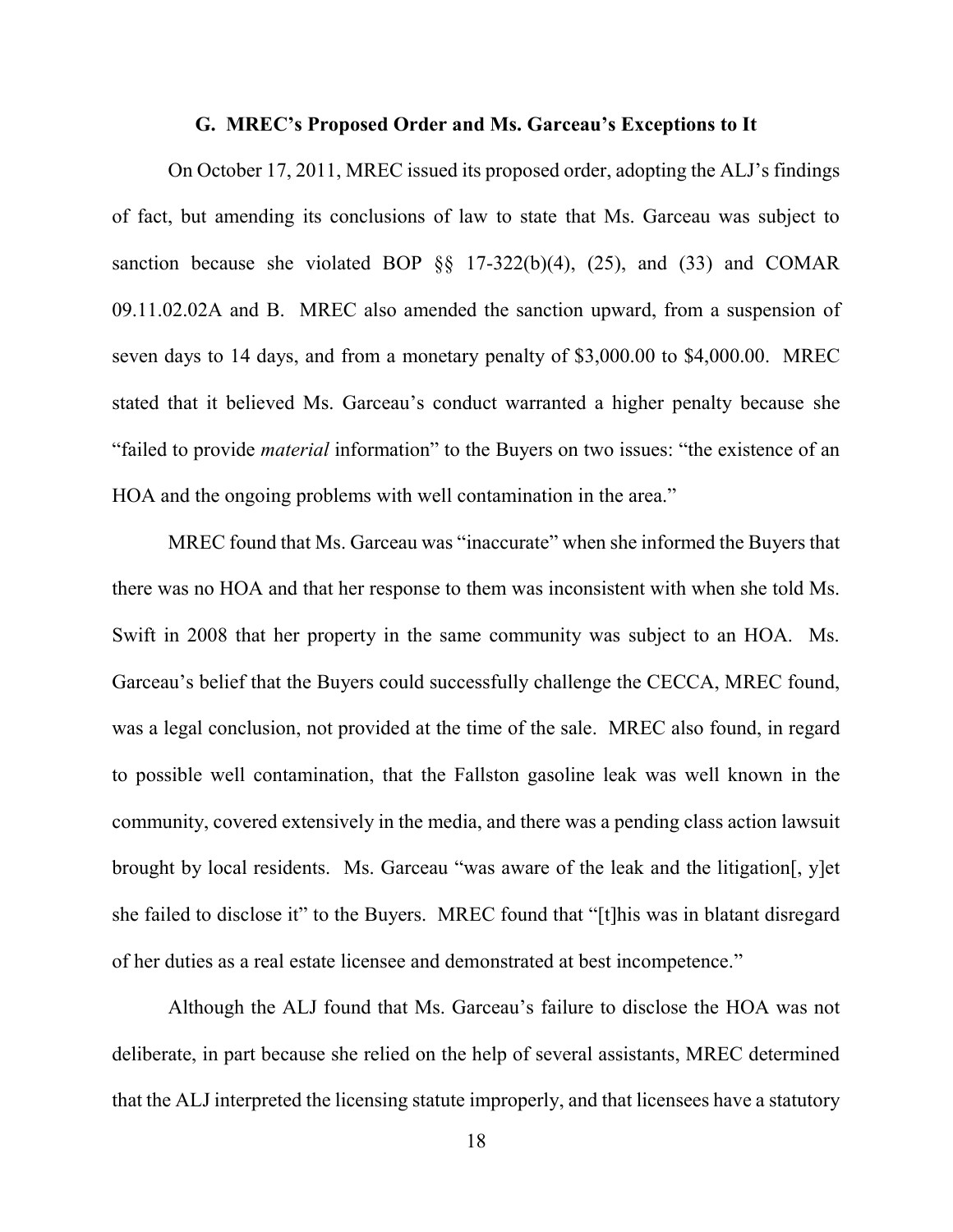duty to disclose "all material information," even if the Buyer's agent has not asked specifically. Thus, Ms. Garceau was required to disclose the HOA because she "had both actual and constructive knowledge of it." MREC concluded that "As a real estate licensee since 1986, and a broker since 2008, [Ms. Garceau] was well aware of her duty to disclose information to the [Buy]ers. She failed in two significant respects to fulfill that duty. [MREC] cannot find any good faith in her conduct."

Ms. Garceau filed exceptions to MREC's proposed order on November 8, 2011, arguing that the conclusions in the recommendation and proposed order were both factually and legally erroneous. Ms. Garceau argued, among other things, that disclosing the existence of an organization *purporting to be* an HOA would be a breach of the duty to her clients, the Sellers, not a breach of duty to the Buyers. She also insisted that the record contained no evidence that she knew about any well testing or environmental problems. She contended that the Sellers never told her about ExxonMobil's well testing because they did not think such information was important. Ms. Garceau maintained that the Buyers assumed all liability for water problems because they assumed express responsibility for such in the sales contract and that she complied with all disclosure requirements.

On January 3, 2012, Ms. Garceau filed a request for leave to introduce additional evidence. Ms. Garceau sought to introduce the evidence her counsel had discovered after the hearing before the ALJ, including the invalidity of the CCECA as an HOA; evidence that the purported HOA had subsequently disbanded; as well as the appraisal and title policy issued to the Buyers, neither of which stated that an HOA existed. She also sought to introduce evidence that the Andrea Swift listing was changed by an associate, without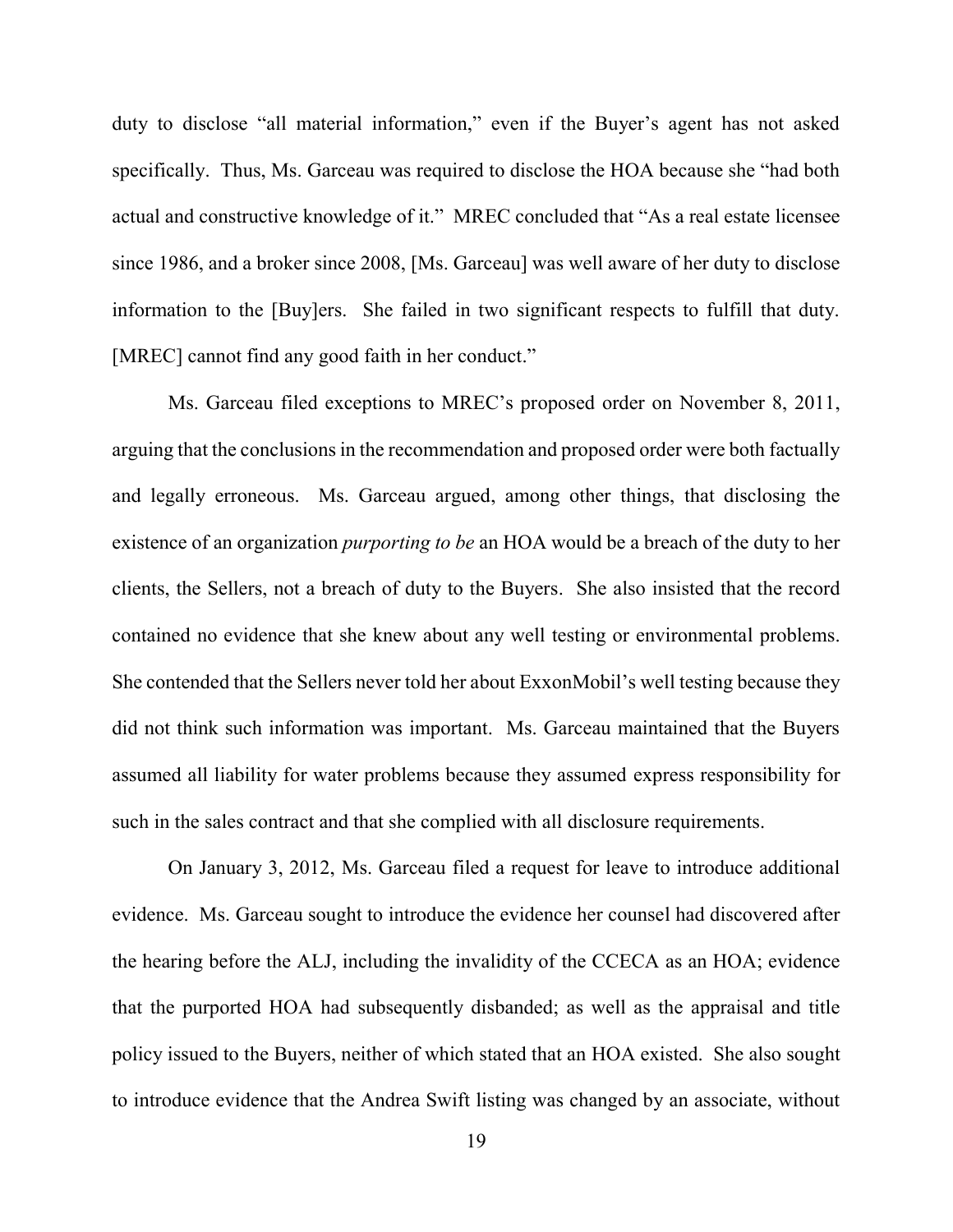Ms. Garceau's knowledge. Finally, Ms. Garceau sought to introduce evidence that counsel for the class action included property owners of all properties in the area as potential class members "without their knowledge or consent" and that the putative class was disbanded in October 2011. Ms. Garceau claimed that this new evidence would demonstrate that she did not have knowledge of the environmental problems concerning the water.

An exceptions hearing was held on January 18, 2012. The Commission declined to accept the new evidence because it stated that Ms. Garceau could have discovered this evidence before the original hearing.

On April 17, 2012, the Commission issued its final order, upholding its proposed order. MREC then considered the factors listed in BOP § 17-322(c) for the assessment of a monetary penalty, and, once again, imposed a 14-day suspension and a \$4,000.00 fine.

## **H. Circuit Court Proceedings, Remand, and More Circuit Court Proceedings**

 On May 11, 2012, Ms. Garceau filed a petition for judicial review in the Circuit Court for Harford County. On March 31, 2014, the circuit court remanded the case to MREC to consider the new evidence it had previously declined to consider because, the court stated, "[t]here must be some degree of flexibility and a sense of fairness that is used when any rule or policy is implemented or interpreted." The court found that the new evidence

clearly shows that there were no enforceable restrictions on the property and there is no properly organized or existing homeowner's association with any authority to create or impose restrictions on the home. To simply ignore these facts and impose a sanction based on a finding to the contrary is simply wrong.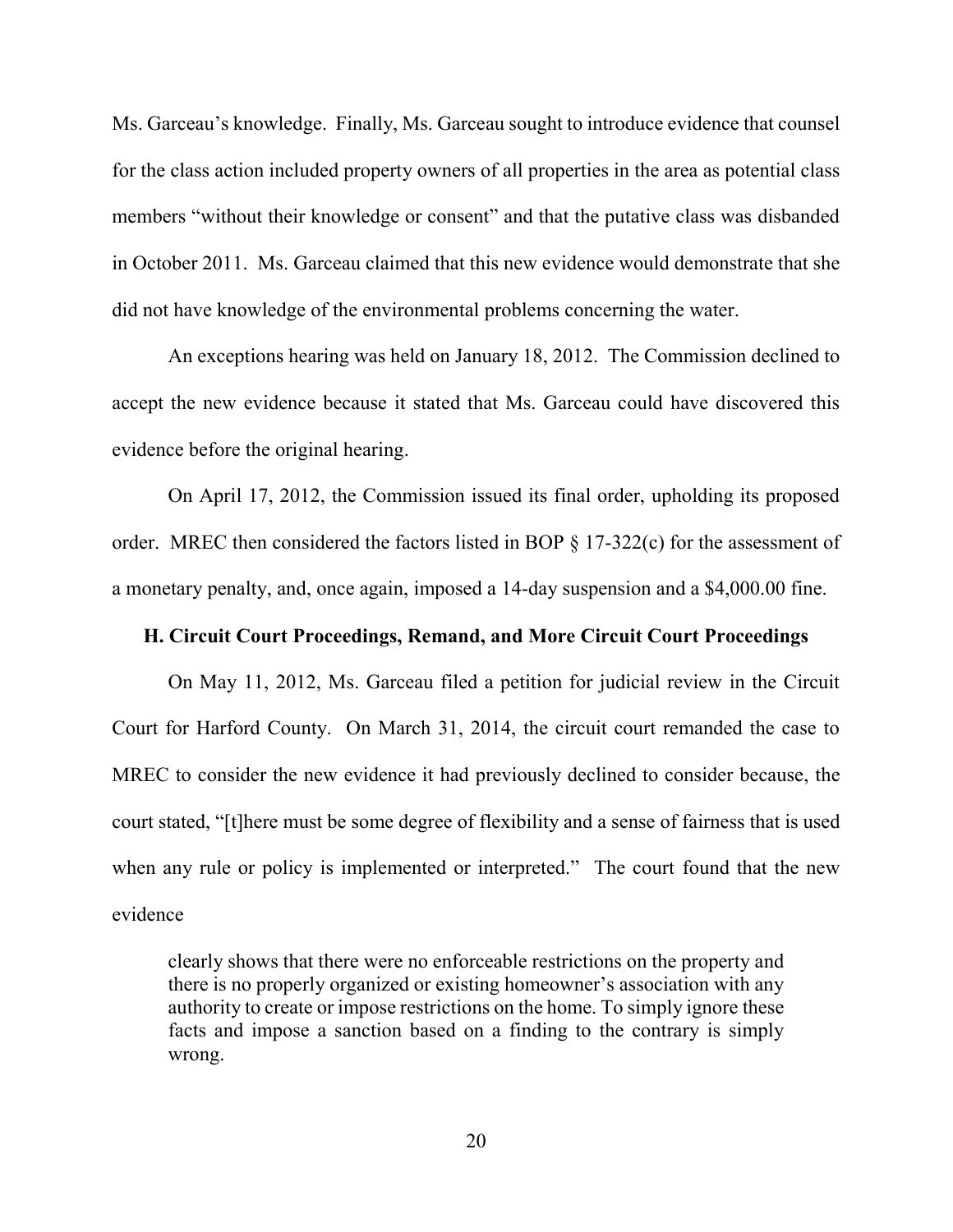The court held as a matter of law that MREC erred in not considering the new evidence and remanded the case back to MREC.<sup>13</sup>

 On May 29, 2014, MREC issued its supplemental opinion and final order, stating that it considered the new evidence that Ms. Garceau sought to introduce. *Nonetheless*, MREC imposed the same 14-day suspension and a \$4,000.00 fine. MREC concluded that, regardless of whether the HOA was legally operating as an HOA, it was functioning under a good faith belief that there was such an organization throughout all relevant times in this case.

In MREC's ruling, the basis of its earlier decision relating to the HOA and declaration of restrictions became much broader and less precise, relying, for example, on the existence of an "association" rather than an HOA:

Based upon a preponderance of the evidence and testimony presented, [MREC] concludes that: 1) [Ms. Garceau] was aware that the [Buyers] did not wish to purchase a property which was subject to **a homeowner's association or community association or to any covenants or restrictions such as those set forth in a 1975 Declaration of Restrictions or a 2006 Declaration of Restrictions by the CCECA** filed in the Land Records of Harford County; 2) [Ms. Garceau] was aware of a Declaration of Restrictions which purported to apply protective covenants and restrictions on the properties situated in the Cross Country Estates development; 3) **The CCECA was an active association which functioned as a homeowner's association and enforced protective covenants and restrictions on the properties, including the subject property**, which were situated in Cross Country Estates at all times relevant to this matter and until contacted by counsel for [Ms. Garceau] subsequent to hearing of this matter before an  $ALJ$ ;  $\ldots$ 

<sup>&</sup>lt;sup>13</sup> The circuit court may order that the agency take additional evidence on terms that the court deems proper if the court is satisfied that the evidence is material and there were good reasons for failure to offer the evidence before the agency. *See* Maryland Code (1984, 2014 Repl. Vol.), State Government Article ("SG"), § 10-222 (f)(2).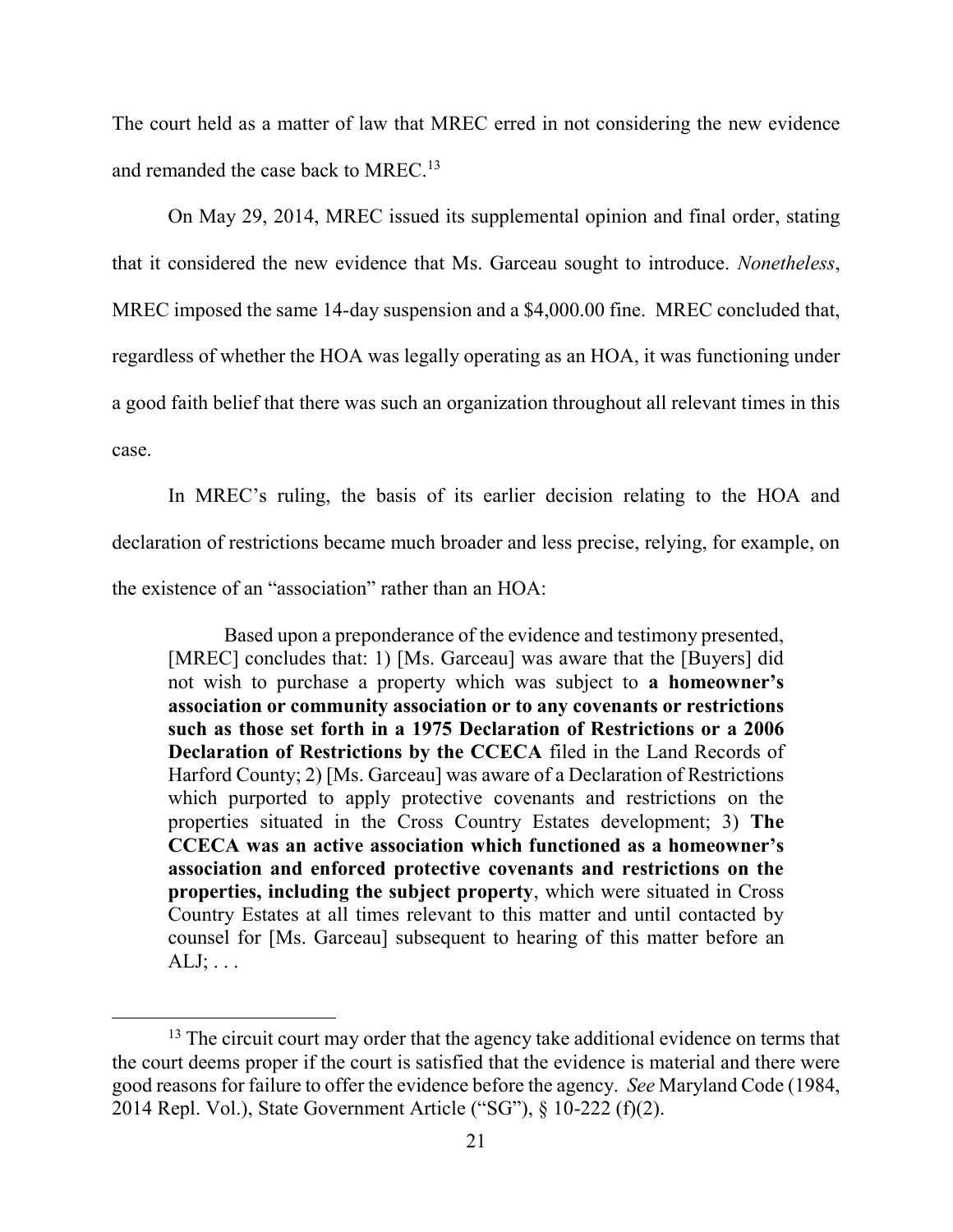(Emphasis added). MREC's finding that the CCECA was an association that intended to function as an HOA apparently led to MREC's conclusion that Ms. Garceau failed to disclose the existence of a material fact:

. . . 4) **[Ms. Garceau] intentionally or negligently failed to disclose to the [Buyer]s the existence of a material fact, i.e. the existence of an association which was enforcing protective covenants and restrictions set forth in a Declaration of Restrictions which the officers of the association believed were applicable to the Property the [Buyer]s were interested in purchasing**; and 5) the [Buyer]s modified their plans for a fence based on the assertions of the CCECA that covenants/restrictions, set forth in a Declaration of Restrictions, applied to fences built in Cross Country Estates.

(Emphasis added).

 $\overline{a}$ 

MREC's ruling in regard to the possibility of well contamination remained, however, relatively similar to its prior determination. MREC found that regardless of whether or not the Sellers disclosed the class action or periodic testing of their well, Ms. Garceau "admitted that she was aware of the possible contamination of wells in the area because of a gasoline station leak." Additionally, "due to her own participation in the class action lawsuit, the fact that she lived within a mile of the subject Property, and media coverage of the possible contamination of wells in the area," Ms. Garceau knew or should have known of the class action and possible contamination. Thus, MREC concluded, Ms. Garceau "should have disclosed these material facts to the [Buyers], but failed to do so."

Within 30 days of the order's mailing,  $14$  Ms. Garceau filed a petition for judicial review in the Circuit Court for Harford County. On September 14, 2015, the circuit court

<sup>14</sup> *See* Maryland Rule 7-203(a) (providing, *inter alia*, that a petition for judicial review be filed within 30 days of the order's mailing).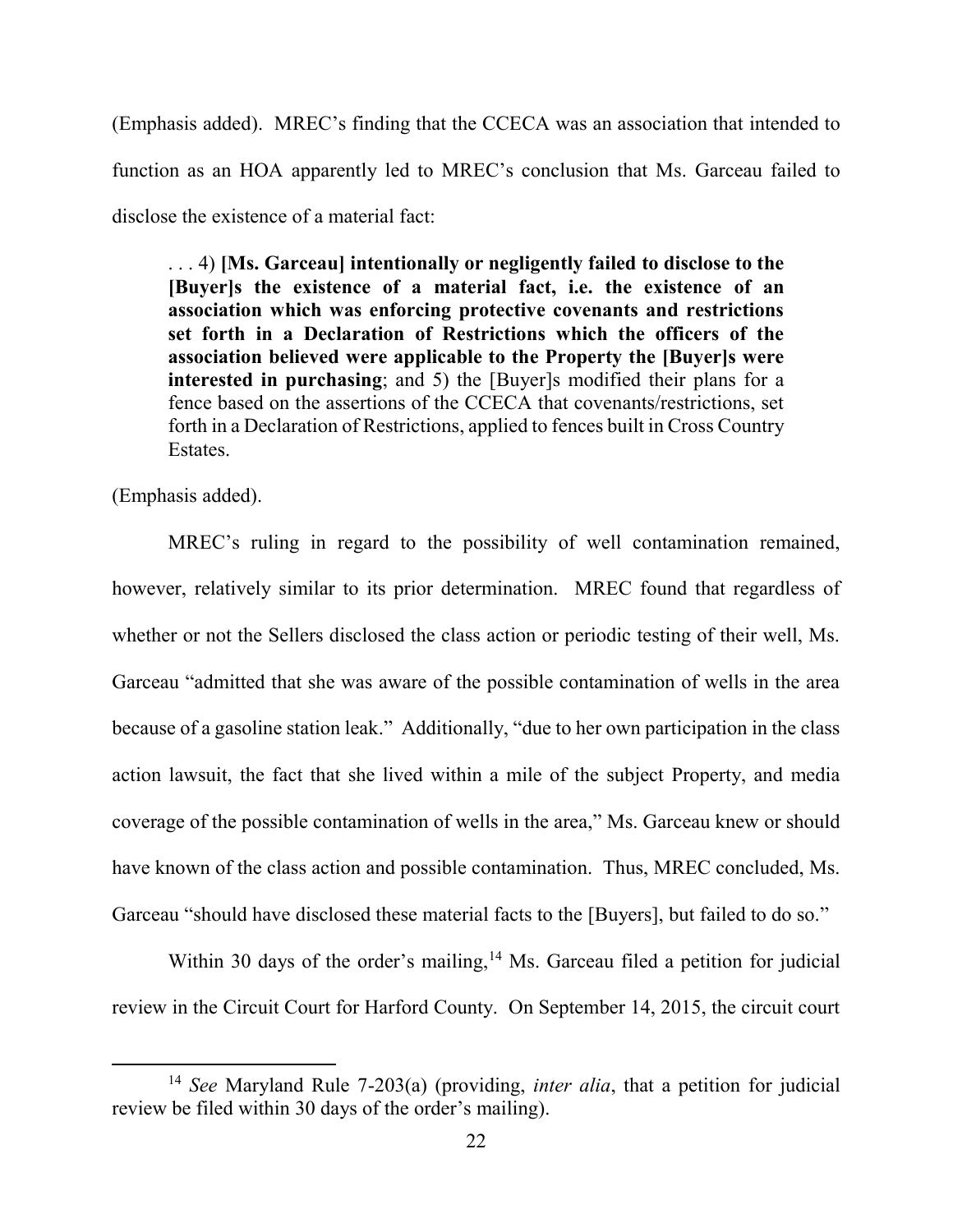found that there may have been substantial evidence in the record to find that Ms. Garceau had violated the Maryland Real Estate Broker's Act, but it found the imposition of the sanction to be arbitrary and capricious. The court stated that it believed that MREC "inadequately addresse[d] or consider[ed] the specific facts for which this case was remanded." The court also determined that MREC failed to consider the factors for monetary penalties that BOP § 17-322 prescribes. As such, the court ordered the 14-day suspension to be set aside, but left the \$4,000.00 fine in place.

On October 5, 2015, MREC timely noted an appeal, and Ms. Garceau followed suit by filing a cross-appeal on October 13, 2015. They present the following general questions, which we have consolidated and rephrased:

- 1. Is MREC's decision that Ms. Garceau violated the Maryland Real Estate Broker's Act and COMAR 09.11.02.01A legally correct, supported by substantial evidence, and compliant with the requirements of due process?
- 2. Was MREC's choice of sanction—a \$4,000.00 civil monetary penalty and a fourteen-day license suspension—arbitrary or capricious?  $[15]$

 $\overline{a}$ 

I. "Did the Commission act within its statutorily authorized discretion by imposing on Garceau as a sanction for her violations of the Maryland Real Estate Broker's Act a fourteen-day license suspension and a \$4000 civil monetary penalty?"

Ms. Garceau's questions, as stated in her brief, are:

I. "Should the Decision of the Real Estate Commission Finding that Garceau Violated MD. Code Ann., Bus. Occ. & Prof. §§ 17-322(b)(4), (25), and (33) and COMAR 09.11.02.02 A and B be Reversed Because the 2014 Order Exceeds the Commission's Statutory Authority, is Affected by Errors of Law, is Unsupported by Competent, Material, and

<sup>&</sup>lt;sup>15</sup> MREC's question, as stated in its brief on appeal, is: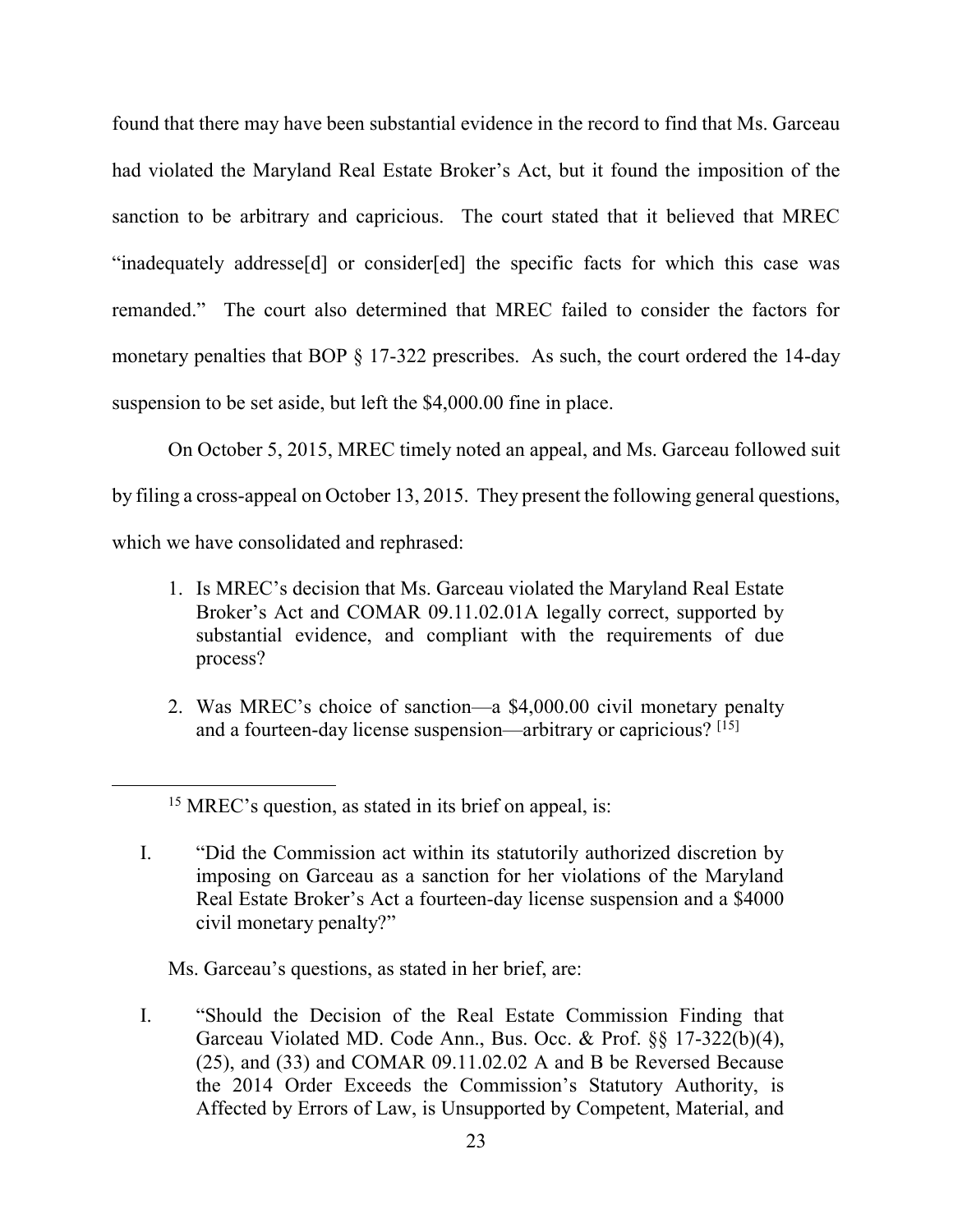#### **DISCUSSION**

Judicial review of the action of an administrative agency is limited to determining whether "there is substantial evidence in the record as a whole to support the agency's findings and conclusions, and to determine if the administrative decision is premised upon an erroneous conclusion of law." *Regan v. Bd. of Chiropractic Exam'rs*, 120 Md. App. 494, 508 (1998). If the facts in the record allow reasoning minds to reach the same determination as the agency, "'then [the determination] is based upon substantial evidence, and the court has no power to reject that conclusion.'" *Maryland State Bd. of Nursing v. Sesay*, 224 Md. App. 432, 457 (2015) (quoting *Liberty Nursing Ctr., Inc. v. Dep't of Health & Mental Hygiene*, 330 Md. 433, 443 (1993)). However, in order that a court may "perform properly its examination function, an administrative decision *must* contain factual findings on *all the material issues* of a case and a clear, explicit statement of the agency's rationale." *Fowler v. Motor Vehicle Admin.,* 394 Md. 331, 342 (2006) (citation omitted; emphasis added). As the Court of Appeals cautioned in *Bereano v. State Ethics Commission*, "where an administrative . . . agency draws impermissible or unreasonable

> Substantial Evidence in Light of the Entire Record as Submitted, is Arbitrary and Capricious, and Deprives Appellant of Due Process?"

II. "Did the Real Estate Commission Exceed its Statutory Authority and Act Arbitrarily and Capriciously When It Imposed a 14 Day License Suspension and a \$4,000 Fine?"

Although Ms. Garceau's question references COMAR 09.11.02.02A and B, MREC's final order concluded that Ms. Garceau violated only COMAR 09.11.02.01A. As explained *supra*, n. 9, the record is replete with such inaccuracies, and Ms. Garceau does not appear to have objected to the mislabeling at any point.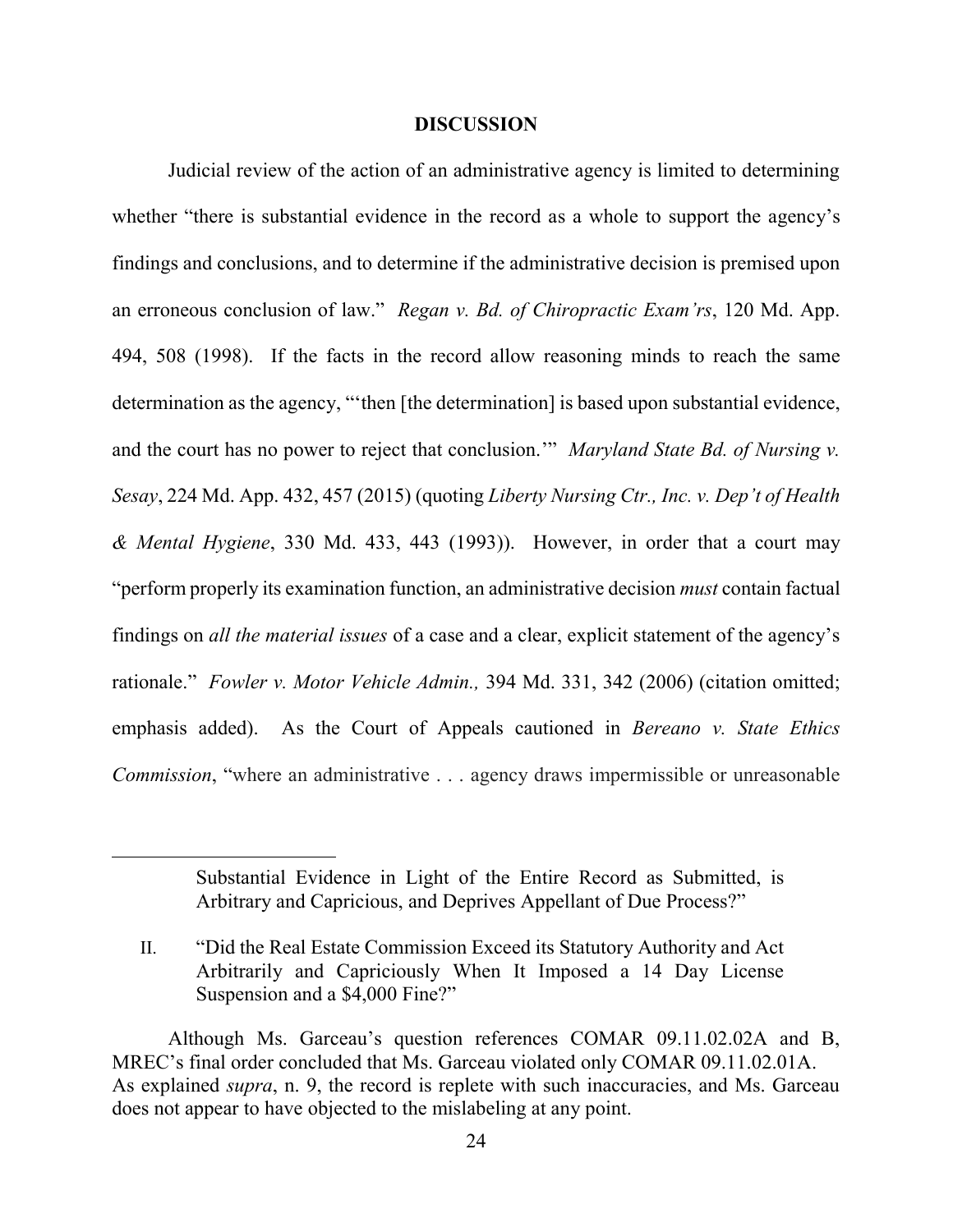inferences and conclusions . . . or where an administrative agency's decision is based on an error of law, we owe the agency's decision no deference." 403 Md. 716, 756 (citation omitted; ellipses in original).

When an agency is acting in a discretionary capacity, such as when it fashions a sanction, then the standard is more deferential than either substantial evidence or *de novo* review. An agency's discretion in fashioning a sanction should only be overturned if the decision is arbitrary or capricious. *Maryland Aviation Admin. v. Noland*, 386 Md. 556, 581 (2005). The arbitrary or capricious standard is "highly deferential." *Maryland Dep't of Env't v. Anacostia Riverkeeper*, 447 Md. 88, 121 (2016) (citation omitted).

## **I.**

#### **Due Process**

At the outset we address Ms. Garceau's argument that the proceedings in this case did not afford her due process. Ms. Garceau states that MREC did not provide her due process because it originally charged her with failing to disclose the existence of an HOA and a declaration of restrictions. She contends that, to comport with due process, MREC would have to amend its statement of charges to reflect that the CCECA was a community association holding itself out as an HOA. She maintains that she was not afforded due process when, after remand, MREC conducted another meeting and found that she violated BOP § 17-322 based on different allegations than those upon which she was originally charged.

MREC replies that due process in the administrative context does not require any particular procedure, but, rather, is flexible and requires only that a party have notice and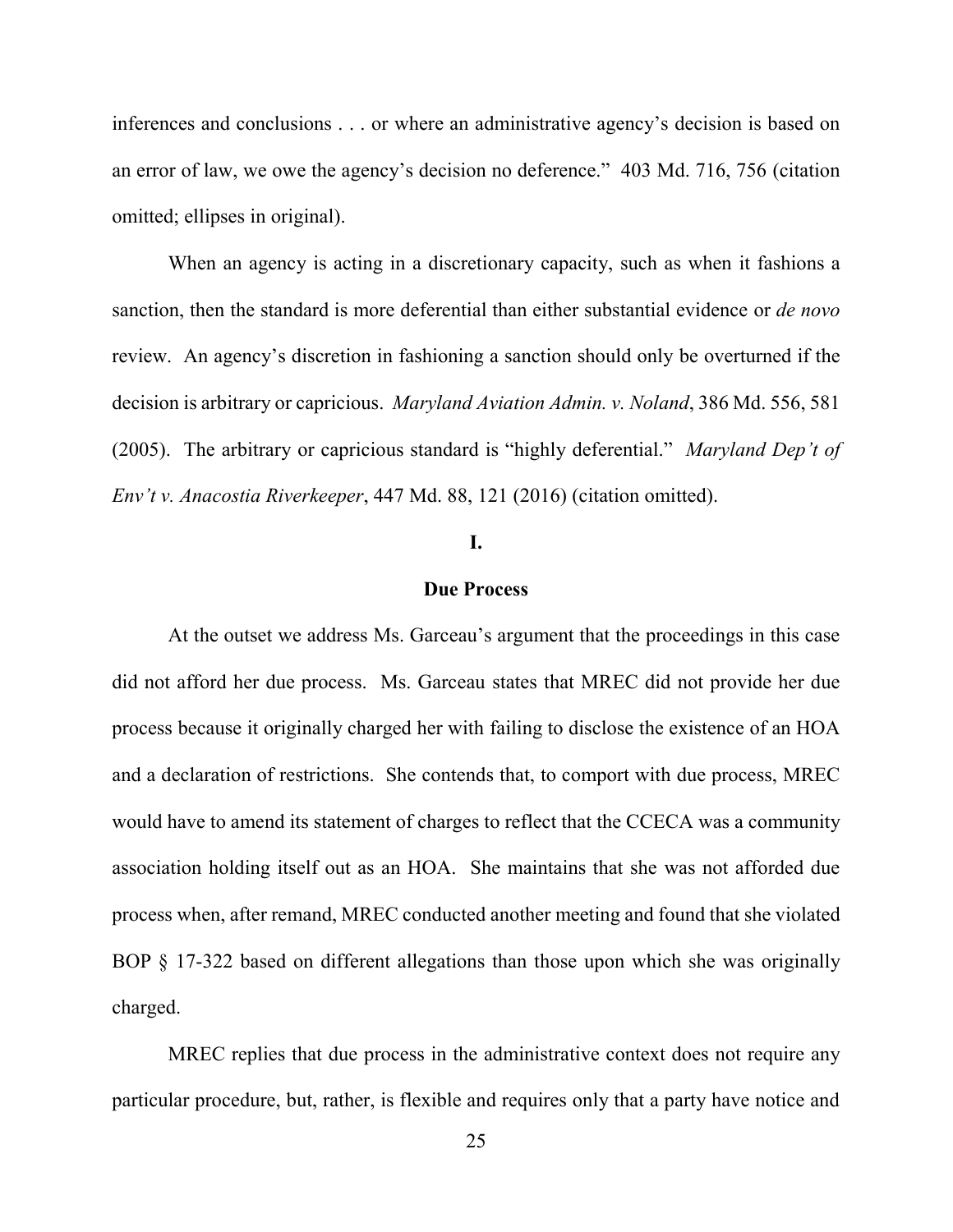the opportunity to be heard. MREC then catalogues, in great detail, all of the process and opportunities to present evidence in her defense that Ms. Garceau was provided. MREC also argues that Ms. Garceau's due process argument was not preserved because it was not raised before MREC.

Due process requires that a person "be given notice and an opportunity to be heard." *Maryland Racing Comm'n v. Belotti*, 130 Md. App. 23, 55 (1999) (citing *LaChance v. Erickson*, 522 U.S. 262, 266 (1998)). However, "due process is flexible and calls only for such procedural protections as the particular situation demands." *Dep't of Transp., Motor Vehicle Admin. v. Armacost*, 299 Md. 392, 416 (1984) (citations omitted). "In the administrative setting, due process may require only a hearing at some stage of the process." *Belotti*, 130 Md. App. at 55 (citing *Quesenberry v. Wash. Suburban Sanitary Comm'n*, 311 Md. 417, 425 (1988)). But, "[a]n agency has discretion, as long as it does not *change the nature of the original proceeding*, violate due process, act arbitrarily, or run afoul of some legislative or self-imposed requirement. *Bd. of Cty Comm'rs for St. Mary's Cty. v. S. Res. Mgmt.,* 154 Md. App. 10, 29 (2003) (emphasis added).

We begin with MREC's preservation argument. Ordinarily, a reviewing court is "restricted to the record made before the administrative agency, . . . [and] may not pass upon issues presented to it for the first time on judicial review and that are not encompassed in the final decision of the administrative agency." *Dep't of Health & Mental Hygiene v. Campbell*, 364 Md. 108, 123 (2001)*.* The record on appeal, however, demonstrates that Ms. Garceau raised the issue of MREC's failure to provide due process in a November 6, 2014, memorandum she filed with the circuit court during its second review of the second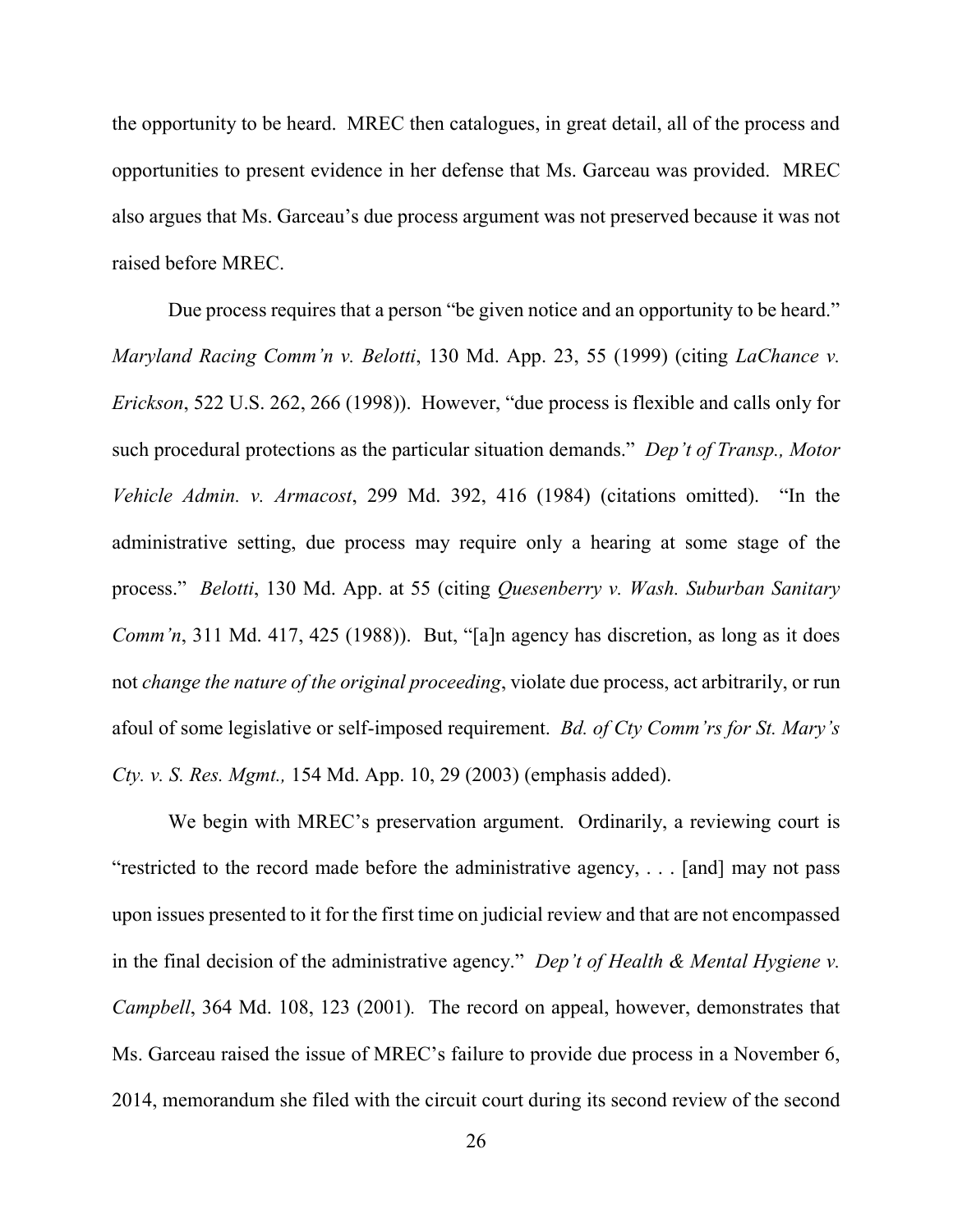MREC order. The following instruction appears on the final page of MREC's order dated May 29, 2014:

Note: A judicial review of this Final Order may be sought in the Circuit Court of Maryland in which the Appellant resides or has his/her principal place of business, or in the Circuit Court for Baltimore City. A petition for judicial review must be filed with the court within 30 days after the mailing of this Order.

Clearly there was no opportunity for Ms. Garceau to file exceptions with the agency regarding her due process argument, which only became apparent when MREC issued its second final order—proving not only that her due process argument is preserved, but also that it has merit. We hold that Ms. Garceau did not waive a legal argument that was not raised before MREC when MREC did not provide her an opportunity to be heard.

In determining whether a party was denied due process of law, we must "balance the interest of the state . . . against the individual interest sought to be protected by the [F]ourteenth [A]mendment." *Golden Sands Club Condominium, Inc. v. Waller*, 313 Md. 484, 496 (1988). It is true, as MREC points out, that the Charging Document alleged that Ms. Garceau "should have been aware, that the Cross Country Court property was part of a homeowners, **or community, association** and that the property was governed by a Declaration of Restrictions[.]" (Emphasis added). Notice, however, even in the administrative context, must be "reasonably calculated" to inform the party of the "pendency of the action" against it. *Mullane v. Central Hanover Bank & Trust Co.*, 339 U.S. 306, 314 (1950). Here, the basis of MREC's findings and sanctions starkly morphed from non-disclosure of mandatory HOA dues and binding restrictions in its first order, to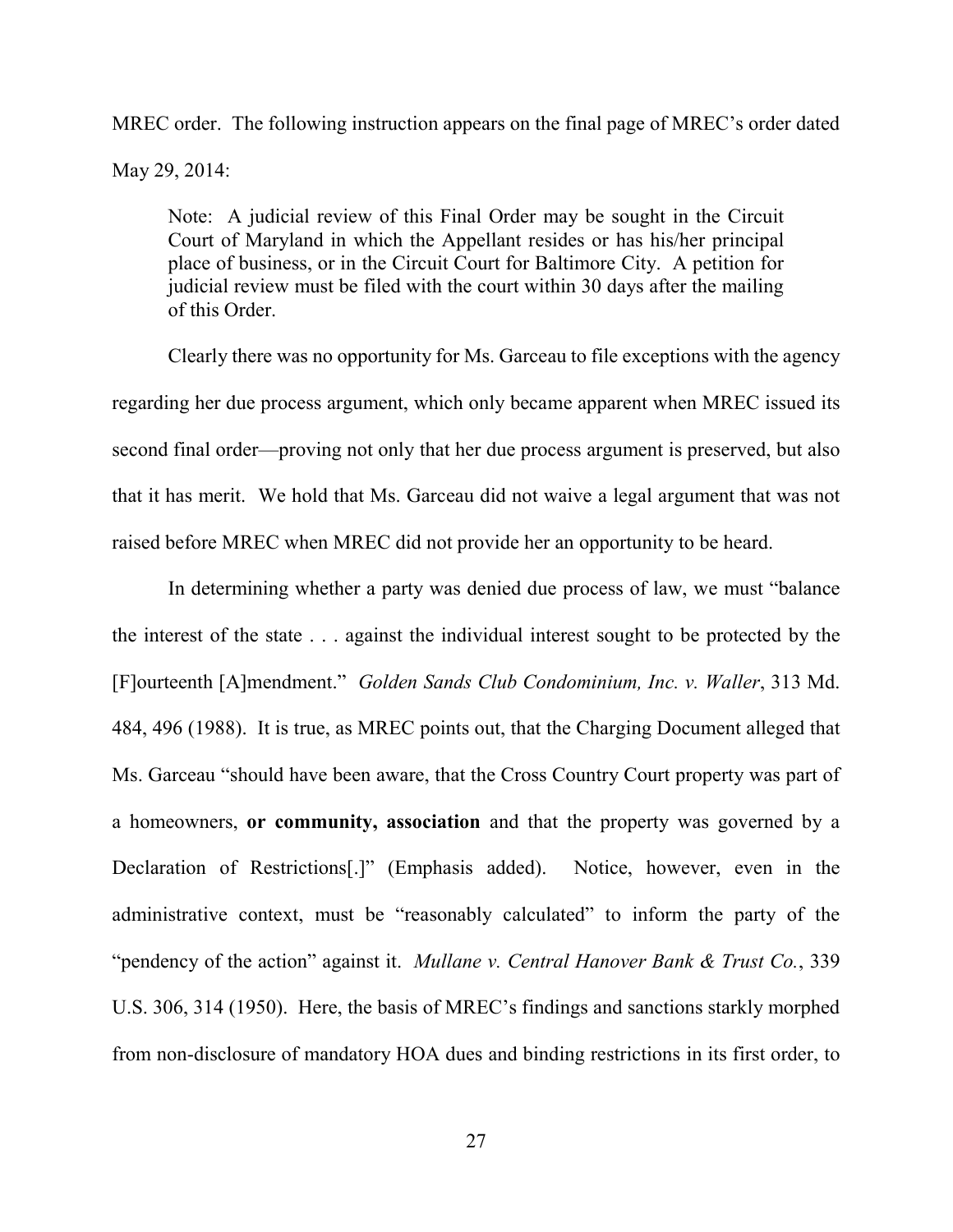non-disclosure of a non-binding community association with non-enforceable covenants in its second order.

As we explain next, MREC's conclusion that Ms. Garceau violated BOP § 17- 322(b) by not revealing the existence of an association that purported to be a valid HOA is both logically and legally erroneous. Rather than modify its sanction in light of the evidence in accordance with the circuit court's instructions, MREC decided, implacably, to alter its theory and basis for the alleged violation in order to retain the sanctions it originally imposed. Such action contravenes the core requirement of due process that a party receive reasonable notice of the allegations against it so that it can prepare—and present—a defense. *See Regan v. Bd. of Chiropractic Exam'rs*, 120 Md. App. 494, 510, 519 (1998)).MREC took this action without a hearing and without giving Ms. Garceau and opportunity to file exceptions. We hold, therefore, that MREC failed to afford Ms. Garceau due process in regard to its findings and conclusions of law contained in its order of May 29, 2014, involving Ms. Garceau's failure to disclose to Buyers the existence of the CCECA and a declaration of restrictions.

# **II.**

#### **What Makes a Fact Material?**

### **A. The CCECA**

We now turn to the issue of whether Ms. Garceau's failure to disclose the existence of the CCECA constitutes a violation of BOP § 17-322. Broadly, Ms. Garceau argues that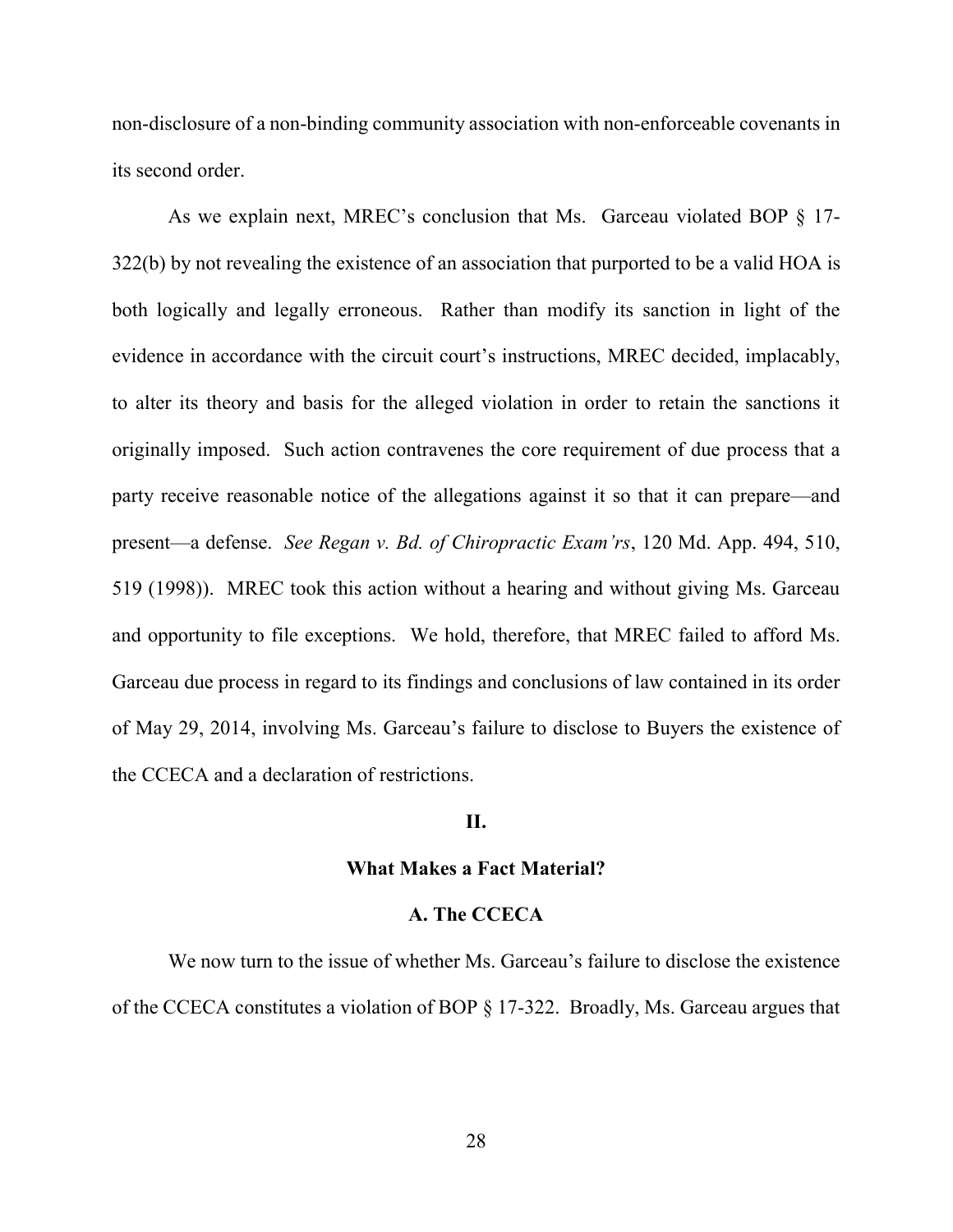MREC's conclusion that she violated BOP  $\S$  17-322 was incorrect as a matter of law<sup>16</sup> and

not supported by substantial evidence. MREC, of course, disagrees. We conclude that

substantial evidence does not support MREC's decision regarding the CCECA.

The relevant statute, BOP § 17-322 provides, in pertinent part:

# **Grounds for discipline**

(b) Subject to the hearing provisions of § 17-324 of this subtitle, the Commission may deny a license to any applicant, reprimand any licensee, or suspend or revoke a license if the applicant or licensee:

\* \* \*

(4) intentionally or negligently fails to disclose to any person with whom the applicant or licensee deals a material fact that the licensee knows or should know and that relates to the property with which the licensee or applicant deals;

\* \* \*

(25) engages in conduct that demonstrates bad faith, incompetency, or untrustworthiness or that constitutes dishonest, fraudulent, or improper dealings;

\* \* \*

(33) violates any regulation adopted under this title or any provision of the code of ethics . . .

\* \* \*

# **Determination of penalty**

 $\overline{a}$ 

(c) (1) Instead of or in addition to reprimanding a licensee or suspending or revoking a license under this section, the Commission may impose a penalty not exceeding \$5,000 for each violation.

(2) To determine the amount of the penalty imposed, the Commission shall consider:

(i) the seriousness of the violation;

<sup>&</sup>lt;sup>16</sup> Because we ultimately decide this case on narrower grounds than the parties urge, we attempt to simplify this case by summarizing only the parties' general arguments.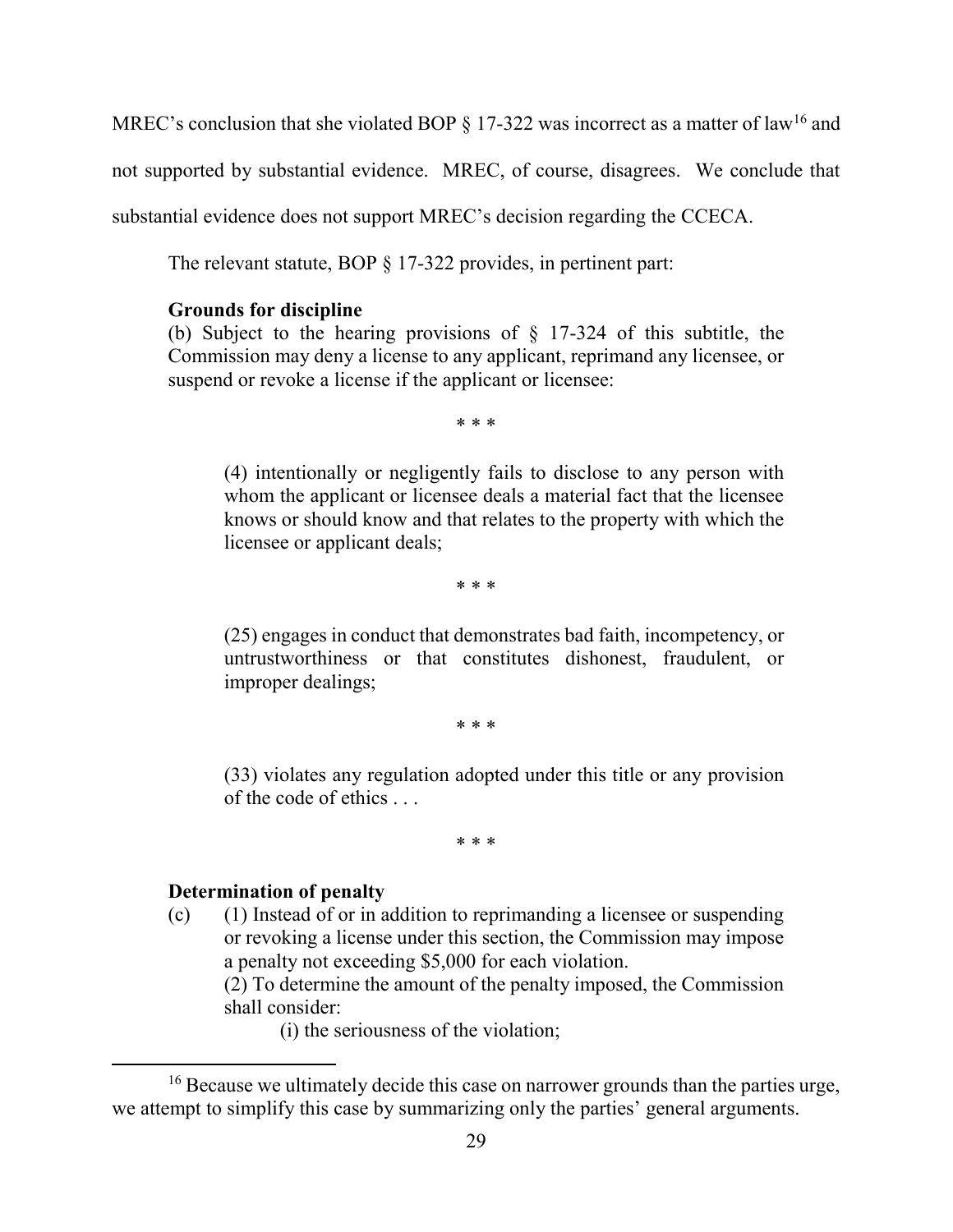(ii) the harm caused by the violation;

- (iii) the good faith of the licensee; and
- (iv) any history of previous violations by the licensee.

 Several cases guide our analysis as to whether there is substantial evidence in the record to support MREC's determination that Ms. Garceau violated BOP § 17-322 by not disclosing the existence of the CCECA. In *Lopata v. Miller*, a tort case, the appellants (buyers of real property) sued appellees (real estate agents who facilitated the transaction), for, *inter alia*, negligent misrepresentation, strict liability, and negligence, after the appellees relayed to the appellants information that the property was approximately 1.3 acres larger than its actual size. 122 Md. App. 76, 79-83 (1998). Thus, appellants moved into the home and lived there for more than three years before they first discovered that the property contained only 1.87 acres, instead of three acres as they previously believed. *Id.*  In that case, the appellants had made no specific inquiries to the appellees concerning the size of the property. *Id.* at 82-83. The circuit court granted a motion to dismiss on the negligence and strict liability counts and summary judgment as to all other counts. *Id.* at 80.

On appeal, the appellants argued that BOP § 17-322(b) imposed strict liability on any broker who committed any of the proscribed violations. 122 Md. App. at 92-93. This Court declined to interpret the statute that way. *Id.* at 94. After holding that the brokers in that case did not have a duty to investigate the lot size of the subject property (in part because the appellants made no specific inquiries concerning lot size), *see id.* at 91-92, this Court "read the provisions [from BOP § 17-322] as having the more limited effect of prohibiting real estate agents from making affirmative misrepresentations and omissions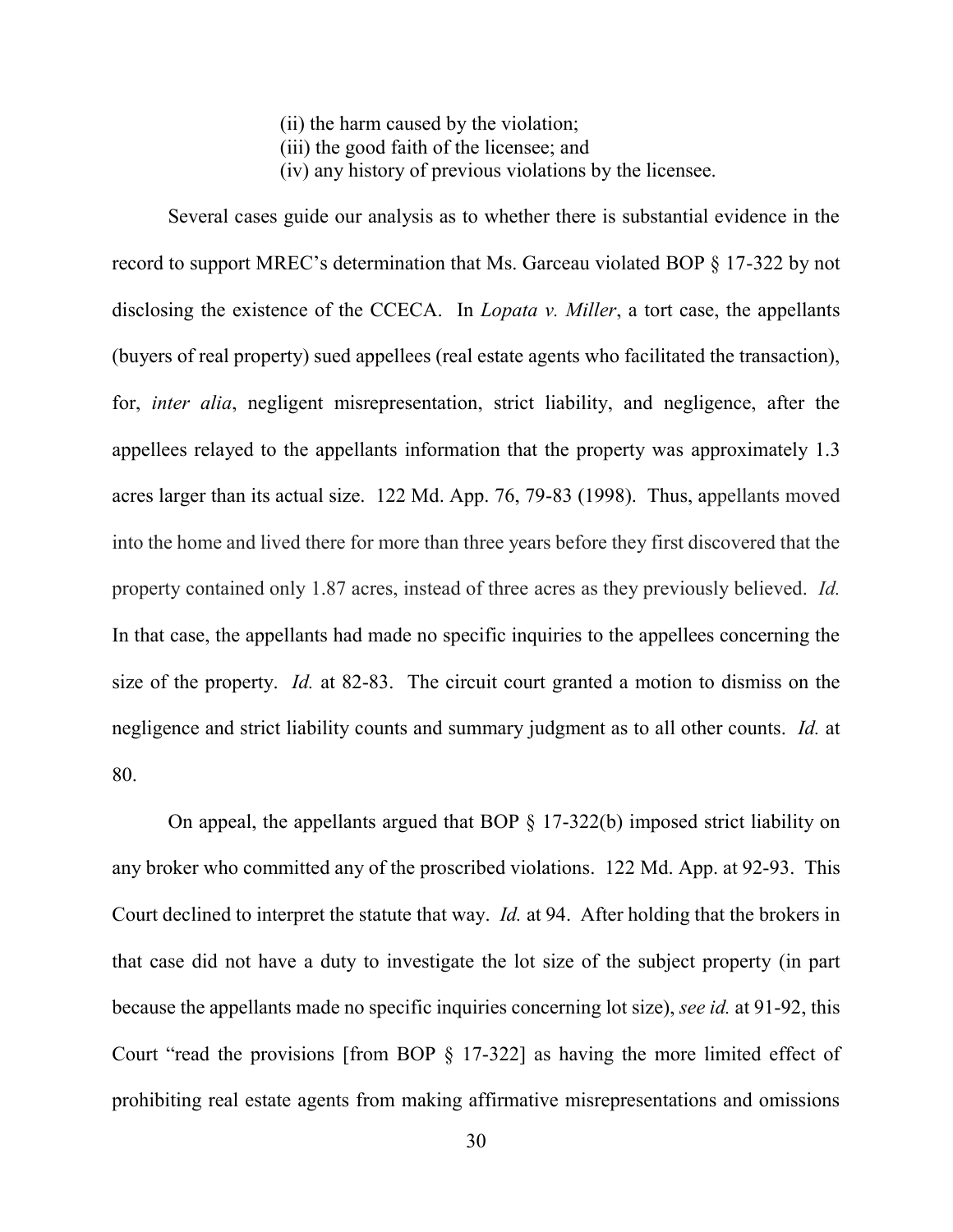of fact that the agent knows or has a duty to discover." *Id.* at 94. This Court held that the communication of the acreage discrepancy was not "a misrepresentation or omission of fact that appellees knew or had a duty to discover under the circumstances." *Id.* at 94.

In *Lewis v. Long & Foster Real Estate, Inc.*, the appellants (prospective purchasers of real property) informed appellee (a real estate broker) before settlement of their need to be able to operate a day care business from their home. 85 Md. App. 754, 757-58 (1991). Although the broker made inquiries, the broker did not discover the existence of an HOA and declaration of restrictions and, therefore, did not inform the appellants of such. *Id.* at 757-58. After settlement and after the appellants began operating their day care business, the HOA attempted to restrict the operation of the day care. *Id.* Appellants sued the broker for negligence, negligent misrepresentation, and breach of contract. *Id.* at 756. The circuit court dismissed the appellants' claims for failure to state a claim on which relief could be granted. *Id.* at 758.

On appeal before this Court, the appellants argued that former BOP  $\S$  17-322(b) imposed a tort duty on the broker. *Id.* at 759. This Court explained:

The Maryland legislature has seen fit to regulate the field of real estate sales through these statutes and regulations. As a regulated profession, much like physicians, attorneys, or certified public accountants, real estate brokers have a responsibility to the public to conduct themselves in a reputable manner. These statutes set minimum guidelines for professional conduct, their purpose being to safeguard the public.

*Id.* at 760. This Court further stated that "[i]t is well-settled in Maryland law that a real estate broker's liability is founded on the law of agency." *Id.* at 761. The Court explained:

A real estate broker has no duty to investigate and report on defects which might exist in property. That duty changes, however, when the parties are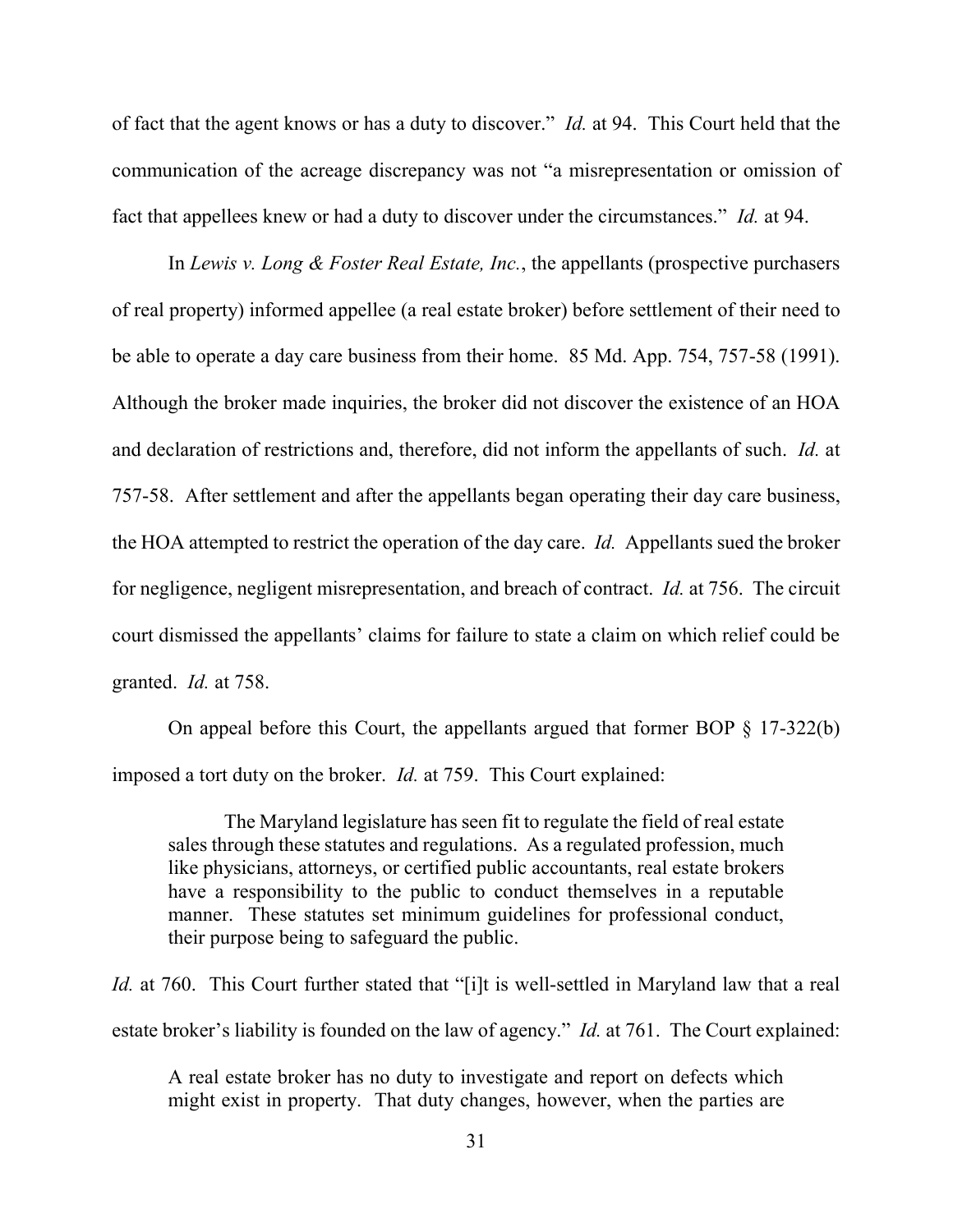not conducting an arm's length transaction. When a relationship of trust and confidence exists or when specific questions are asked concerning some aspect of a transaction, a duty of disclosure can arise.

*Id.* at 763 (internal citations omitted). Thus, although a broker has no general duty to investigate whether an HOA exists, that duty may arise if specific questions concerning an HOA are asked of the broker. *Id.*

And, in *Gross v. Sussex, Inc.*, the Court of Appeals stated that former BOP § 17-322's purpose was "to protect the public in its dealings with real estate brokers [and] to place a duty of good faith and fair dealing on real estate brokers." 332 Md. 247, 274 (1993). In that case, the broker (and home builders) had made representations that subdivision approvals and construction permits had been obtained (when in fact they had not been) and that construction would be completed based on a certain date. *Id.* at 251-52. The buyers enrolled their children in a school near the house based on that representation. *Id.* at 251- 52. The new house was not completed until more than a year later. *Id.* at 252. The buyers in that case sued the brokers, arguing that the statute gave rise to an independent tort duty for the broker to disclose material facts to those with whom the broker deals. *Id.* at 275. The Court determined that summary judgment on this issue was granted improperly and remanded the case to the circuit court. *Id.* at 275-76.

The Court of Appeals defined "materiality" as:

"In a business transaction, reliance upon a misrepresentation of a fact, intentionally misrepresented or otherwise, is justifiable only if the fact misrepresented is material. **A fact is material if its existence or nonexistence is a matter to which a reasonable man would attach importance in determining his choice of action in the transaction**, or the maker of the misrepresentation knows that its recipient is likely to regard the fact as important although a reasonable man would not so regard it."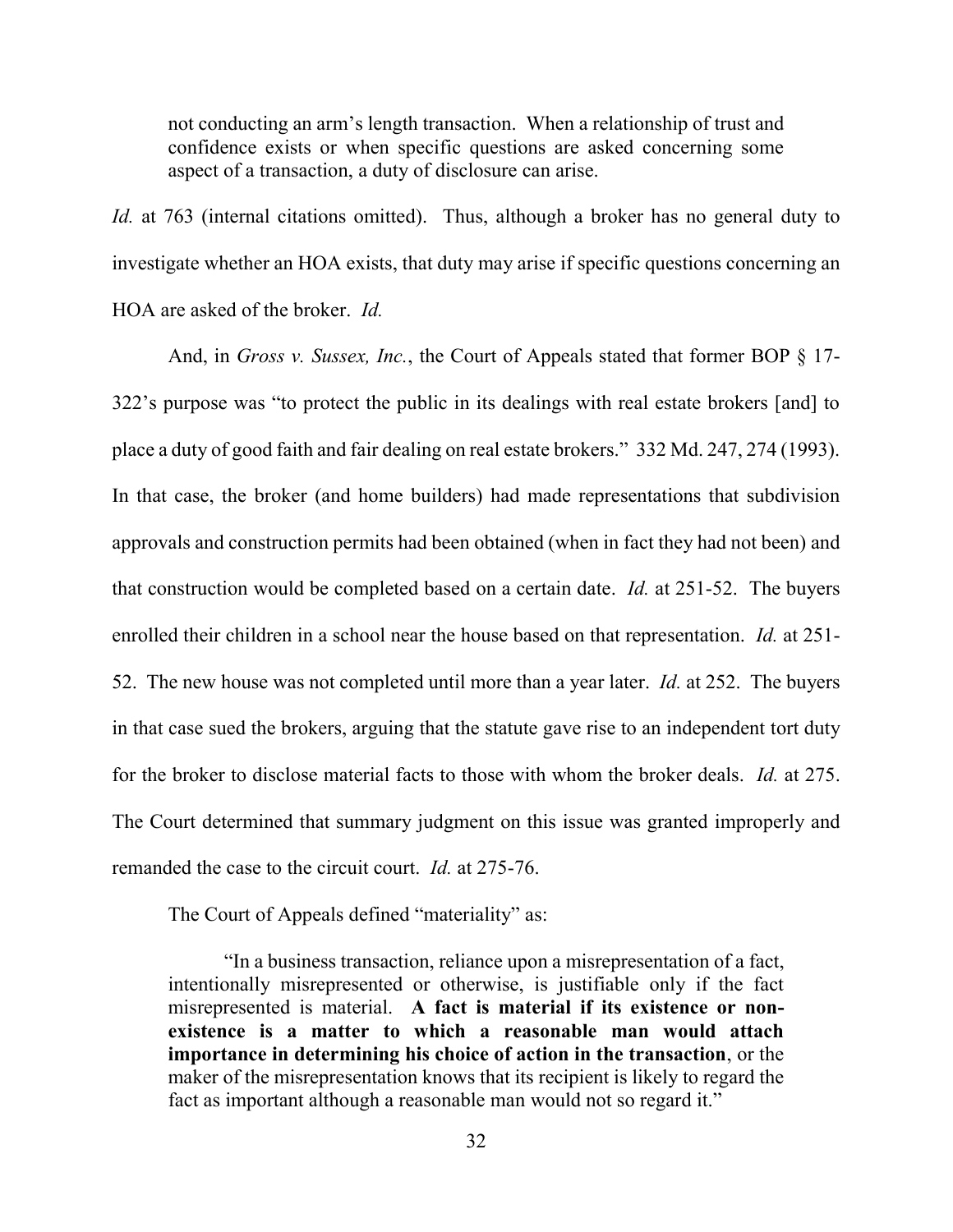*Id.* at 258 (emphasis added; citation omitted). Similarly, in *Ward Development Co., Inc. v. Ingrao*, this Court stated that for a "plaintiff justifiably to take action in reliance on a statement, that statement must be a representation of a material *fact.*" 63 Md.App. 645, 493 (1985) (emphasis added).

 In light of the foregoing cases, we conclude that there was not substantial evidence in the record to support MREC's decision that nondisclosure of the CCECA constituted a violation of BOP  $\S$  17-322(b)(4) and (25). Although BOP  $\S$  17-322 does set minimum standards for real estate agents so as to protect the public, *see id.* at 274; *Lewis*, 85 Md. App. at 760, the non-disclosed fact must be "material." In all of the cases just discussed, the misrepresentations at issue concerned facts actually existing in the real world, such as the procurement of a building permit, *Gross*, 332 Md. at 251-52, the size of a plot of land, *Lopata*, 122 Md. App. at 79-83, or the *actual* existence of an HOA and restrictive covenants, *Lewis*, 85 Md. App. at 757-58. In distinction to those cases, the undisputed evidence here establishes that the "material fact" (of the HOA) is non-existent. The officers of the putative HOA (the CCECA) admitted in writing that there was no HOA. And, the officers stated specifically that "the covenants and restrictions which were put into effect at the time that [the] neighborhood was established have expired and there are no current valid or enforceable restrictions in effect beyond those that would be imposed by county regulations." We reject MREC's attempt to cast the existence of a non-binding community association, and non-existent covenants and restrictions, as "material facts" when the Charging Document stated that "it is alleged that the buyers were interested only in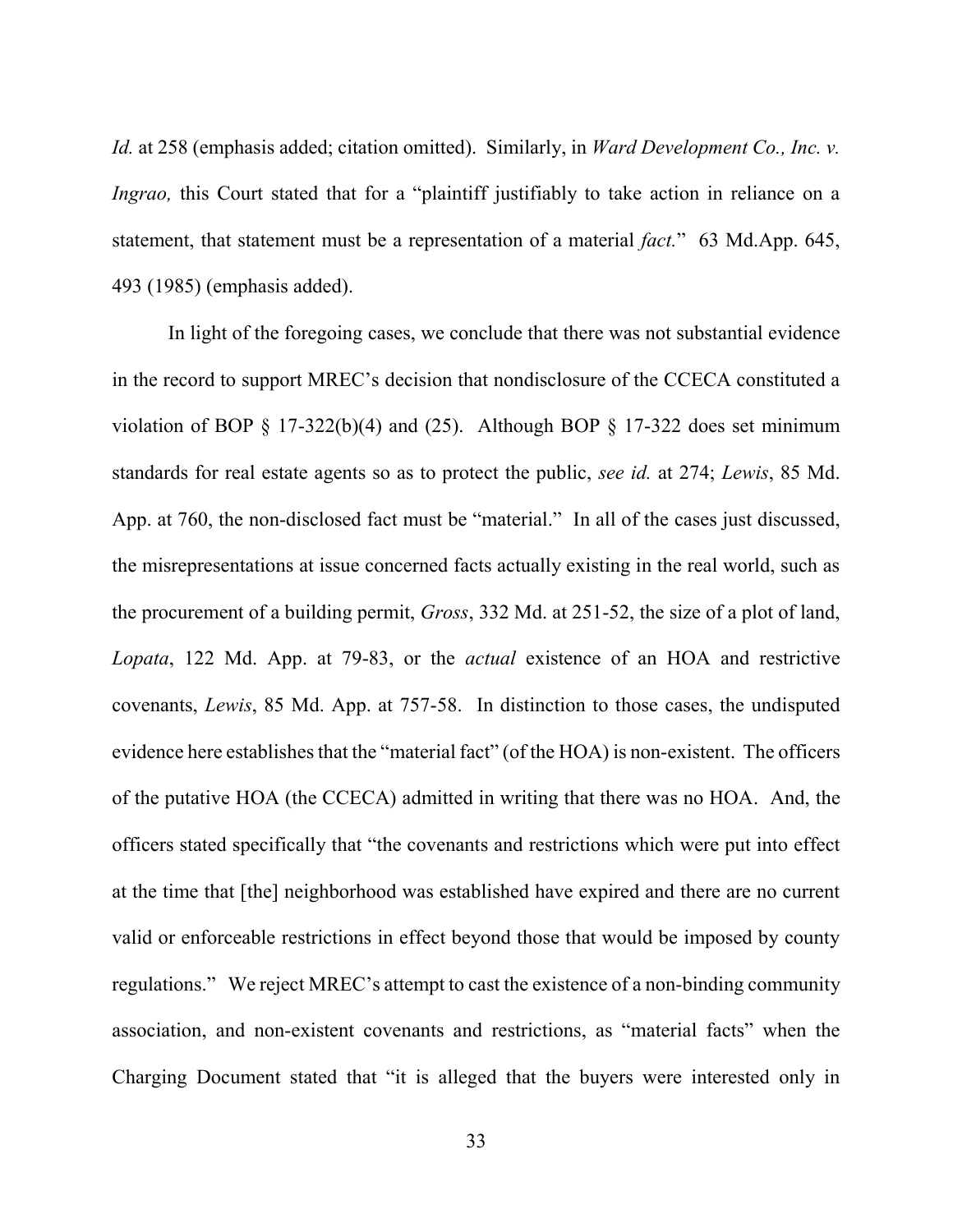properties which did not involve homeowners associations, as they wanted to avoid properties with certain restrictions. It is alleged that [Ms. Garceau] was aware of that fact."

 It is not mind-bending to conclude that a non-existent fact cannot be a "material" fact. MREC erred when it found Ms. Garceau violated BOP § 17-322(b) by not revealing the existence of an HOA and binding declaration of restrictions that, in fact, did not exist. Indeed, had Ms. Garceau told prospective buyers that a valid HOA existed and a valid declaration of restrictions bound the neighborhood—that "disclosure" might have been a negligent misrepresentation because it would have been false.<sup>17</sup> In these circumstances, we conclude that there was not substantial evidence to support MREC's decision that Ms. Garceau's failure to inform the Buyers of the existence of the CCECA was a violation of BOP § 17-322(b). For the same reason that the non-existent HOA and non-existent binding restrictions were not "material" facts, we also conclude that Ms. Garceau's lack of disclosure was not "conduct that demonstrates bad faith, incompetency, or untrustworthiness or that constitutes dishonest, fraudulent, or improper dealings[.]" We conclude that Ms. Garceau did not violate either BOP § 17-322(b)(4) or (25) in not disclosing the CCECA.

### **B. The ExxonMobil Gas Leak and Potential Well Contamination**

Next, Ms. Garceau contends that MREC's conclusion that she violated BOP § 17-  $322(b)(4)$ ,  $(25)$ , and  $(33)$  and COMAR  $09.11.02.01(A)$ , concerning a failure to disclose the

<sup>&</sup>lt;sup>17</sup> We do not need to speculate, fortunately, what would have happened had Ms. Garceau incorrectly informed the Buyers that an HOA existed and the Sellers had filed a complaint against her because the transaction fell through.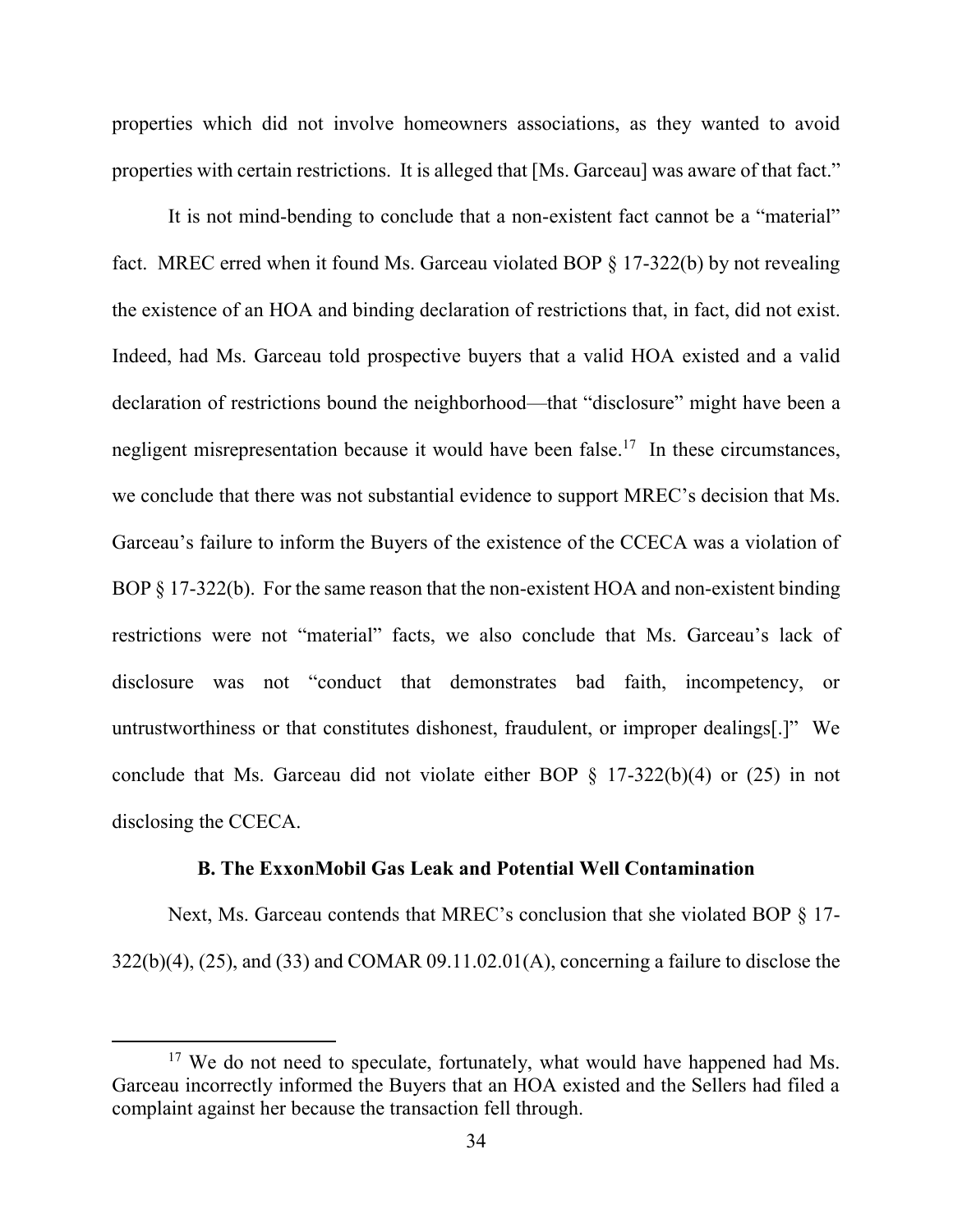ExxonMobil gas leak and the potential well-water pollution, is not supported by substantial evidence and is incorrect as a matter of law. She argues, relying on *Gross*, discussed *supra*, that a broker has no independent duty to investigate in the absence of actual knowledge. She further maintains that she made reasonable inquiries and disclosed everything she knew. Ms. Garceau then makes further factual arguments stating that she did not have knowledge of the class action lawsuit before the Buyers' complaint.

MREC argues that there is substantial evidence in the record to support its decision, and that its decision is correct as a matter of law. On these points, we agree with MREC. There was substantial record support for MREC's finding that Ms. Garceau knew of the potential well contamination before her dealings with the Buyers. She told MREC's investigator that "'of course'" she was aware of potential contamination because she lives less than a mile from the Property and that the ExxonMobil case was common knowledge within the neighborhood. She said the same in her affidavit to MREC, although she specifically pointed out that all tests from the Property had been negative. Nonetheless, Ms. Garceau did not ask the Sellers about potential well testing until May 2010, a year after settlement.<sup>18</sup> Moreover, the potential well contamination was the subject of several earlier news stories, as reflected in the record.

<sup>&</sup>lt;sup>18</sup> MREC further argues that Ms. Garceau was a member of a class action lawsuit against ExxonMobil regarding the potential pollution; however, according to the record, she was never actively involved in the class action suit. Moreover, the record does not demonstrate that she had any scienter of the class action suit in 2009. Ms. Garceau states in her affidavit that she was not aware of the class action suit until she received two letters (contained in the record before the MREC and on appeal) dated October 5, and November 2, 2011. The October 5 letter notified Ms. Garceau and her husband that they were included in a class action suit that was filed in 2004, but that the class action had been decertified.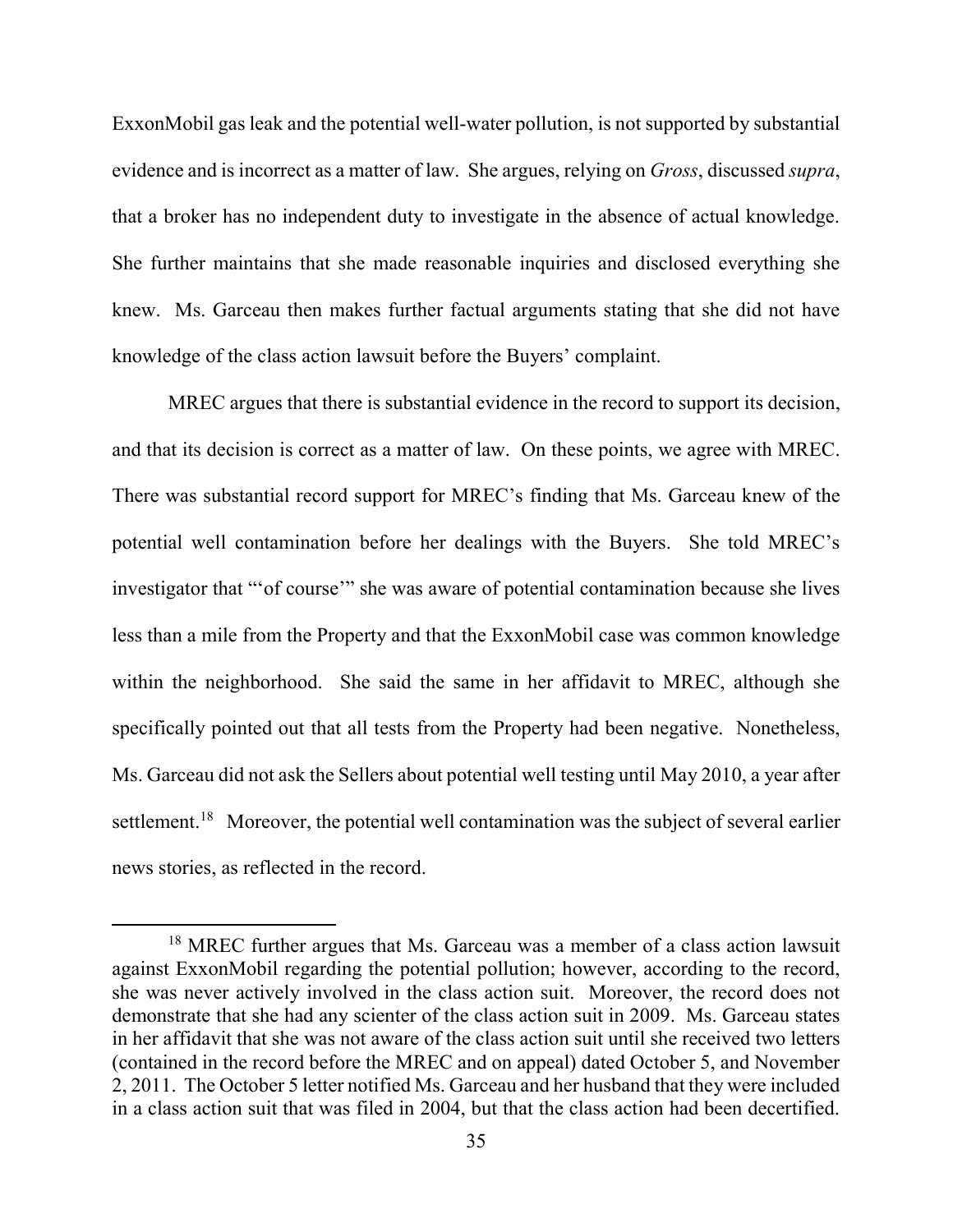Ms. Garceau's failure to inform Buyers of the potential well contamination was a material omission. The Court of Appeals in *Golt v. Phillips* set out a relatively objective standard for determining whether the omission of a fact is material. 308 Md. 1 (1986). There, a disabled senior citizen inspected an apartment, signed a lease, and moved in, at which time he discovered that the toilet facilities were outside of his unit and would be shared. *Id.* at 5. Additionally, after repair requests went ignored, he called a city housing inspector, who found code violations and uncovered that the property was unlicensed for multiple tenants. *Id.* at 5-6. After being evicted and having most of his security deposit withheld, the senior citizen filed suit, including a claim for violation of the Consumer Protection Act ("CPA"), which prohibits unfair and deceptive practices in consumer rental property. *Id.* at 6, 8 (citing Maryland Code (1983 Repl. Vol.), Commercial Law Article "CL", § 13-303).The trial court precluded any recovery under the CPA, however, because the senior citizen inspected the premises prior to signing the lease and therefore "knew what the premises looked like." *Id.* at 6.

On appeal, the Court of Appeals found that the management company violated CL § 13-301(3), and that failure to disclose a material fact—which deceives or tends to deceive—is unfair or deceptive. *Id.* at 10. The Court reasoned that "[a]n omission is considered material if a significant number of unsophisticated consumers would attach

The November letter, from the Garceau's insurance broker, related a conversation he had with the class action law firm, stating "they assure me that they were acting responsibly by adding us to this class action suit without our knowledge."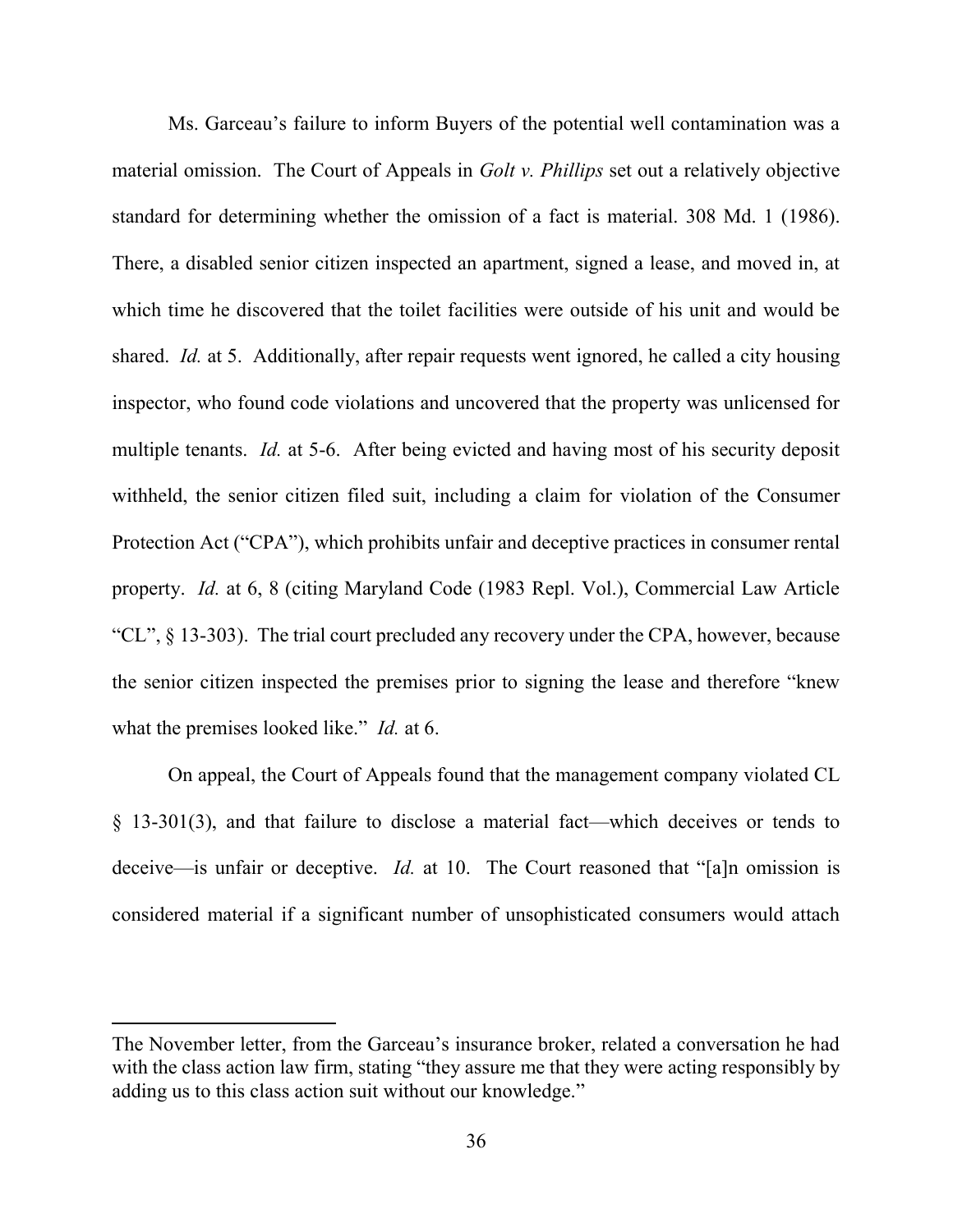importance to the information in determining a choice of action[,]" *id.* at 10, and referenced the definition of "materiality" set out in the Second Restatement of Torts, which states:

The matter is material if (a) a reasonable [person] would attach importance to its existence or non-existence in determining his [or her] choice of action in the transaction in question; or (b) the maker of the representation knows or has reason to know that its recipient regards or is likely to regard the matter as important in determining his [or her] choice of action, although a reasonable man would not so regard it.

Restatement (Second) of Torts § 538 (1977). The Court concluded that simply viewing an apartment before leasing would not provide knowledge that the dwelling was unlicensed, and that a lack of proper licensing would be a material fact for any tenant in determining whether to sign a lease and live in the dwelling. *Golt.* 308 Md. at 10-11.

Returning to the case at bar, Mr. Willig testified that he and his wife would not have purchased the Property had they known about the ExxonMobil gas leak and the potential well contamination issues. MREC could infer from the testimony and evidence in this case that "a significant number of unsophisticated consumers would attach importance to the information" before purchasing a home. *Id.* at 10. The potential existence of well contamination was, therefore, a material fact in this transaction.

We conclude there was substantial evidence in the record to support MREC's finding that 1) the failure to disclose the material fact—-"that due to actual and potential contamination of wells in the area, including in Cross Country Estates, the Property was subject to periodic well testing for possible contamination"—constituted a violation of BOP § 17-322(b)(4); and 2) the failure to disclose "demonstrate[d] bad faith, incompetency, or untrustworthiness or that constitutes dishonest, fraudulent, or improper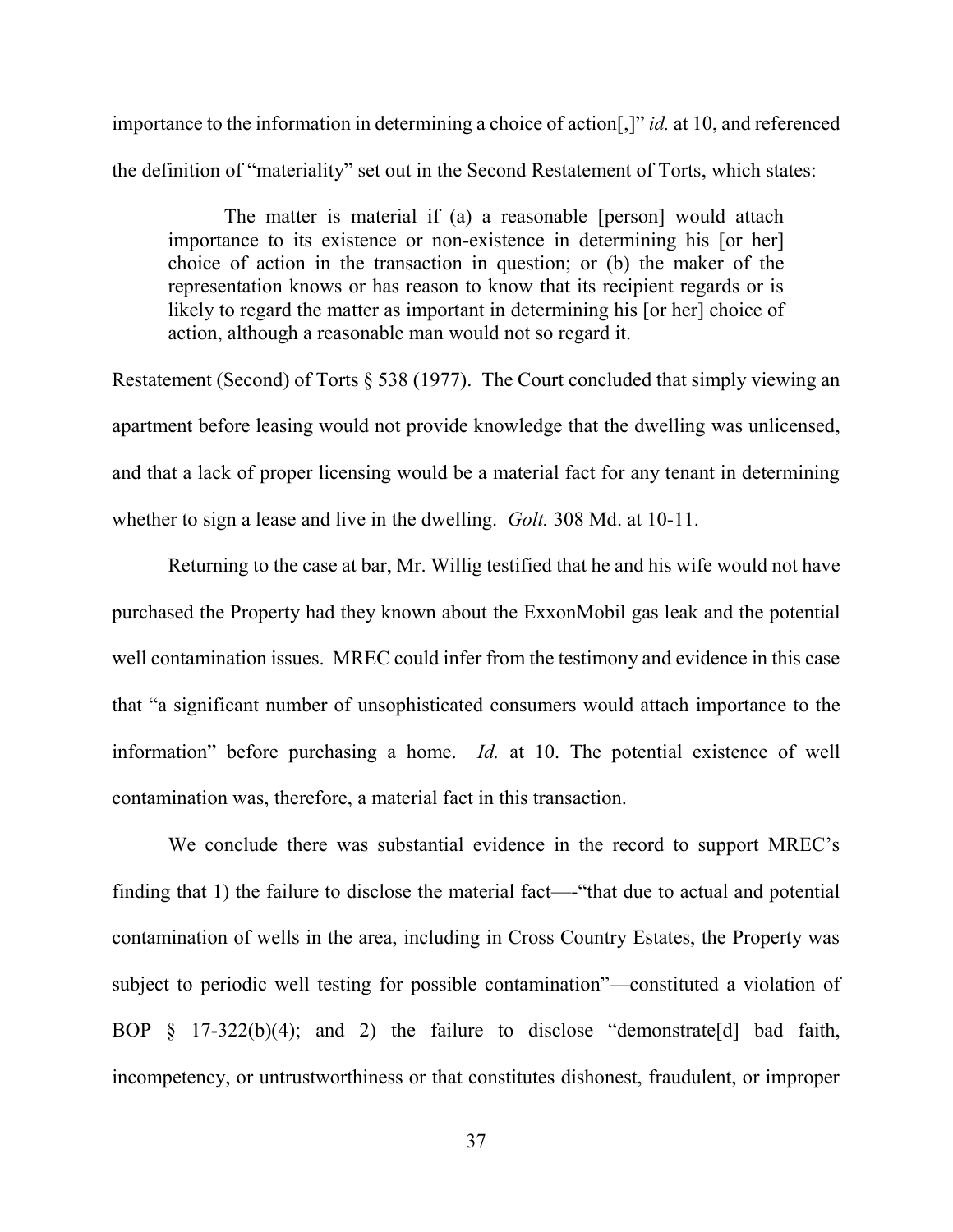dealings[,]" constituting a violation of BOP  $\S$  17-322(b)(25). Given the media attention focused on ExxonMobil case and this well-water contamination story, we also conclude that there is substantial evidence to support the finding that Ms. Garceau failed to "remain informed of matters affecting real estate in the community, the State, and the nation[,]" which constituted a violation of COMAR 09.11.02.01, as well as a violation of BOP § 17-322(b)(33). Therefore, we hold that MREC's decision with regard to the well testing was supported by substantial evidence and was correct as a matter of law.<sup>19</sup>

#### **III.**

#### **MREC's Choice of a Sanction/MREC's Appeal**

 We now arrive at MREC's question on appeal and analyze whether the sanction that MREC imposed was arbitrary or capricious. MREC argues that, after determining that Garceau violated three provisions of BOP § 17-322(b), it had clear discretion to determine whether to reprimand or suspend Ms. Garceau or to revoke her license and that the statute does not require any specific factors for the agency to consider in deciding which of these sanctions to impose.<sup>20</sup> MREC maintains that it imposed a "relatively minor sanction," given that the agency could have imposed any penalty, including revocation of her license and that the suspension "was also far from extreme and egregious given the seriousness

 $19$  The conduct complained of clearly falls within the plain language of the violations of the applicable statute and corresponding COMAR provision.

<sup>&</sup>lt;sup>20</sup> This is in contrast to a monetary penalty, as to which BOP  $\S$  17-322(c) prescribes four factors that the agency must consider. MREC argues that it did consider the requisite factors before imposing the monetary penalty.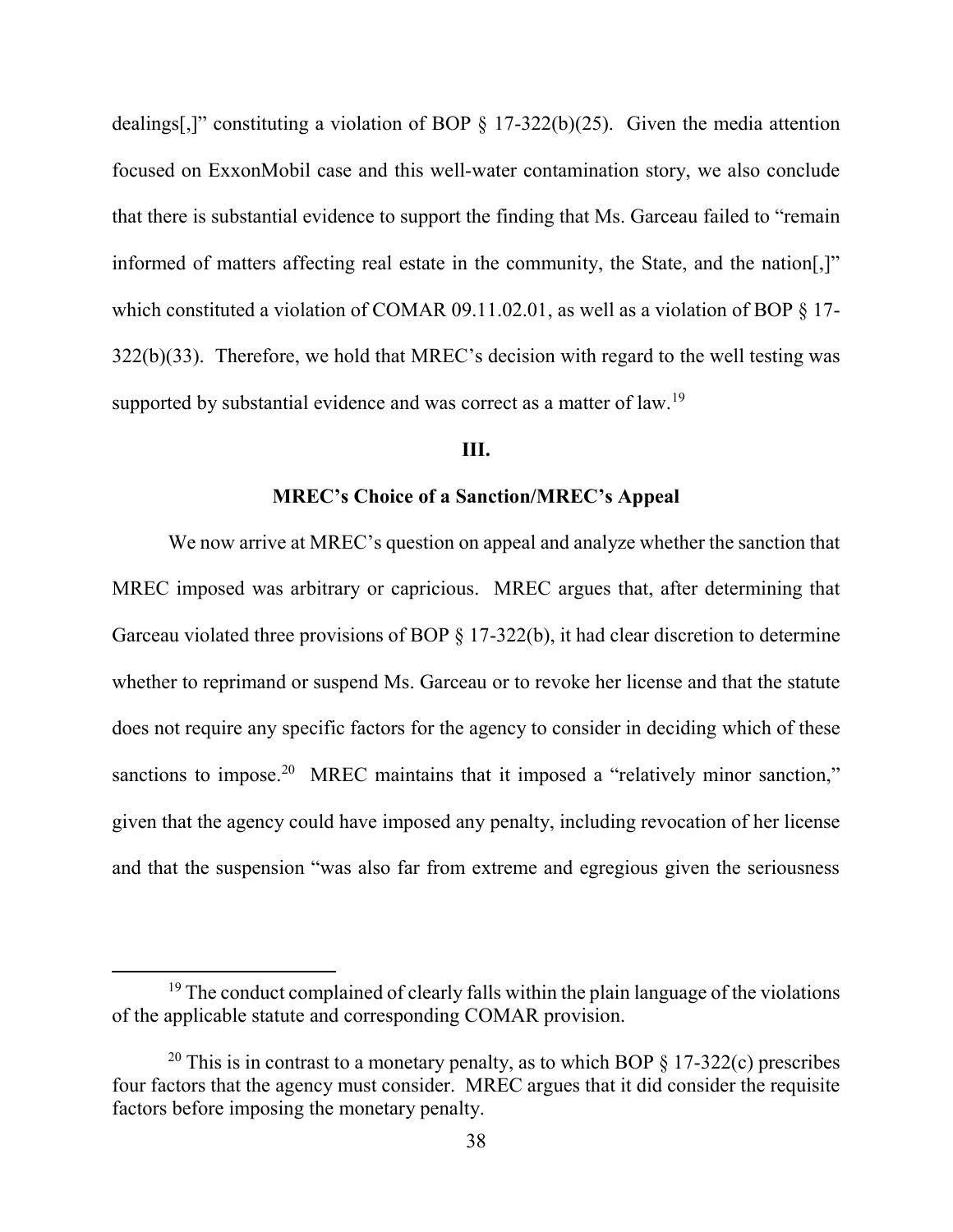of" the violations. MREC states that the selected sanction was reasonable and had a rational basis.

MREC further maintains that the circuit court was incorrect because it did not need to reduce its sanction in light of the potentially exculpatory evidence the court ordered it to consider. The agency contends that Ms. Garceau's actions must be viewed at the time they occurred, not in light of the later realization that CCECA was an invalid HOA.

 In riposte, Ms. Garceau urges that MREC's sanction was arbitrary and capricious because (1) Ms. Garceau's statements were correct; (2) the Buyers were not monetarily harmed; (3) the Buyers accepted responsibility for environmental matters in the contract of sale; and (4) the Buyers did not attempt to enforce their own rights. She contends that the agency must provide an adequate explanation for the sanction it chose and did not do so in her case. Lastly, Ms. Garceau argues that the sanction is grossly disproportionate to any possible violation because, for two weeks, it will grind to a halt a business employing 45 people.

MREC asserts that an agency need not articulate the reasons for the sanction it imposes, and that a reviewing court does not have the authority to impose its own sanction in light of what it deems appropriate. MREC maintains that it did adequately consider the requisite factors in § 17-322(c) before imposing the civil monetary penalty. And, MREC argues that (1) the Buyers need not suffer monetary harm before MREC may discipline Ms. Garceau, and (2) any exculpatory clauses in the contract of sale do not insulate Ms. Garceau from MREC's discipline.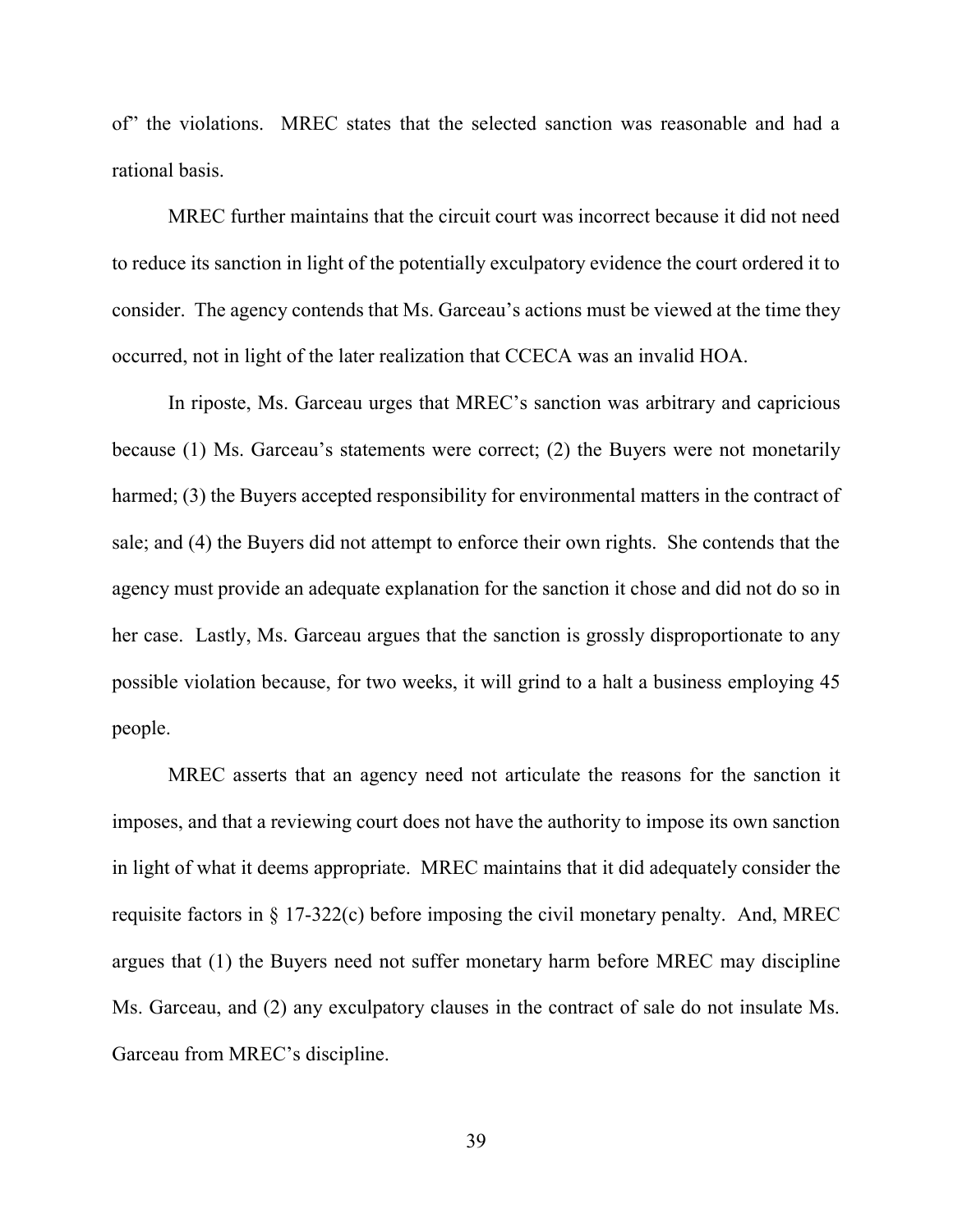As stated in the outset of this discussion, an agency's discretion in fashioning a sanction should only be overturned if the sanction is arbitrary or capricious. *See Noland*, *supra*, 386 Md. at 581; *Spencer*, *supra*, 380 at 531; *King*, *supra*, 369 Md. at 291. In *Noland*, the agency terminated an employee and disqualified him from further service, in spite of eleven prior years of exemplary service, because he struck a patient. 386 Md. at 566-67. The circuit court reversed, basing its decision upon the belief that the agency gave insufficient consideration to substantial mitigating factors, and the Court of Special Appeals affirmed. *Id.* at 567-69. After engaging in a thorough review of how judicial review of an agency sanction is exceptionally deferential under the arbitrary or capricious standard, *see id.* at 571-77, the Court of Appeals reversed. *Id.* at 582. The Court explained that an agency "need not justify its exercise of discretion" when its discretionary sanction is lawful, and that a reviewing court may only overturn the sanction if its "'disproportionality or abuse of discretion was so extreme and egregious that the reviewing court can properly deem the decision to be 'arbitrary or capricious.'" *Id.* at 581 (quoting *King*, *supra*, 369 Md. at 291). Further, the Court continued,

the employing agency does not have the burden, in the reviewing court, of justifying such a sanction. Instead, in accordance with the principle that the agency's decision is prima facie correct and presumed valid, the burden in a judicial review action is upon the party challenging the sanction to persuade the reviewing court that the agency abused its discretion and that the decision was "so extreme and egregious" that it constituted "arbitrary or capricious" agency action.

#### *Id.* (internal citation omitted).

The circuit court in the instant case, acknowledging the extremely deferential standard of review agencies are afforded under *Noland* and *King* in fashioning sanctions,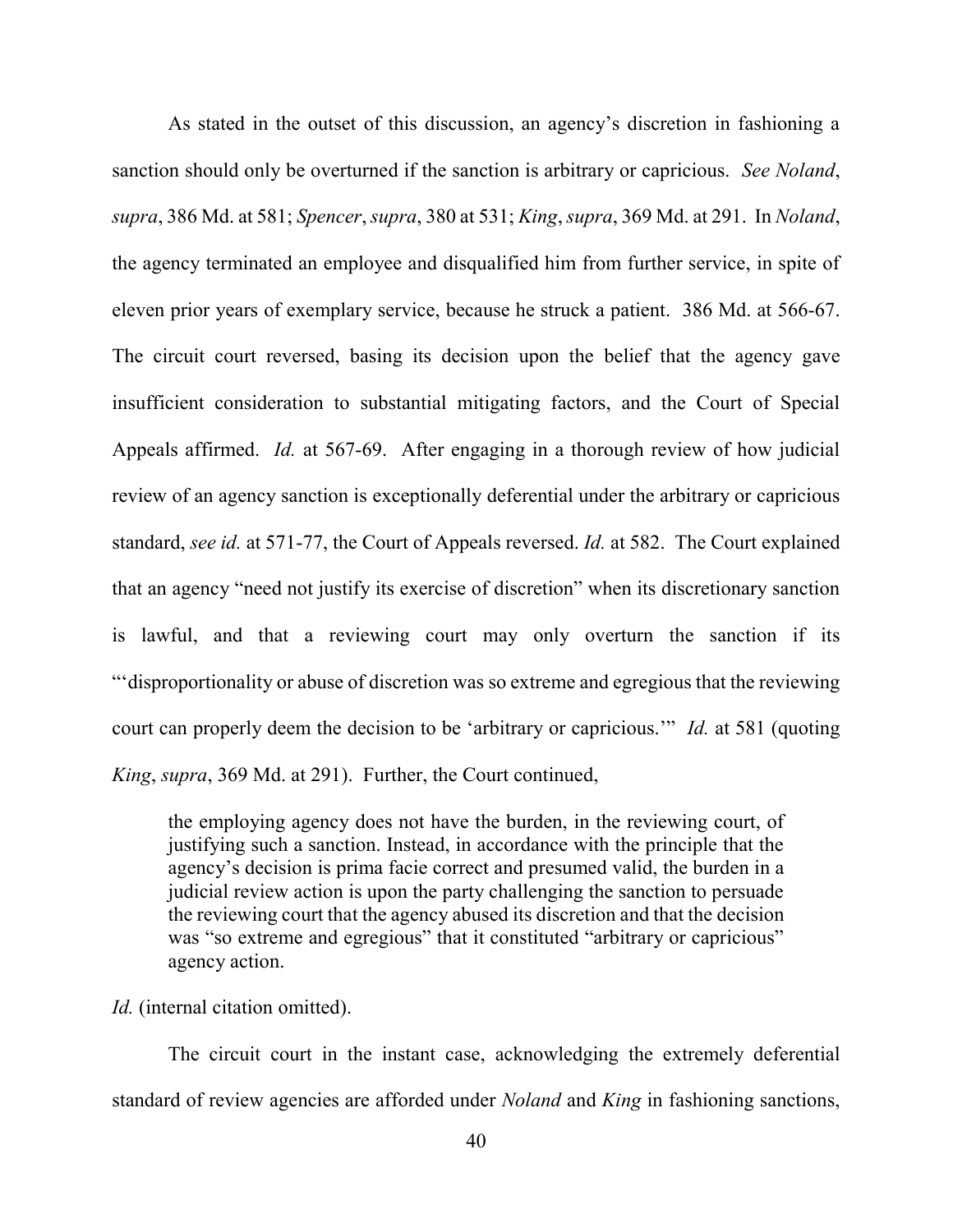remanded the case initially to give MREC the opportunity to revise the sanction that it imposed in light of the unrefuted evidence that Ms. Garceau did not intentionally or negligently fail to disclose the existence of a non-existent HOA. Yet, as the circuit court aptly explained, MREC refused to modify the sanctions, giving "no apparent consideration" to additional evidence

indicating the non-existence of a compulsory homeowners' association or any specific restrictions on the property. In the opinion of the Court, those facts severely undermine the validity of almost any claim for sanctioned conduct on the part of the agency's complaint.

 Normally, it is within an agency's authority to exercise its discretion within the limits permitted by appropriate statutes and regulations. Evidence of an appropriate exercise of discretion should be apparent from the subject action that can be found in a decision and the record made of a proceeding. A proper exercise of discretion should demonstrate that the agency gave full and unbiased consideration to all of the factors in any case. Discretion exercised to impose sanctions in ways that are manifestly unreasonable, however, or if sanctions are imposed for unenforceable or impermissible grounds are an abuse of that authority. It would appear in the present case, that the agency failed to appropriately exercise the full scope of its authority to reconsider the sanction in the case or, in the alternative, completely failed to properly exercise its discretion in favor of an unyielding adherence to a pre-determined sanction.

Because, upon remand, MREC failed to consider the exculpatory evidence and modify the

sanction it originally imposed, the circuit court, frustrated, fashioned its own modification

of the sanction by vacating the suspension and leaving the \$4,000.00 fine in place.

We agree with the circuit court that, under the circumstances, this case presents an instance when the "disproportionality [of the sanction] or abuse of discretion was so extreme and egregious that the reviewing court can properly deem the decision to be 'arbitrary or capricious.'" *King*, *supra*, 369 Md. at 291. The exculpatory evidence presented in this case demonstrated that Ms. Garceau's lack of disclosure of the CCECA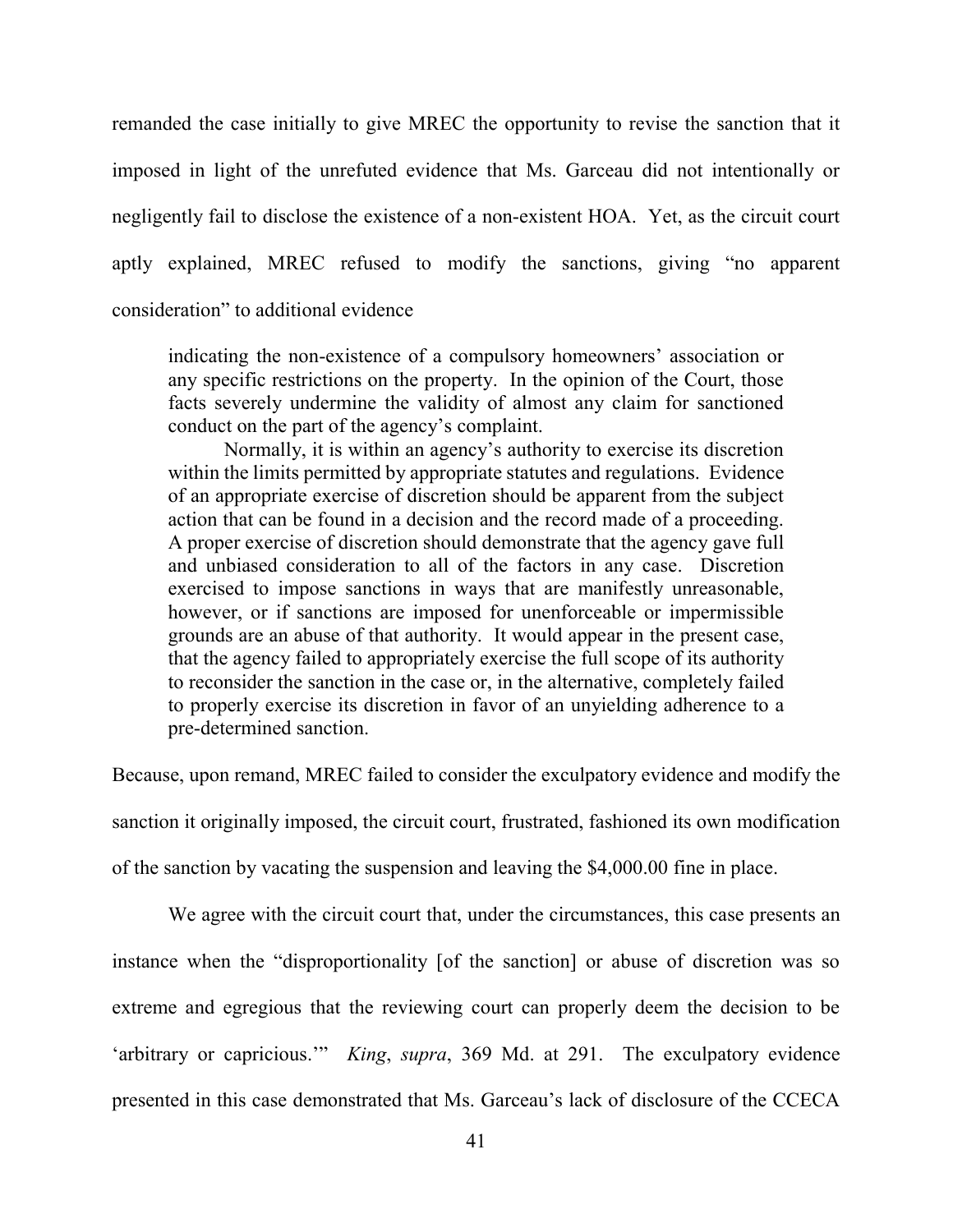did not constitute a violation of BOP § 17-322. By contending that Ms. Garceau's actions must be viewed in light of what was believed by some people to be the case—before her attorneys demonstrated that there was no binding HOA—MREC asks this Court to turn a blind eye to whether it imposed a sanction for her failure to disclose *false* information about the Property.

We hold that MREC's combined sanction (the fine and the suspension), originally imposed for both violations, is arbitrary and capricious following MREC's failure to consider modifying it upon remand in light of the exculpatory evidence. We affirm MREC's decision as to Ms. Garceau's failure to disclose the potential contamination of the well water, and recognize that MREC could have imposed a greater penalty for that violation originally. However, the exculpatory evidence that MREC was directed to consider on remand by the circuit court was not evidence that would warrant a greater sanction, but rather, a downward revision of the sanction MREC originally imposed. MREC cannot sanction Ms. Garceau for failing to disclose the existence of a non-existent homeowners association, and the overall combined sanction imposed by MREC on Ms. Garceau should be modified accordingly.<sup>21</sup>

 $21$  In spite of the burden on Appellee and on judicial economy caused by MREC's obduracy in this case, the circuit court should have remanded the case to MREC a second time with instructions to modify the sanction. Especially in this case, in which BOP § 17- 322 offers a range of permissible sanctions for the two separate violations brought against Ms. Garceau, our decisional law directs that it is within the province of the agency to determine how the sanction should be modified to address the remaining violation against Ms. Garceau for failing to disclose potential well-water contamination. *See King*, *supra*, 369 Md. at 291, n.2*.*